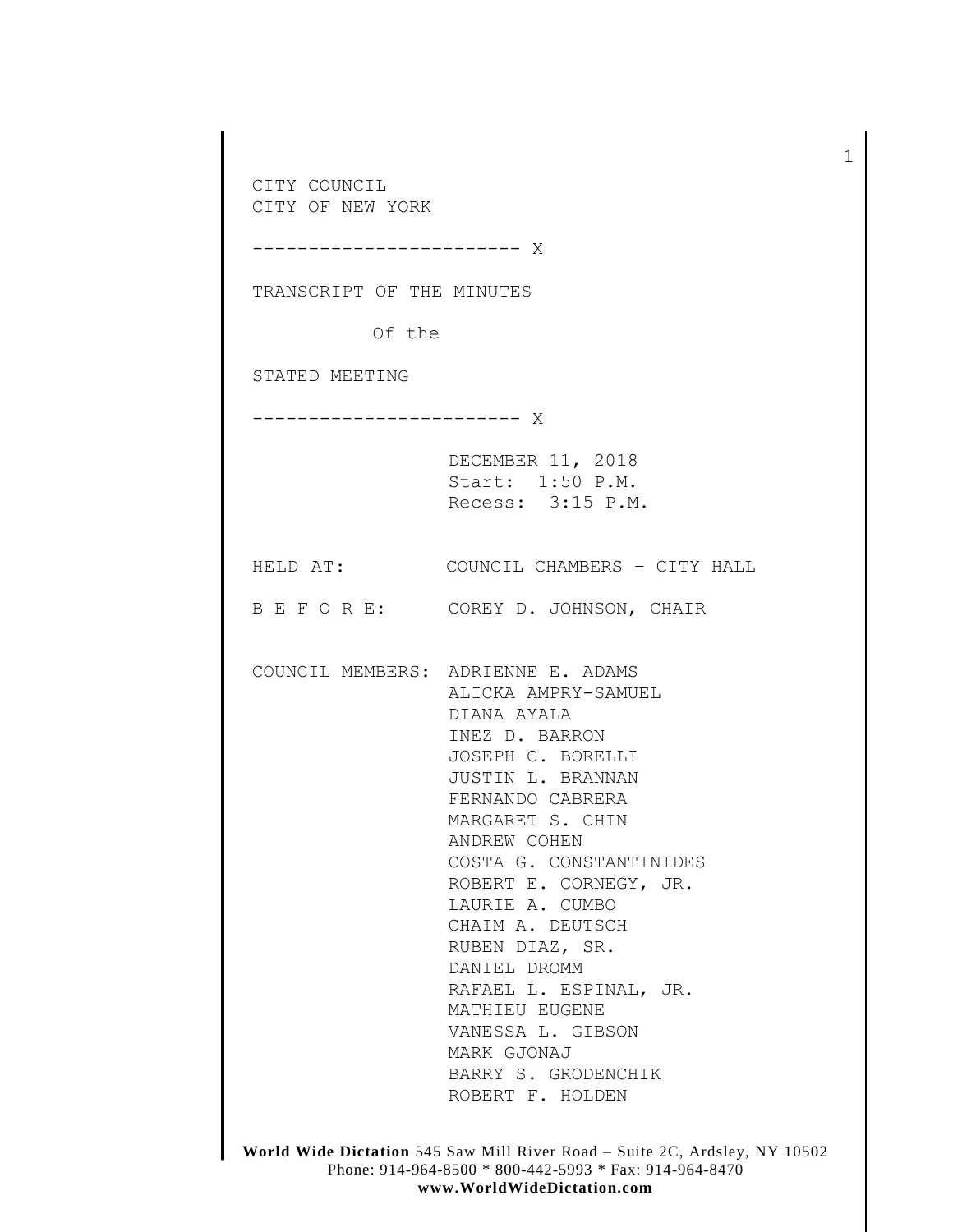# A P P E A R A N C E S (CONTINUED)

|  | COUNCIL MEMBERS: ANDY L. KING |
|--|-------------------------------|
|  | KAREN KOSLOWITZ               |
|  | RORY I. LANCMAN               |
|  | BRAD S. LANDER                |
|  | STEPHEN T. LEVIN              |
|  | MARK LEVINE                   |
|  | ALAN N. MAISEL                |
|  | STEVEN MATTEO                 |
|  | CARLOS MENCHACA               |
|  | I DANEEK MILLER               |
|  | FRANCISCO P. MOYA             |
|  | BILL PERKINS                  |
|  | KEITH POWERS                  |
|  | ANTONIO REYNOSO               |
|  | DONOVAN J. RICHARDS           |
|  | CARLINA RIVERA                |
|  | YDANIS A. RODRIGUEZ           |
|  | DEBORAH L. ROSE               |
|  | HELEN K. ROSENTHAL            |
|  | RAFAEL SALAMANCA, JR.         |
|  | RITCHIE J. TORRES             |
|  | MARK TREYGER                  |
|  | ERIC A. ULRICH                |
|  | PAUL A. VALLONE               |
|  | JAMES G. VAN BRAMER           |
|  | JUMAANE D. WILLIAMS           |
|  | KALMAN YEGER                  |
|  |                               |

2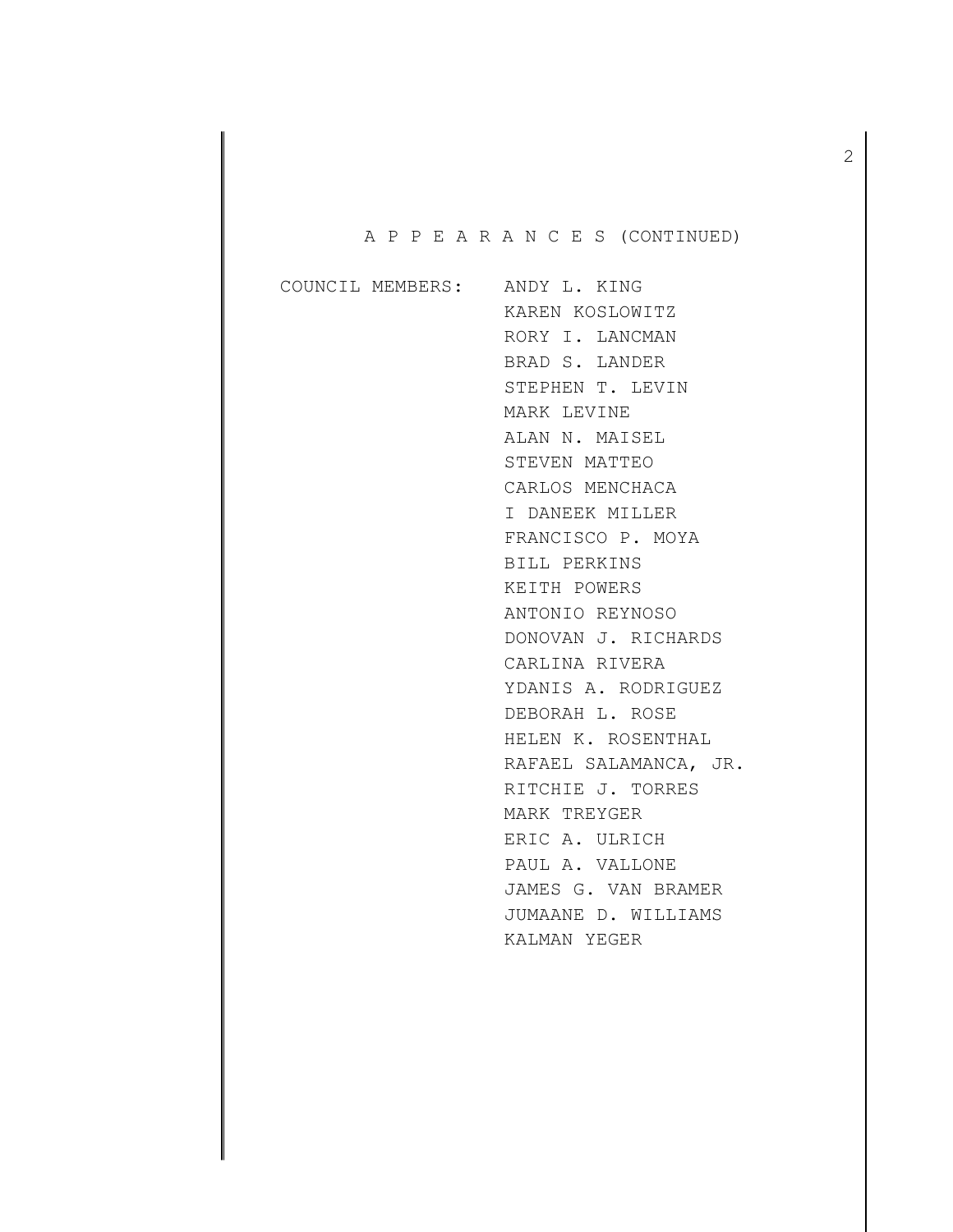A P P E A R A N C E S (CONTINUED)

MITCHELL SILVER, Commissioner New York City Department of Parks and Recreation

DOROTHY LEWANDOWSKI, Retiring Commissioner Parks and Recreation in Queens

REVEREND KEVIN SWEENEY, St. Michael's Church of Sunset Park 352 42nd Street Brooklyn, New York 11232

LETITIA JAMES, Madam Public Advocate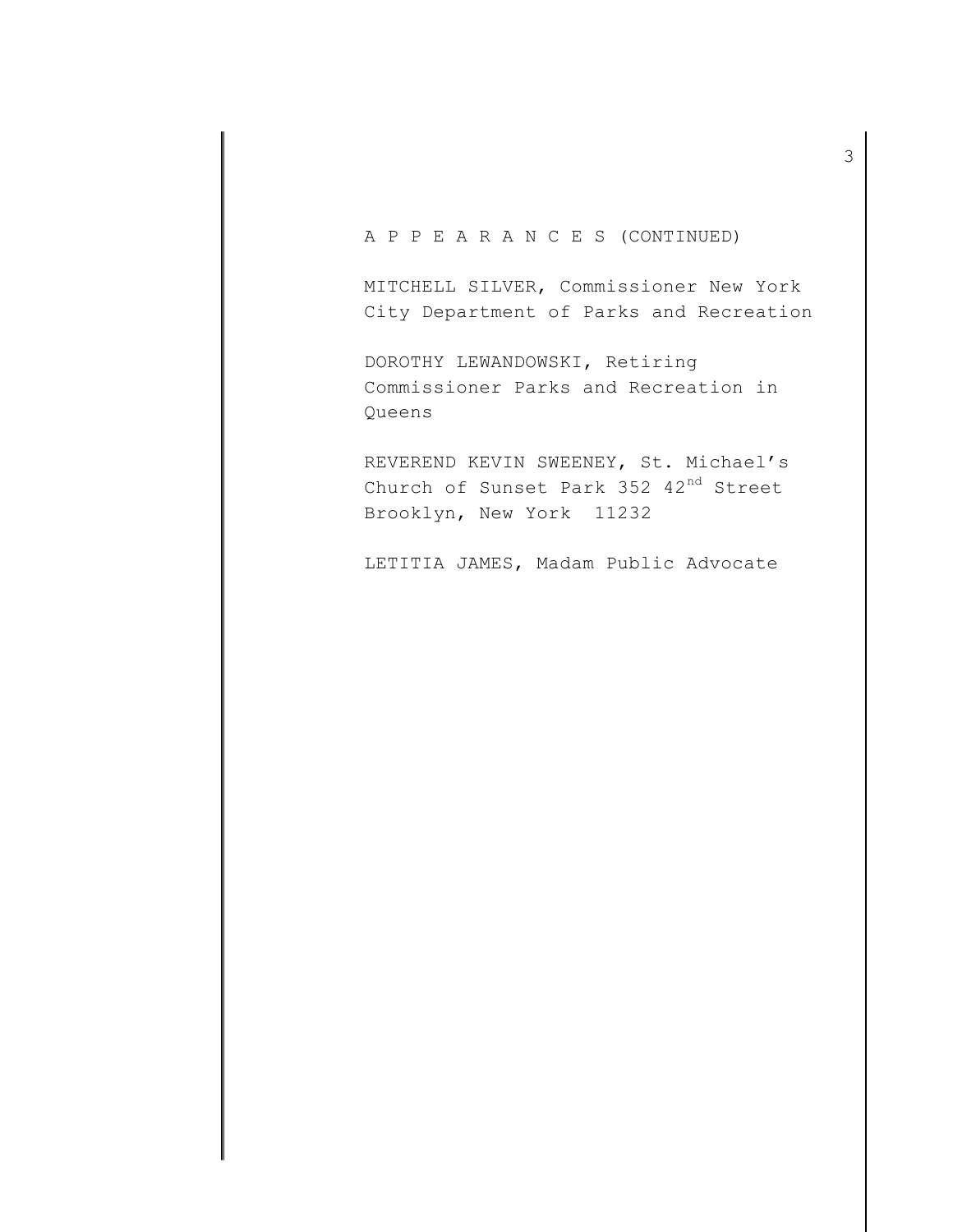25

we please read the proc.

2 3 4 5 6 7 8 9 10 11 12 13 14 15 16 17 18 19 20 21 22 23 24 2018. This is a prerecorded test for the Stated SARGEANT AT ARMS: Mic test, mic test, one, two, one, two. Today's date is December 11, Meeting this is being recorded by Dean Hope. KAREN KOSLOWITZ: Good afternoon, everyone, we are here today to honor someone who is retiring December  $31^{st}$ , great for her but bad for us. Dorothy Lewandowski, I know her for many years when I was Deputy Borough President and now for at least 14 years when she came to Queens. She has been around 39 years partner Bronx and now she came to Queens. We were very lucky to have Dorothy Lewandowski be our Commissioner in Queens. I know whenever I needed Dorothy Lewandowski, she was there and did beautiful work in all of the parks in my District and throughout the borough of Queens. Dorothy, is all I can say is that we are really going to miss you so much. So, please come up here. And all of our friends from Parks please come up here. (applause). Commissioner Silver, here you are, how are you? Please, please, please, give us a very good Commissioner, we are used to having good Commissioners and we want to continue that. So, can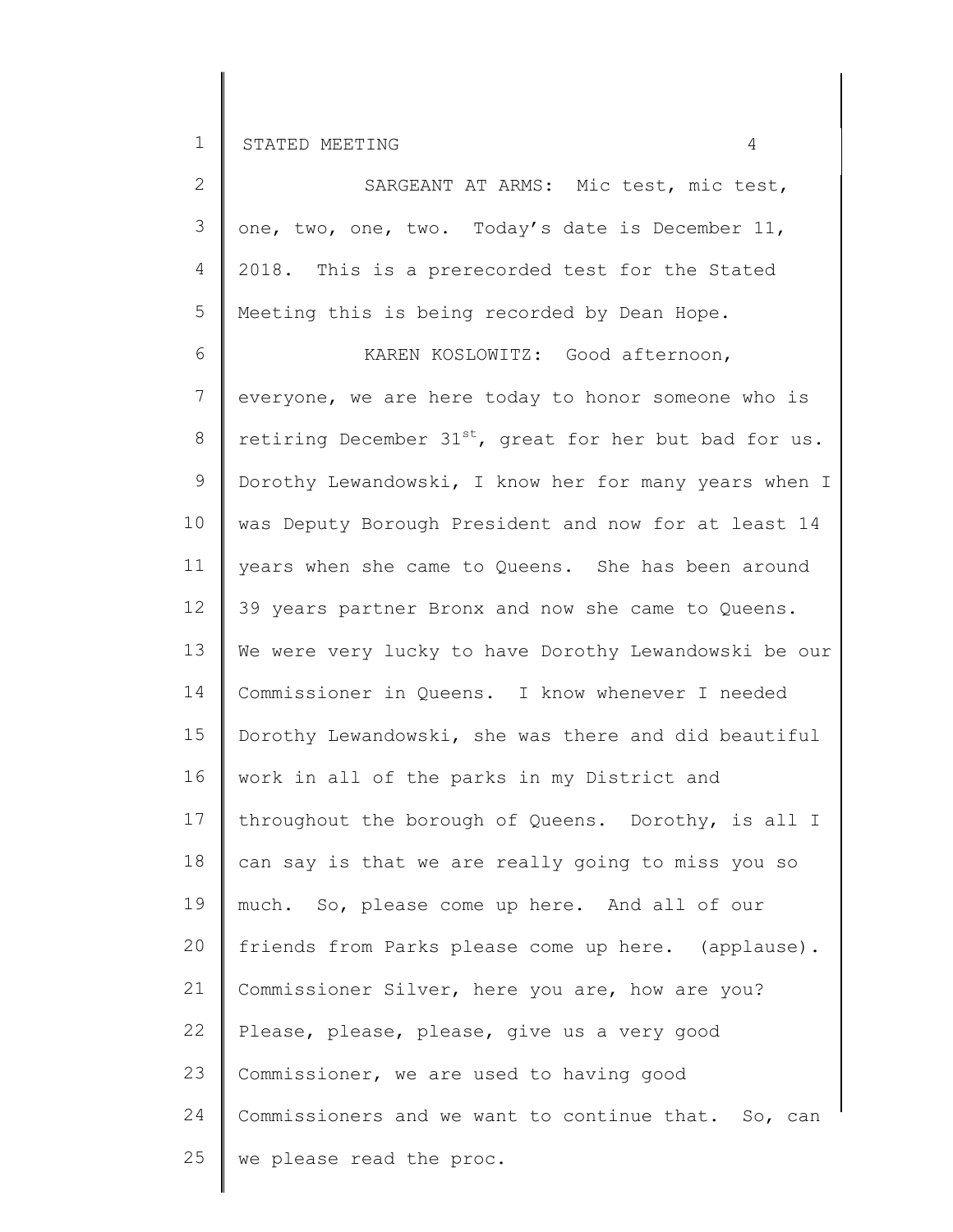| $\overline{2}$ | CLERK: Council, City of New York                       |
|----------------|--------------------------------------------------------|
| 3              | Proclamation. The New York City Council is very        |
| 4              | proud to honor Dorothy Lewandowski upon her            |
| 5              | retirement for her visionary leadership as Queensboro  |
| 6              | Parks Commissioner and her career defined by           |
| 7              | outstanding achievements and enduring contributions    |
| 8              | that have benefited millions of her fellow New         |
| 9              | Yorkers and whereas in addition to their tremendous    |
| 10             | economic health and environmental benefits, Parks are  |
| 11             | one of the most tangible ways we perceive the quality  |
| 12             | of life in our communities. Commissioner Lewandowski   |
| 13             | has spent her entire professional career with the New  |
| 14             | York City Department of Parks and Recreation and for   |
| 15             | the last four decades she has built an incredible      |
| 16             | legacy for others to protect and to build upon.<br>And |
| 17             | whereas after earning her degree in Horticulture from  |
| 18             | SUNY Farmingdale, the only time she ever lived         |
| 19             | outside of her native Queens. She launched her         |
| 20             | career on May 28, 1979 as an original member of the    |
| 21             | Urban Park Rangers, a group that has played a key      |
| 22             | role in the renaissance of New York City's natural     |
| 23             | environment. In the 1980s, she went on to major in     |
| 24             | Public Administration at Baruch College and earned     |
| 25             | her BBA in Business. She continued to hone her         |
|                |                                                        |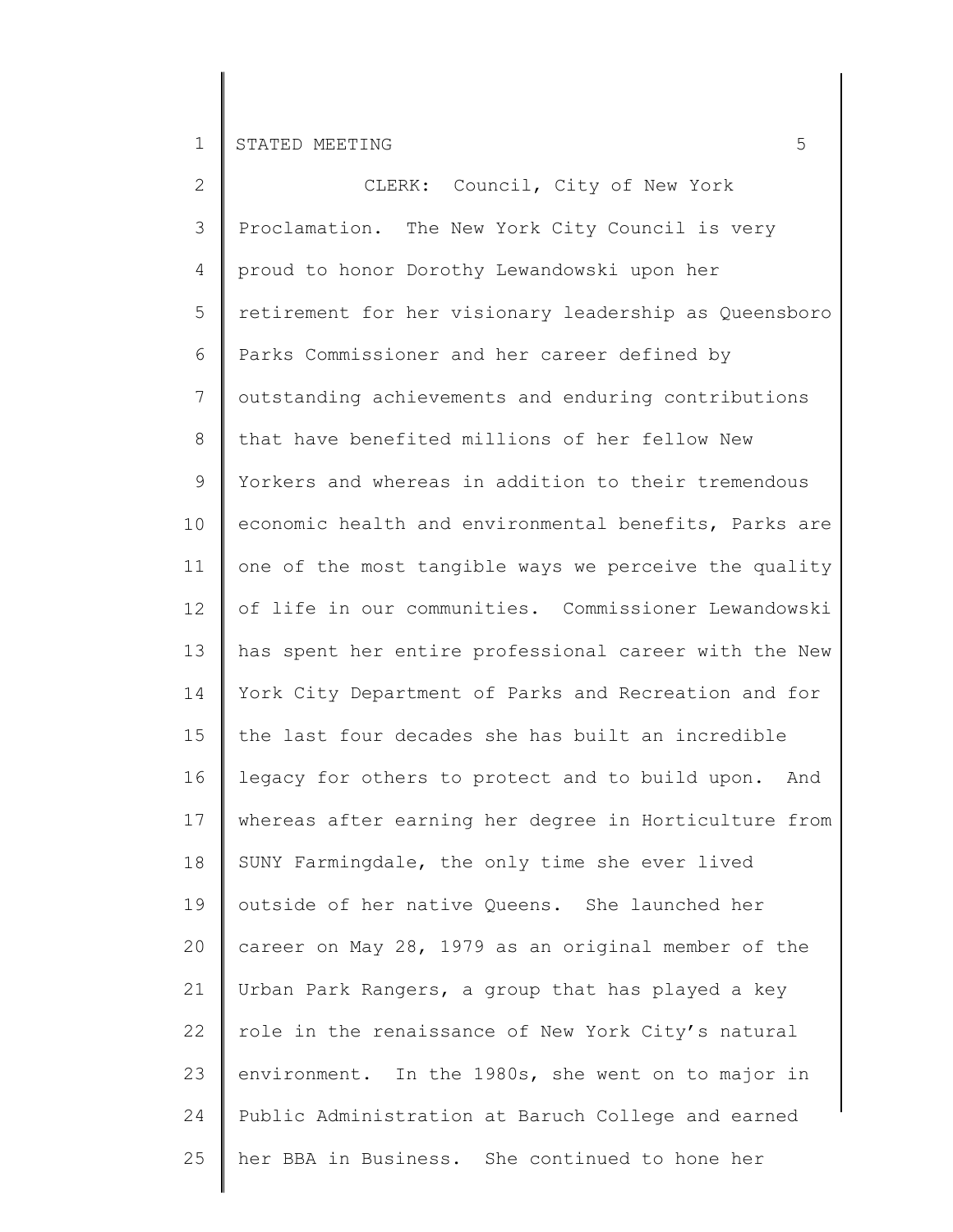2 3 4 5 6 7 8 9 10 11 12 13 14 15 16 17 18 19 20 21 22 23 24 25 expertise to become Director of Urban Park Rangers and in 1987 Director of Beach and Pool Operations in the Bronx and whereas in the early 1990s Commissioner Lewandowski continued to rise through the ranks as Administrative Parks and Recreation Manager and Deputy Chief of Operations in Queens. Between 1994 and 2004 she served the Bronx as Chief of Operations for 8 years and borough Commissioner for two. In these roles, she built lasting partnerships that helped revitalized Bronx Parks and orchestrated the renaissance of Orchard Beach into one of the City's top recreation facilities and whereas since being appointed Queensboro Commissioner in 2004, Dorothy Lewandowski has overseen more than 7,700 acres of parkland. Having with the Parks Department throughout her career, she has gone into loyal support of its tireless workforce and has been an inspiring mentor to generations of Parkees. Under her leadership, they have worked tirelessly to keep Parks clean, green and safe to help improve the quality of life for millions. Commissioner Lewandowski's distinguished career exemplifies public service at its best and she has earned the esteem of all New Yorkers. Now, therefore be it known that the New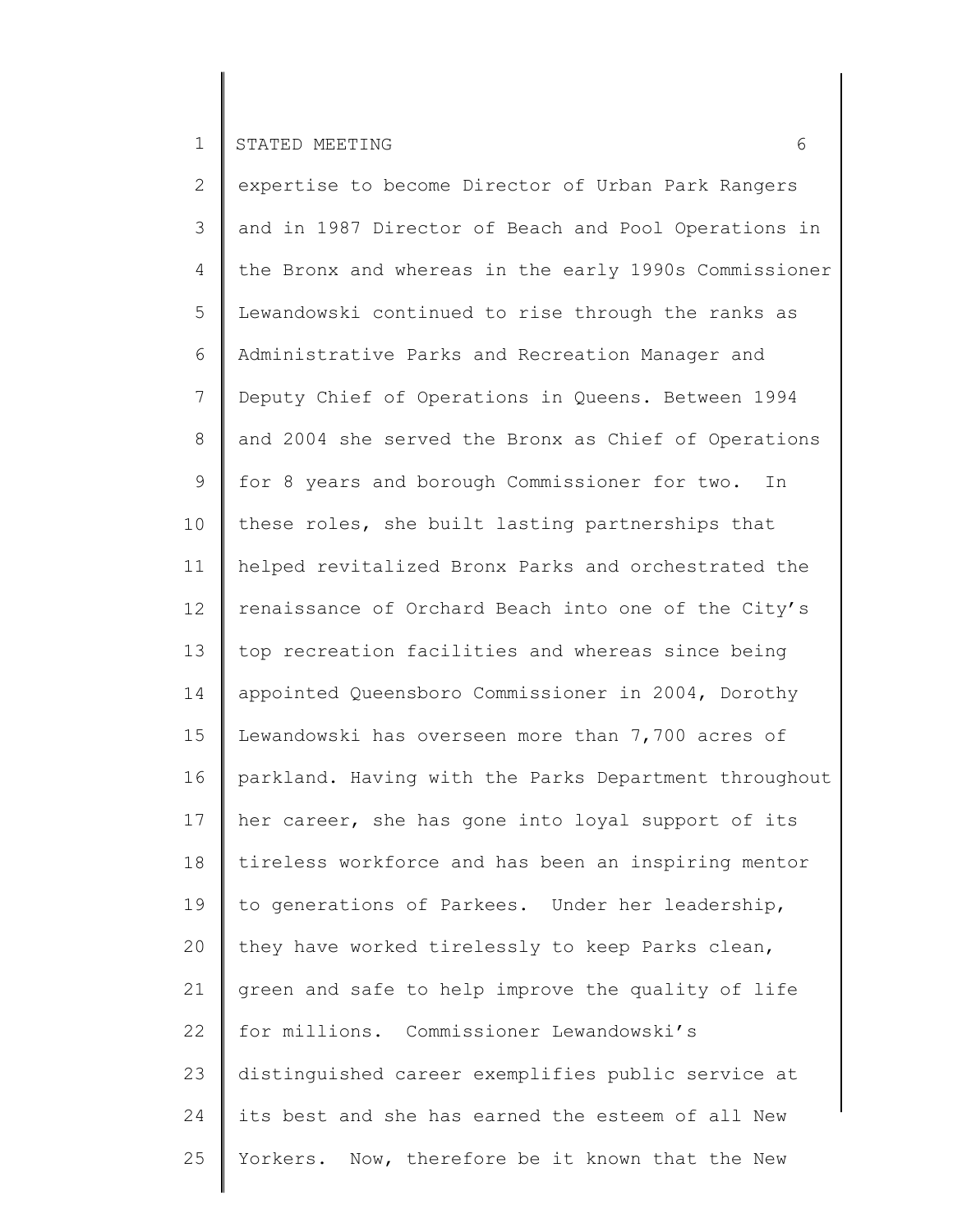25

| $\overline{2}$ | York City Council gratefully honors Dorothy                       |
|----------------|-------------------------------------------------------------------|
| 3              | Lewandowski for her many years of extraordinary                   |
| 4              | service to the City and to her few New Yorkers.                   |
| 5              | Corey Johnson, speaker for the entire Council, Karen              |
| 6              | Koslowitz, Chair Queens Delegation, Council Member                |
| $7\phantom{.}$ | 29 <sup>th</sup> District Queens, Paul A. Vallone, Council Member |
| $8\,$          | 19 <sup>th</sup> District Queens and the entire Queens delegation |
| 9              | of the New York City Council. (applause).                         |
| 10             | KAREN KOSLOWITZ: Before I ask Dorothy to                          |
| 11             | say a few words I want Barry Grodenchik, Chair of                 |
| 12             | Parks to.                                                         |
| 13             | BARRY GRODENCHIK: Thank Karen, thank you                          |
| 14             | uhm, I'm rarely at a loss for words, my colleagues                |
| 15             | will tell you. Dottie will tell you, Dottie we are                |
| 16             | so going to miss you and you have been a hero in many             |
| 17             | ways to me and to the 2.3 million people of your                  |
| 18             | native borough. As a native Queens I, I can honestly              |
| 19             | say our Parks have never looked better, although                  |
| 20             | there is always room for improvement, right                       |
| 21             | Commissioner? And uhm I do remember those harrowing               |
| 22             | days after Sandy and the work that you have continued             |
| 23             | to do on the Rockaway Peninsula and for all Queens                |
| 24             | residents so uhm thank you, thank you, thank you uhm              |
| 25             | there aren't enough words that I really have to                   |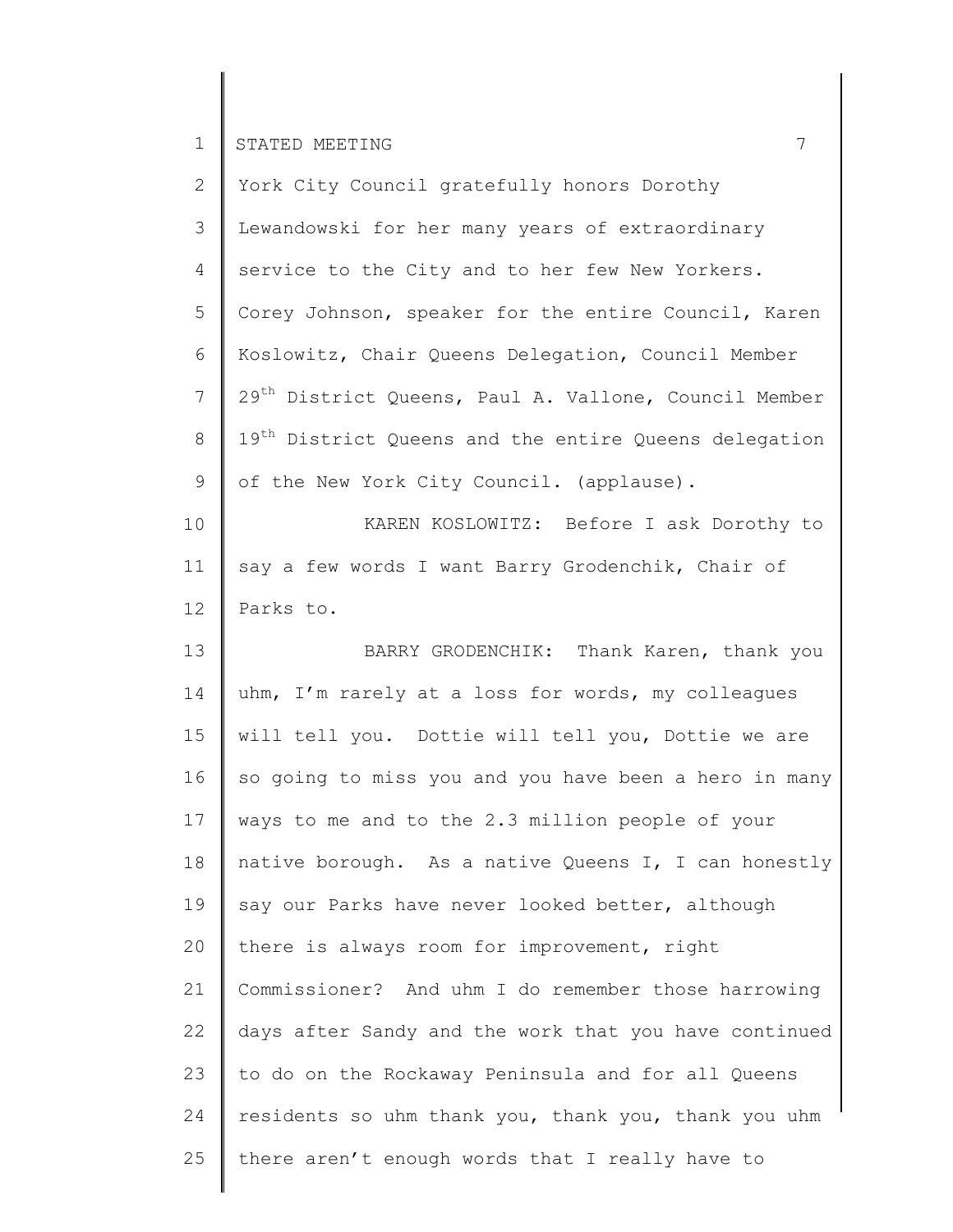2 3 4 5 6 express my true feelings and uhm whoever gets your job is going to have looking down and not that bi… very, very, very, very big shoes to fill so on behalf of myself and 165,000 people I am honor to represent Godspeed and one second, go ahead.

7 8 9 10 11 12 13 14 15 16 PAUL VALLONE: Commissioner, I just want to add on behalf of three generations of Vallone's we want to make sure your proc wasn't anywhere but here and we want to make sure that the entire world and the City knows that the seeds of love that you've planted in every Park can be seen throughout the whole borough and that's the passion that you've given us so thank you from every one of us, God bless you and we wish you all the best in everything you do (applause).

17 18 KAREN KOSLOWITZ: Okay, Commissioner Silver.

19 20 21 22 23 24 25 MITCHELL SILVER: I will be brief. I had prepared remarks but I would rather say this from this heart, Dottie we all thank you for 39 years of service to the City. You may not realize it but there are families that have changed because of your work, there are seniors who are now aging gracefully because of your love of Parks, there are now children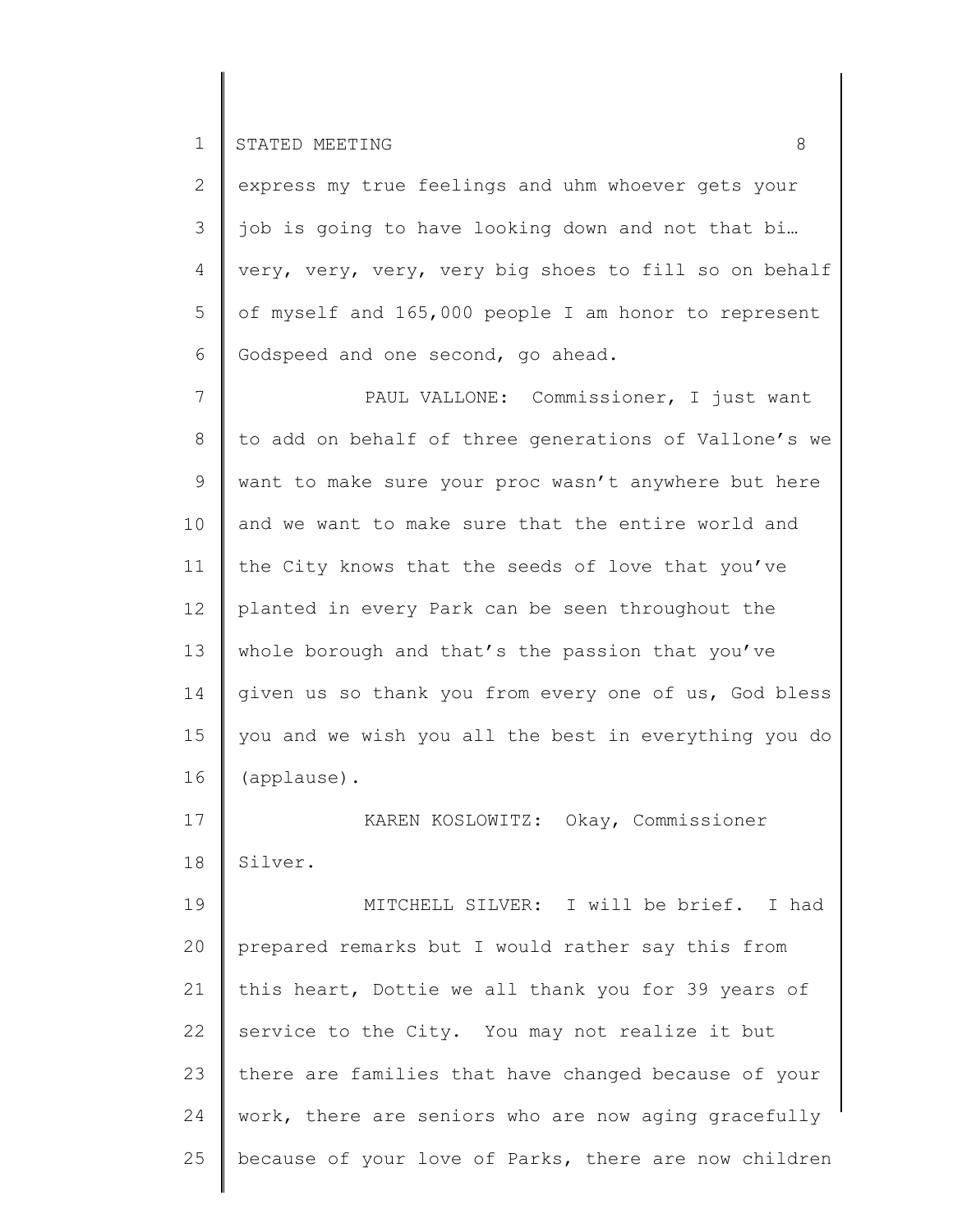| $\overline{2}$  | that are enjoying our Parks and Green Spaces because  |
|-----------------|-------------------------------------------------------|
| 3               | of you and there are employees that you have led over |
| 4               | the 39 years that remain in Parks that now continue   |
| 5               | your legacy. You are the gold standard of Parks       |
| 6               | Commissioners and I also thank you for mentoring the  |
| $7\phantom{.0}$ | newer and younger Borough Commissioners, they thank   |
| 8               | you, we thank you and New York City, particularly     |
| 9               | Parks is better off because of your love, your care   |
| 10 <sub>o</sub> | and your passion for New York City Parks, thank you   |
| 11              | for your 39 years of service (applause).              |
| 12              | KAREN KOSLOWITZ: And now we are going to              |
| 13              | hear from Commissioner Lewandowski.                   |
| 14              | DOROTHY LEWANDOWSKI: Thank you very,                  |
| 15              | thank you all, I, I am so humbled today by all the    |
| 16              | comments you have, what I did, I have a few things I  |
| 17              | wanted to say. It is truly an honor and a privilege   |
| 18              | to serve as your Queens Parks Commissioner for the    |
| 19              | past 14 years. Uhm you all here today believe in the  |
| 20              | power of Parks and it is through your support that    |
| 21              | our open spaces have been able to grow and flourish   |
| 22              | and I can't thank you enough. I am joined here today  |
| 23              | on my left and the right by my fellow Parkees who     |
| 24              | daily bring a passion, commitment, creativity and     |
| 25              | expertise to each task. As a team we continually      |
|                 |                                                       |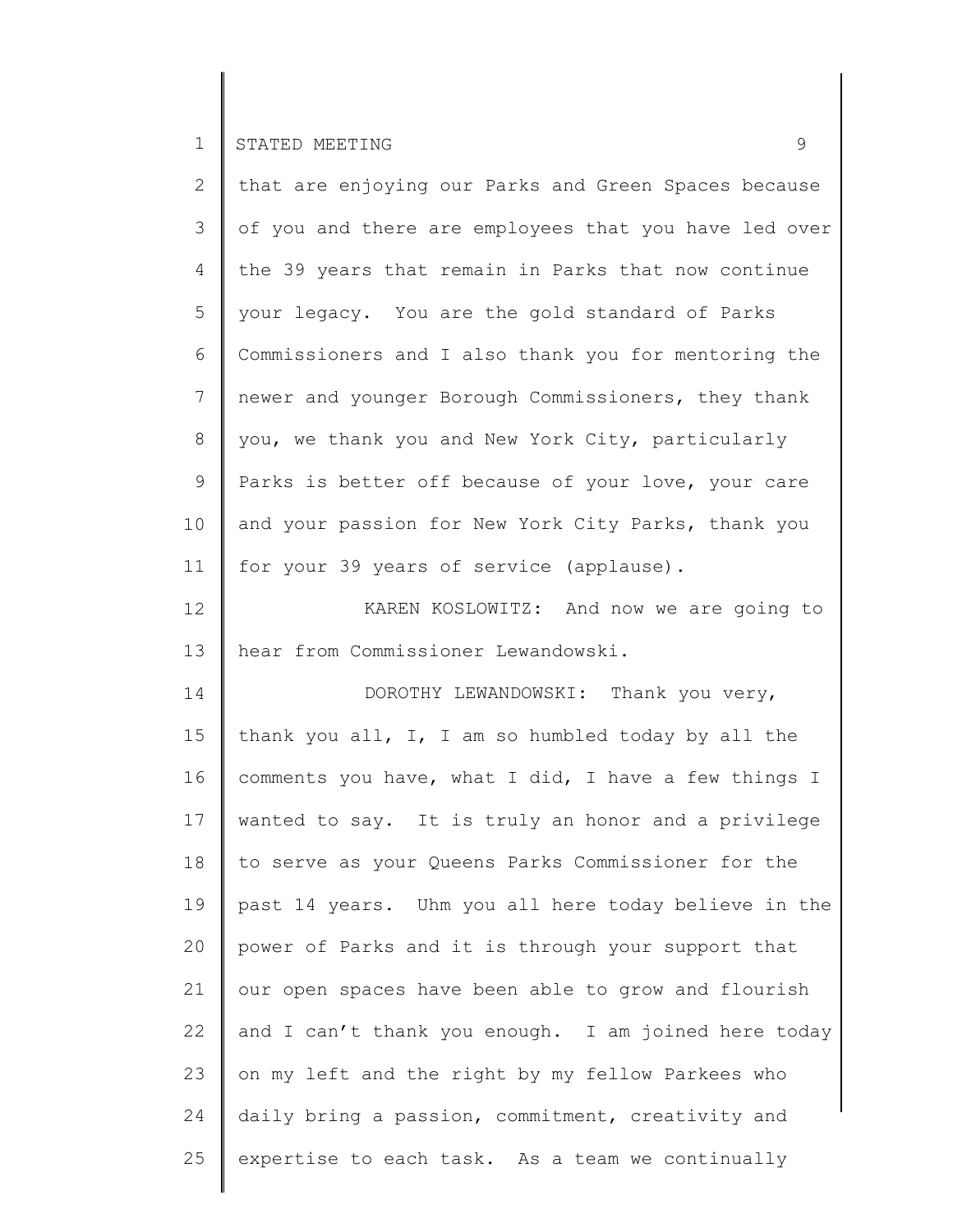2 3 4 5 6 7 8 9 10 11 12 13 14 15 16 17 18 19 20 21 22 23 24 25 find ways to improve upon services and programming in our Parks. Also, with me on the right, is my husband Walter, right there, my husband Walter and my son David, Dr. David Lewandowski. Without their love and support I would not be here today, so we were reminiscing before, I've been with Parks 39 years, my husband and I have been together for close to 40, so it has been a long time. I make a commitment and I, and I stay but after 39 years, 39-1/2 years with Parks, yes, I am retiring. It is time for me to move on and my husband also is an Assistant General Superintendent with the Transit Authority will also be retiring in January so it is time for he and I to open up the next book in that chapter of our life and enjoy the adventures. But I should in closing, I do just want to say that I am enormously grateful to the City Council. Over the years we have done many things together that have truly made New York City better and each of you had had my cellphone number at those times when things weren't as well as you would like them to be, I did get those phone calls and we answered and we worked on them together to make them happen, so, New York City residents are in good hands with this Council, you are in very good hands with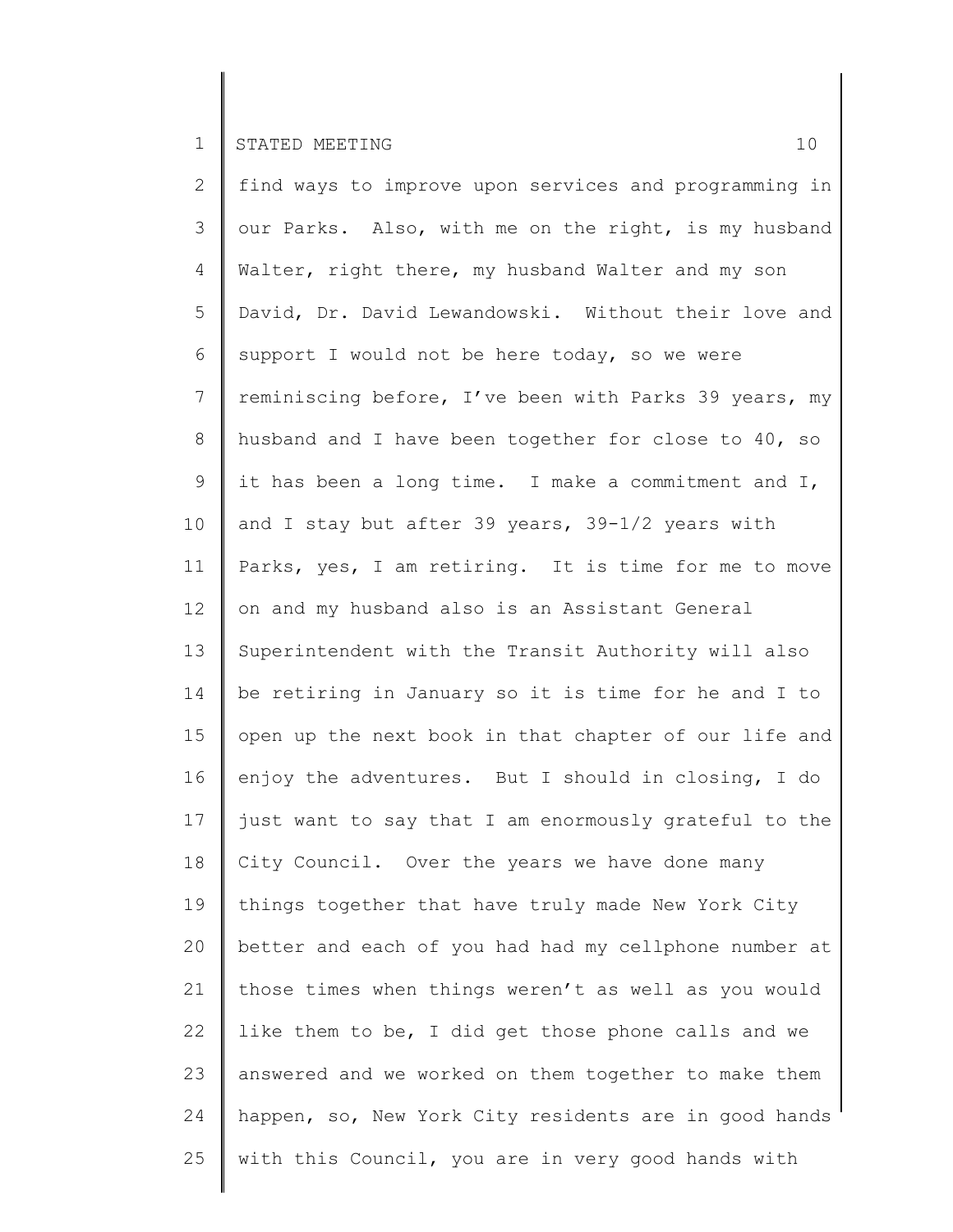| $\mathbf{2}^{\prime}$ | our Commissioner Mitchell Silver, I want to thank him |
|-----------------------|-------------------------------------------------------|
| 3                     | for all that he has done. Yes, there are shoes to     |
| 4                     | fill, they are only a size $8-1/2$ , so they are not  |
| 5                     | that bad to fill, but uhm I have a really strong team |
| 6                     | and Joanne Amagrande, I just want to give a shout out |
| $7\phantom{.0}$       | to two people Joanne Amagrande, Chief of Staff who    |
| 8                     | has now worked for a number of Parks Commissioners as |
| 9                     | Chief of Staff and Jackie Langsam our Chief           |
| 10                    | Operations who makes all the day to day tick. I want  |
| 11                    | to thank them all. Thank you.                         |
| 12                    | KAREN KOSLOWITZ: Thank you. (applause).               |
| 13                    | (long pause, applause).                               |
| 14                    | SARGEANT AT ARMS: Ladies and Gentleman                |
| 15                    | at this time will all non-Council employees please    |
| 16                    | take a seat upstairs. Please set your cellphones on   |
| 17                    | vibration please. Thank you so much. All non-         |
| 18                    | Council employees please take a seat upstairs.        |
| 19                    | (gavel pounding).                                     |
| 20                    | LETITIA JAMES: Quiet in the Chambers.                 |
| 21                    | Everyone please, take their seats, quiet in the       |
| 22                    | Chambers please. All rise for the Pledge of           |
| 23                    | Allegiance.                                           |
| 24                    | CLERK: Adams?                                         |
| 25                    | ADRIENNE ADAMS: Present.                              |
|                       |                                                       |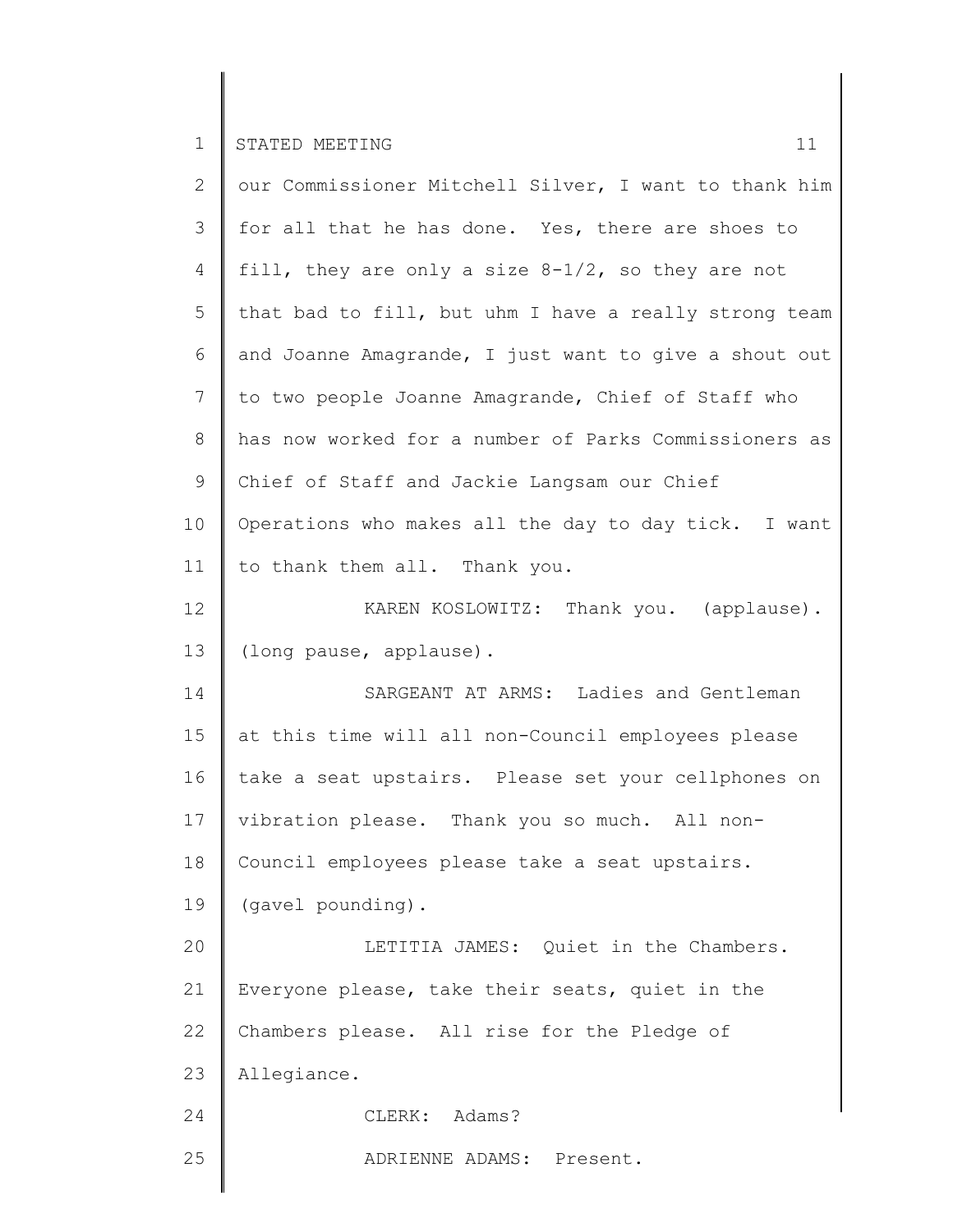| $\mathbf{2}$   | CLERK: Ampry-Samuel?           |
|----------------|--------------------------------|
| $\mathcal{S}$  | ALICKA AMPRY-SAMUEL: Present.  |
| $\sqrt{4}$     | CLERK: Ayala?                  |
| 5              | DIANA AYALA: Present.          |
| 6              | CLERK: Barron? Borelli?        |
| $\overline{7}$ | JOSEPH BORELLI: Here.          |
| $\,8\,$        | CLERK: Brannan?                |
| $\mathcal{G}$  | JUSTIN BRANNAN: Yeah.          |
| 10             | CLERK: Cabrera?                |
| 11             | FERNANDO CABRERA: Here.        |
| 12             | CLERK: Chin?                   |
| 13             | MARGARET CHIN: Here.           |
| 14             | CLERK: Cohen?                  |
| 15             | ANDREW COHEN: Here.            |
| 16             | CLERK: Constantinides?         |
| 17             | COSTA CONSTANTINIDES: Present. |
| 18             | CLERK: Cornegy?                |
| 19             | ROBERT CORNEGY: Here.          |
| 20             | CLERK: Deutsch?                |
| 21             | CHAIM DEUTSCH: Here.           |
| 22             | CLERK: Diaz?                   |
| 23             | RUBEN DIAZ: Ak-he.             |
| 24             | CLERK: Dromm?                  |
| 25             | DANIEL DROMM: Here.            |
|                |                                |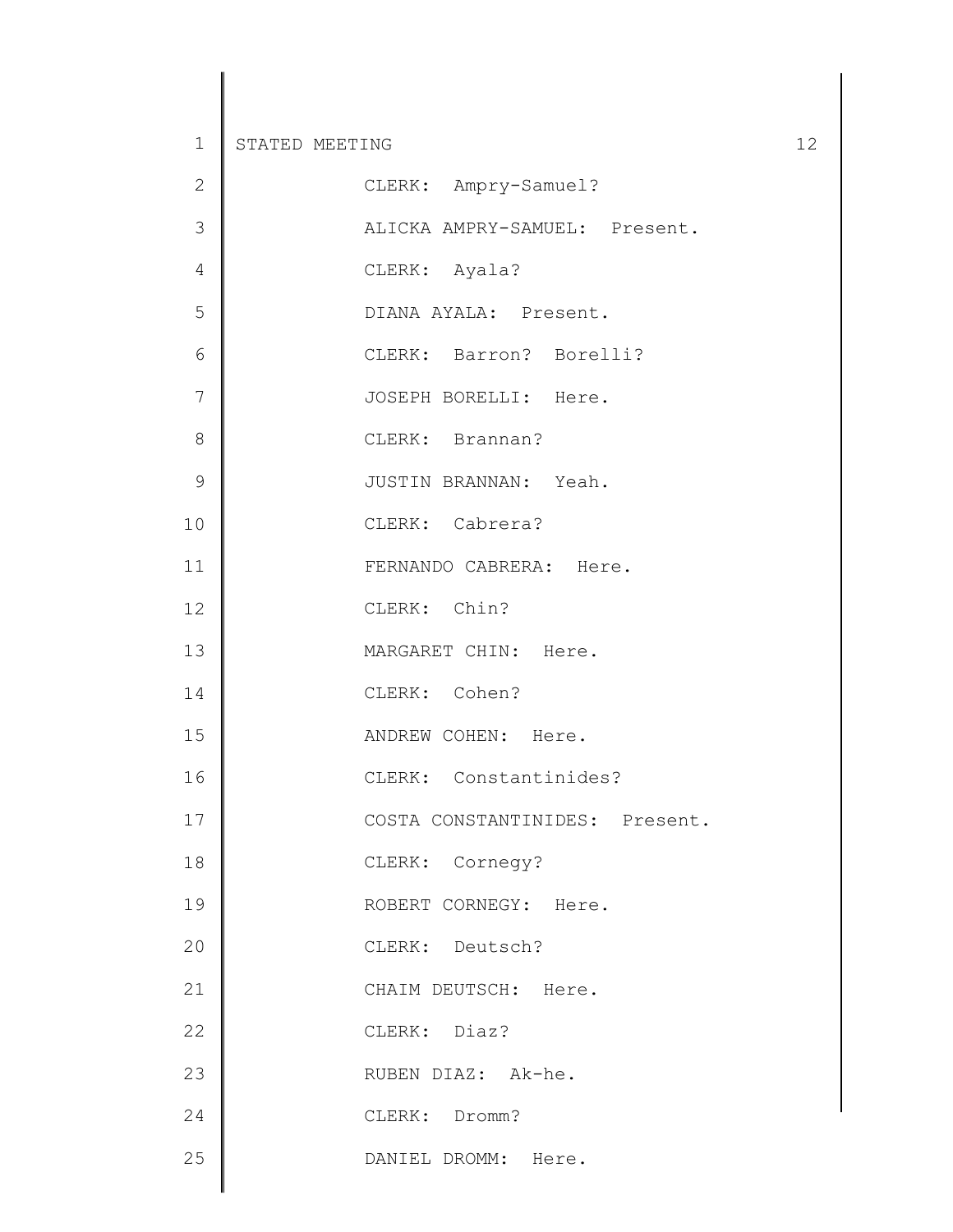| $\mathbf{2}$   | CLERK: Espinal? Eugene?                   |
|----------------|-------------------------------------------|
| $\mathfrak{Z}$ | MATHIEU EUGENE: Present.                  |
| $\sqrt{4}$     | CLERK: Gibson?                            |
| 5              | VANESSA GIBSON: I'm here.                 |
| $\sqrt{6}$     | CLERK: Gjonaj?                            |
| $\overline{7}$ | MARK GJONAJ: Present.                     |
| $\,8\,$        | CLERK: Grodenchik?                        |
| $\mathcal{G}$  | BARRY GRODENCHIK: Here.                   |
| 10             | CLERK: Holden?                            |
| 11             | ROBERT HOLDEN: Here.                      |
| 12             | CLERK: Kallos?                            |
| 13             | BEN KALLOS: With permission, I would      |
| 14             | like to vote on all Land Use Call Ups and |
| 15             | LETITIA JAMES: No, no, sir, no not at     |
| 16             | this point.                               |
| 17             | BEN KALLOS: Okay, sorry I here.           |
| 18             | LETITIA JAMES: Thank you.                 |
| 19             | CLERK: Thank you. King? Koo?              |
| 20             | PETER KOO: Present.                       |
| 21             | CLERK: Koslowitz?                         |
| 22             | KAREN KOSLOWITZ: Here.                    |
| 23             | CLERK: Lancman? Lander?                   |
| 24             | BRAD LANDER: Here.                        |
| 25             | CLERK: Levin? Levine?                     |
|                |                                           |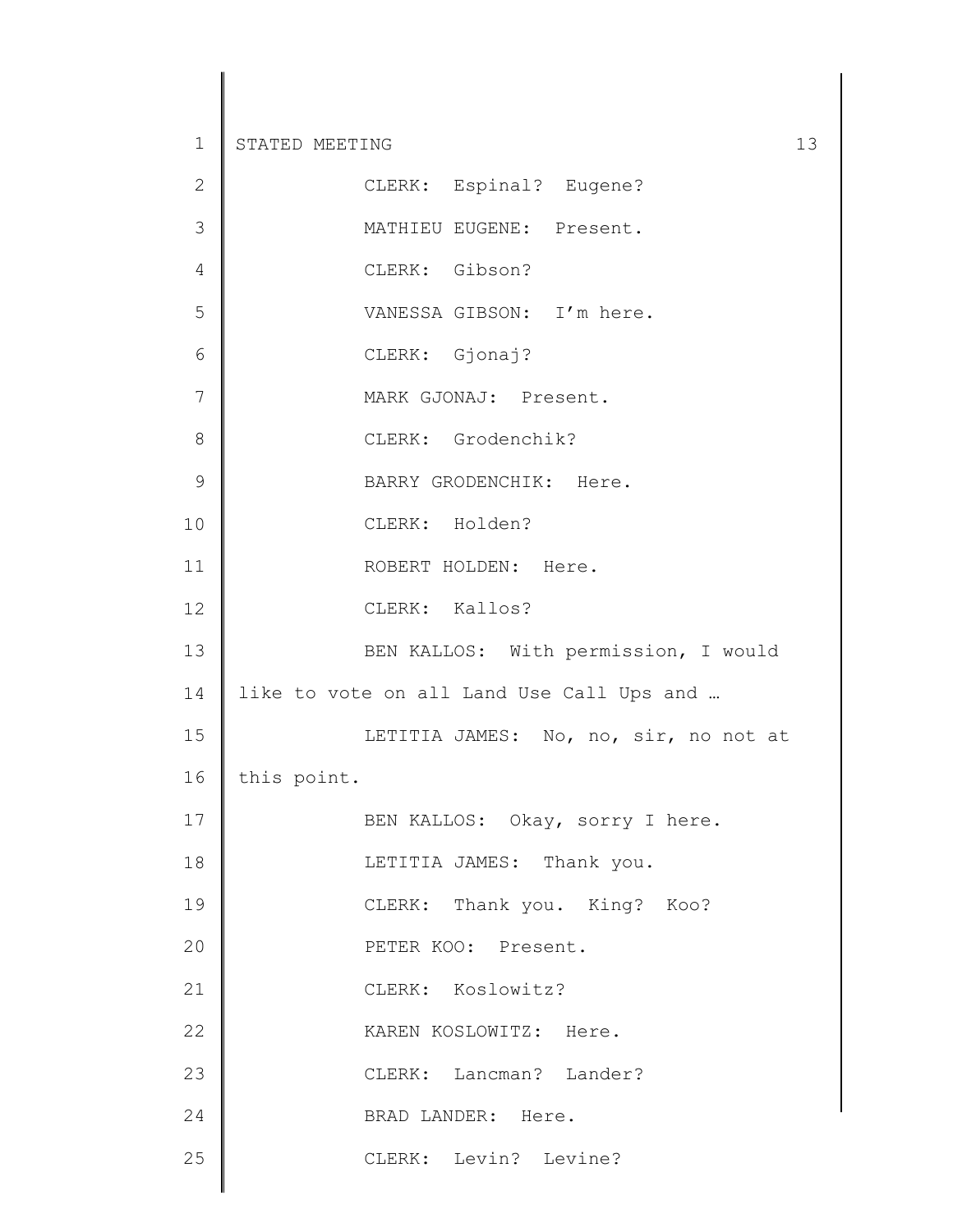| $\overline{2}$ | STEPHEN LEVINE: Here.                |
|----------------|--------------------------------------|
| 3              | CLERK: Maisel?                       |
| $\sqrt{4}$     | ALAN MAISEL: Here.                   |
| 5              | CLERK: Menchaca?                     |
| 6              | CARLOS MENCHACA: Presente.           |
| $\overline{7}$ | CLERK: Barron?                       |
| 8              | INEZ BARRON: Present.                |
| $\mathcal{G}$  | CLERK: Miller? Moya?                 |
| 10             | FRANCISCO MOYA: Present.             |
| 11             | CLERK: Perkins?                      |
| 12             | BILL PERKINS: Present.               |
| 13             | CLERK: Powers?                       |
| 14             | KEITH POWERS: Present.               |
| 15             | CLERK: Reynoso?                      |
| 16             | ANTONIO REYNOSO: Presente.           |
| 17             | CLERK: Richards?                     |
| 18             | DONOVAN RICHARDS: Present.           |
| 19             | CLERK: Rivera? Rodriguez? Rose?      |
| 20             | DEBORAH ROSE: Here.                  |
| 21             | CLERK: Rosenthal? Salamanca? Torres? |
| 22             | Treyger? Ulrich? Miller?             |
| 23             | I. DANEEK MILLER: Here.              |
| 24             | CLERK: Vallone?                      |
| 25             | PAUL VALLONE: Here.                  |
|                |                                      |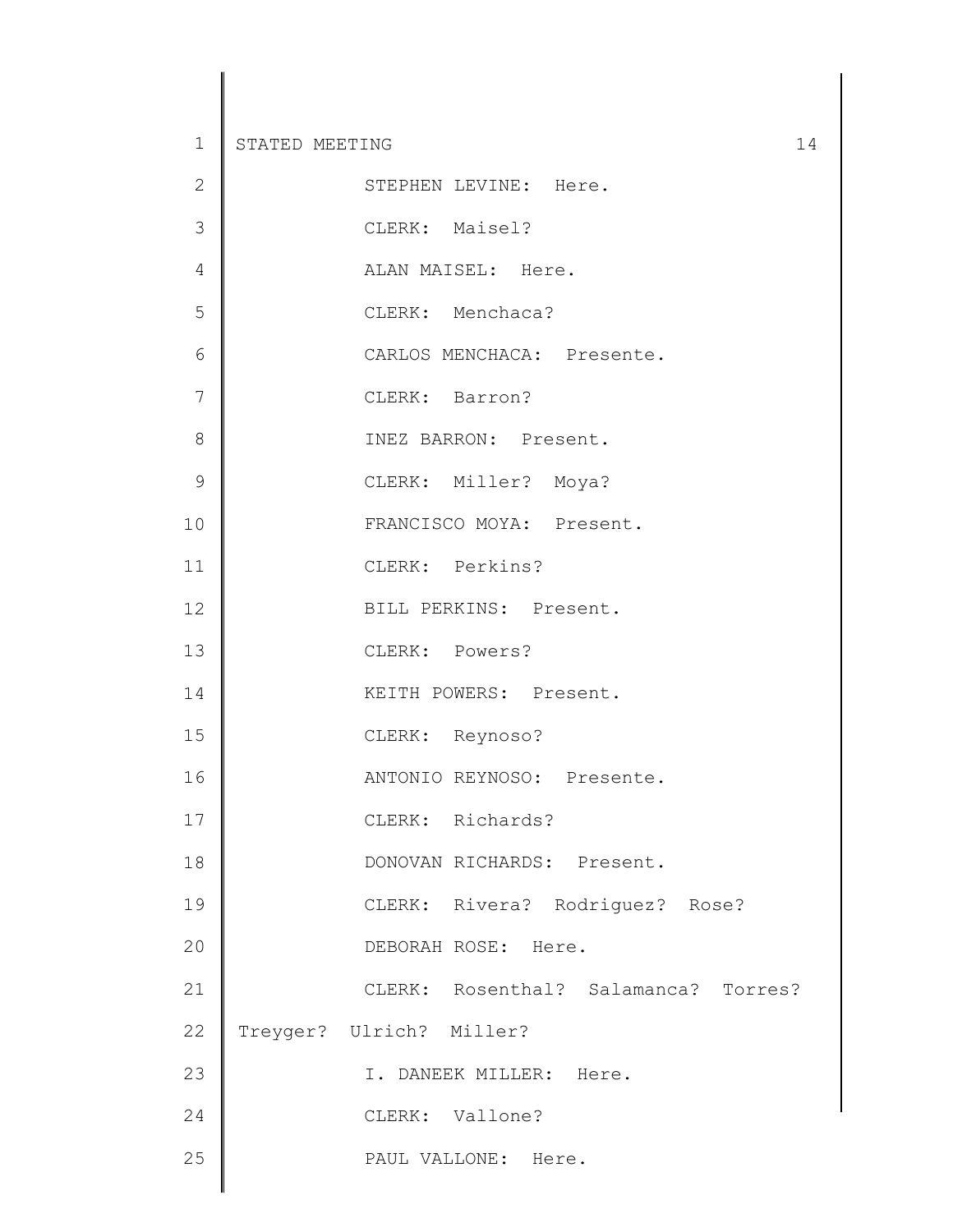| $\mathbf{2}$   | CLERK: Van Bramer?                                            |
|----------------|---------------------------------------------------------------|
| 3              | JAMES VAN BRAMER: Here.                                       |
| $\overline{4}$ | CLERK: Williams? Yeger?                                       |
| 5              | KALMAN YEGER: Here.                                           |
| 6              | CLERK: Matteo?                                                |
| 7              | STEVEN MATTEO: Here.                                          |
| $8\,$          | CLERK: Cumbo?                                                 |
| 9              | LAURIE CUMBO: Present.                                        |
| 10             | CLERK: Speaker Johnson?                                       |
| 11             | SPEAKER COREY JOHNSON: Here.                                  |
| 12             | LETITIA JAMES: Quiet in the Chambers,                         |
| 13             | all rise for the invocation. The invocation will be           |
| 14             | delivered by Reverend Kevin Sweeney of St. Michael's          |
| 15             | Church of Sunset Park of $352 \t 42^{nd}$ Street in the great |
| 16             | borough of Brooklyn.                                          |
| 17             | REVEREND KEVIN SWEENEY: Let us pray.                          |
| 18             | God of love and mercy, God of life and light, we              |
| 19             | praise you and we give you thanks today and every day         |
| 20             | for all of your blessings and gifts. We thank you             |
| 21             | especially for our City and our Country and for all           |
| 22             | the women and men, especially our elected officials           |
| 23             | who serve the common good. We pray for them as we             |
| 24             | pray for ourselves, especially we pray for the                |
| 25             | members of this City Council who gather here today.           |
|                |                                                               |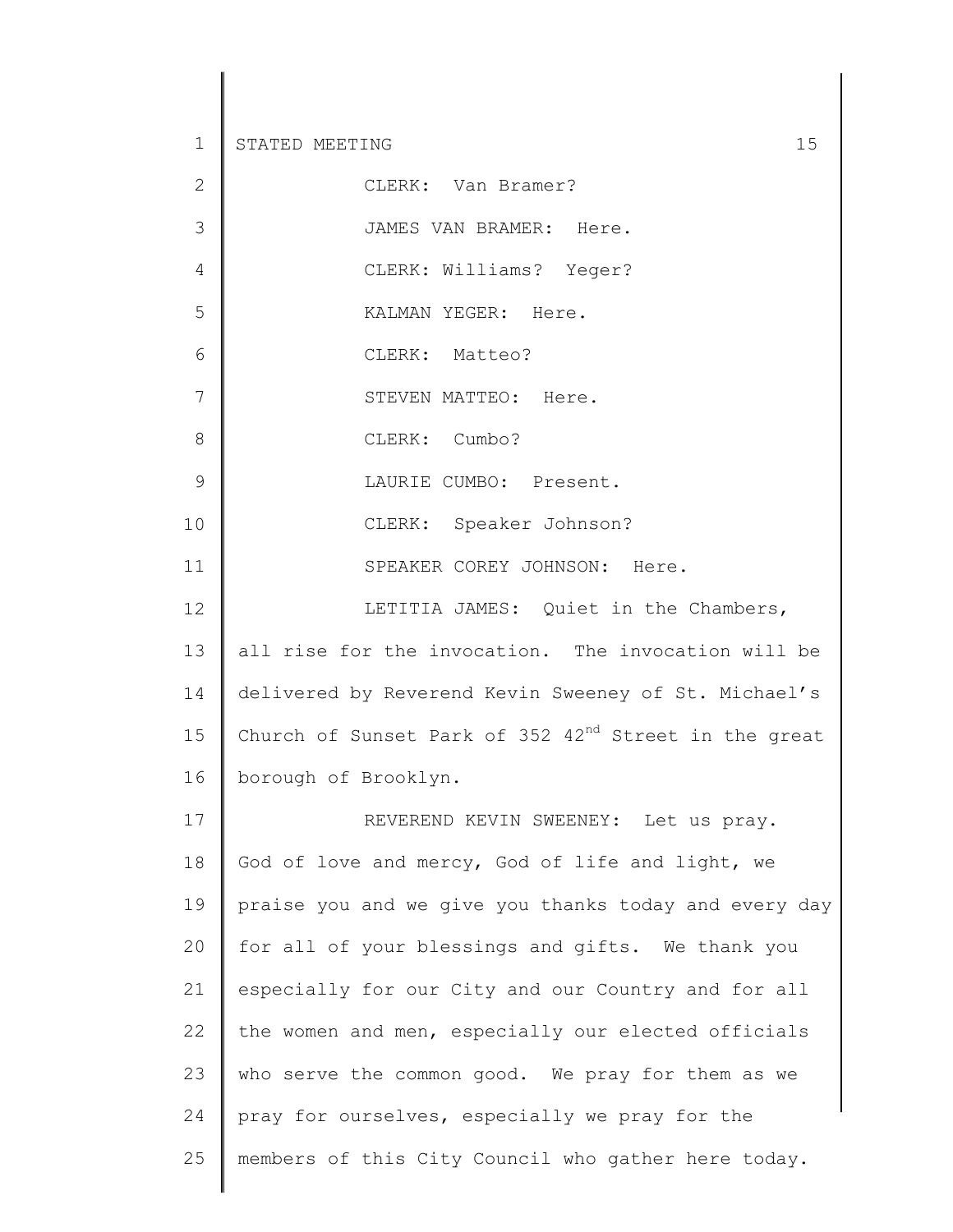25

2 3 4 5 6 7 8 9 10 11 12 13 14 15 16 17 18 19 20 21 22 23 24 We ask for the gifts of wisdom and courage, compassion and generosity, justice and mercy. In this great City of ours, we especially give you thanks for the gifts and blessings that we share as we strive for unity in the midst of diversity. In this City and community, blessed by the gifts of language, culture and traditions that have come to us from all corners of the Earth and from so many nations and peoples. We ask you to help us to always be mindful of our community humanity and that we may all be instruments of your peace. Tonight, and tomorrow we pray in a special way with our sisters and brothers from Mexico as they celebrate the one, they call la Virgen, Our Lady of Guadalupe. As those who turn to her, see in her a sign both of your motherly and fatherly care for all of your children. We ask you to continue bless us all. Bless our gatherings, our gathering and deliberations here today and continue to bless our beautiful City of New York. Amen. LETITIA JAMES: Amen. Please be seated. Thank you, Father and now the motion to spread the innovation upon record, Council Member Menchaca.

CARLOS MENCHACA: Thank you so much, and…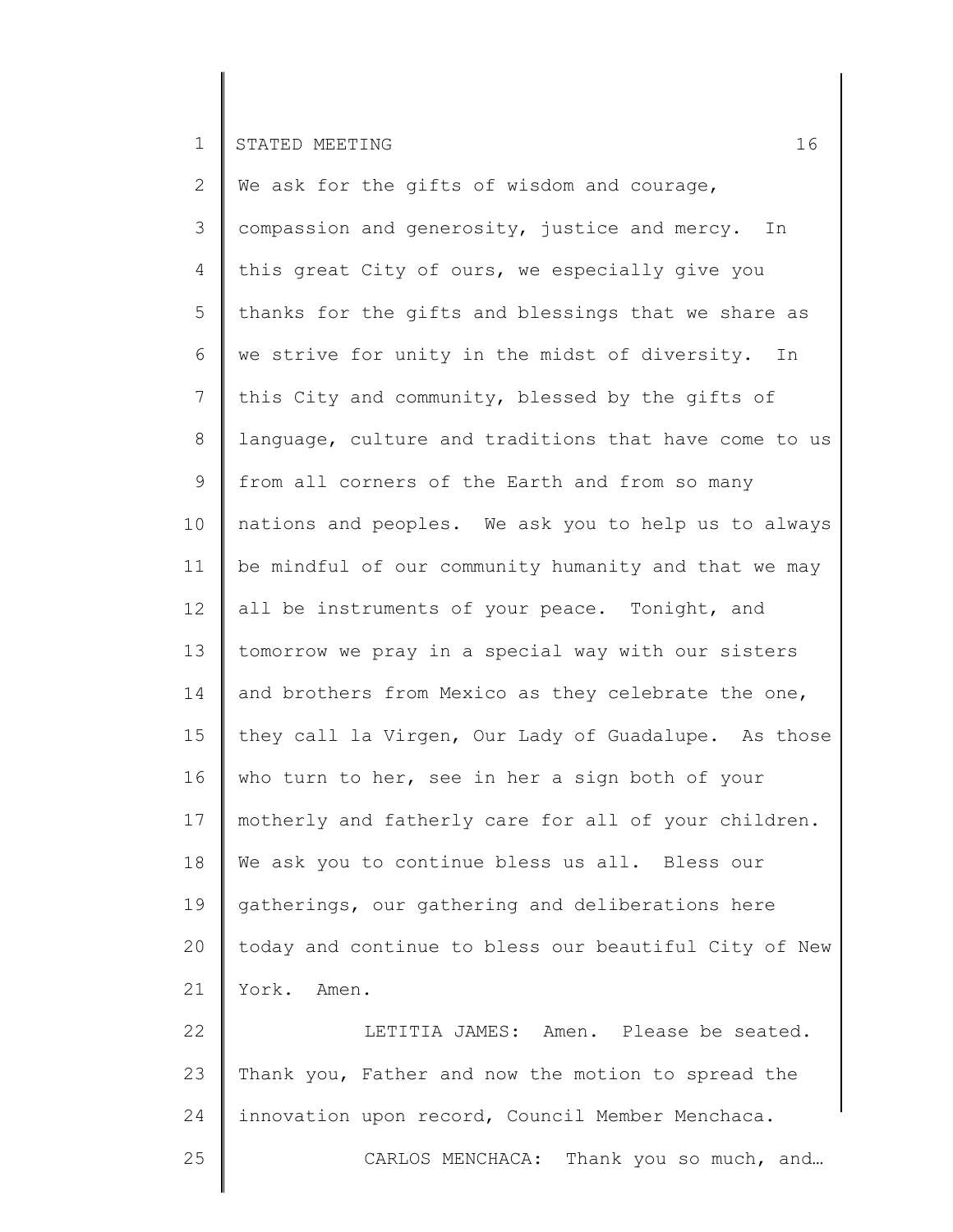2 3 LETITIA JAMES: Quiet in the Chambers, please, quiet in the Chambers.

4 5 6 7 8 9 10 11 12 13 14 15 16 17 18 19 20 21 22 23 24 25 CARLOS MENCHACA: (SPEAKING SPANISH), It's a real honor having you here Father Kevin Sweeney from Sunset Park. Uhm Father Kevin was born in Elmhurst Queens of Irish descent after his extensive education was ordained into the Brooklyn Queens Dieses in 1997. In 2010, Father Kevin was named Pastor at St. Michael's Church on  $4<sup>th</sup>$  Avenue in Sunset Park. You know there is something really special about Father Kevin and what is happening at St. Michael's. It's in the Daily Commitment to serve the common good, to serve our neighbors and while other parishes across the country are seeing dramatic drops in attendance it's at St. Michael's that you see an explosion of believers. Believers who gift with Father Kevin just asked for his prayer, gifts of wisdom, encourage and compassion and generosity and justice and mercy. You feel that in the many festivals the immigration and housing support initiatives and town halls that we have at the church and he welcomes organizations to partner with him to serve the Parish and anyone who walks in those doors and you hear it in the homilies that he gives in the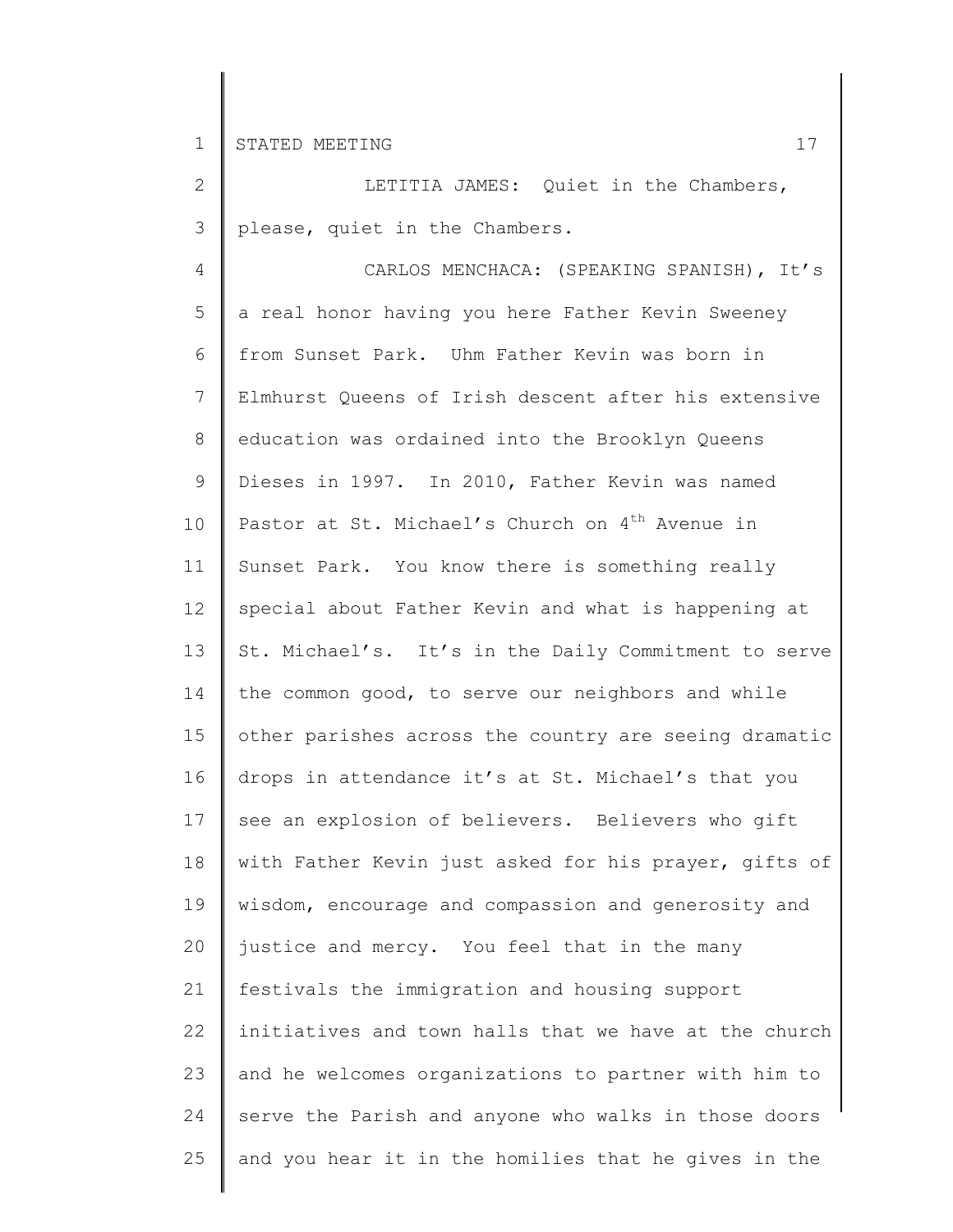2 3 4 5 6 7 8 9 10 11 12 13 14 15 16 17 18 19 20 21 22 23 24 25 Spanish and English himself or tastes or you taste it in the Mexican food that the parishioners cook in the kitchen, in the basement. I welcome you to come with me one day. You will see it tonight into tomorrow as we celebrate one of the most festive times of the year, as we Celebrate La Virgen de Guadalupe, remembering when La Virgen first appeared to the indigenous farmer uhm Juan Diego in Mexico and really launched what is today a beacon of not just hope but of resistance and justice, La Virgen de Guadalupe. So, I thank you Father Kevin for being here today uhm and for blessing us and we welcome you in the spirit of St. Michael's into this chamber, the people's chambers. Colleagues I also have to say that Father Kevin invites me and little uhm Brittany Espinosa to talk about PB every year and we talk to the parishioners and the reason we win I think is because of the blessing that St. Michael, St. Michael's gives to us to bring that force of nature of community of immigrant community. Thank you so much and I move to spread the invocation in full upon the record. LETITIA JAMES: So, moved, thank you Council Member and thank you Father, thank you. Council Member Koo, adoption of minutes?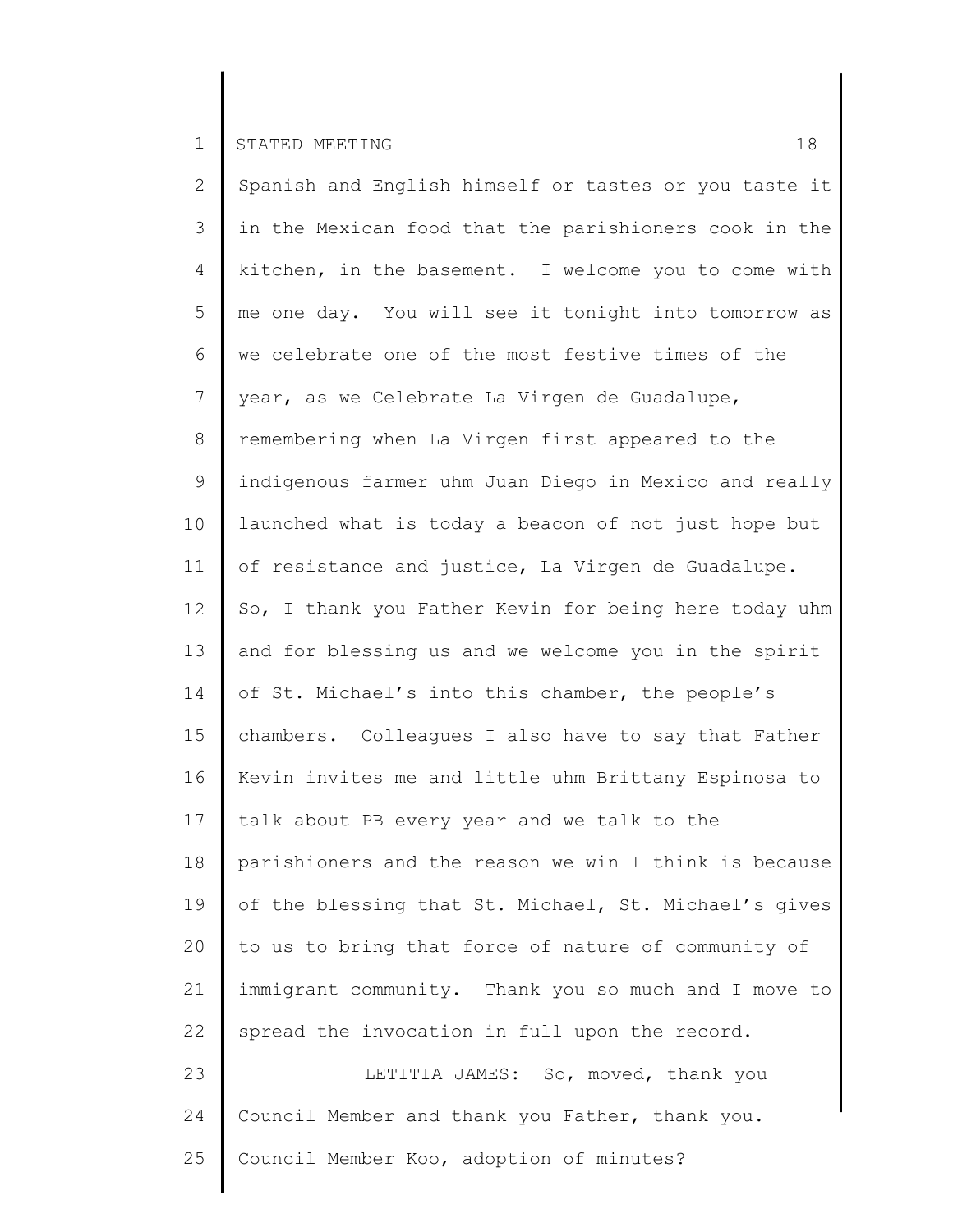1 2 3 4 5 6 7 8 9 10 11 12 13 14 15 16 17 18 19 20 21 22 23 24 25 STATED MEETING 19 PETER KOO: Motion that the minutes of the Stated Meeting of October 31, 2018 be adopted as pending? LETITIA JAMES: Thank you, messages and papers from the Mayor? CLERK: None. LETITIA JAMES: Communication from City, County and Borough Officers. CLERK: Excuse me, M118 recommending Sylvia Di Pietr to the Board of Elections. Rules, Privileges and Elections. M119 Controller Report on Debt Incurring power, received, ordered, printed and files. LETITIA JAMES: Petitions and Communications? CLERK: None. LETITIA JAMES: Land Use Callups? CLERK: M120. SPEAKER COREY JOHNSON: Roll call, at this time I would ask for a roll call, vote on all of today's items on the Land Use Calendar, the Land Use Calendar. LETITIA JAMES: Quiet in the Chambers. CLERK: Adams?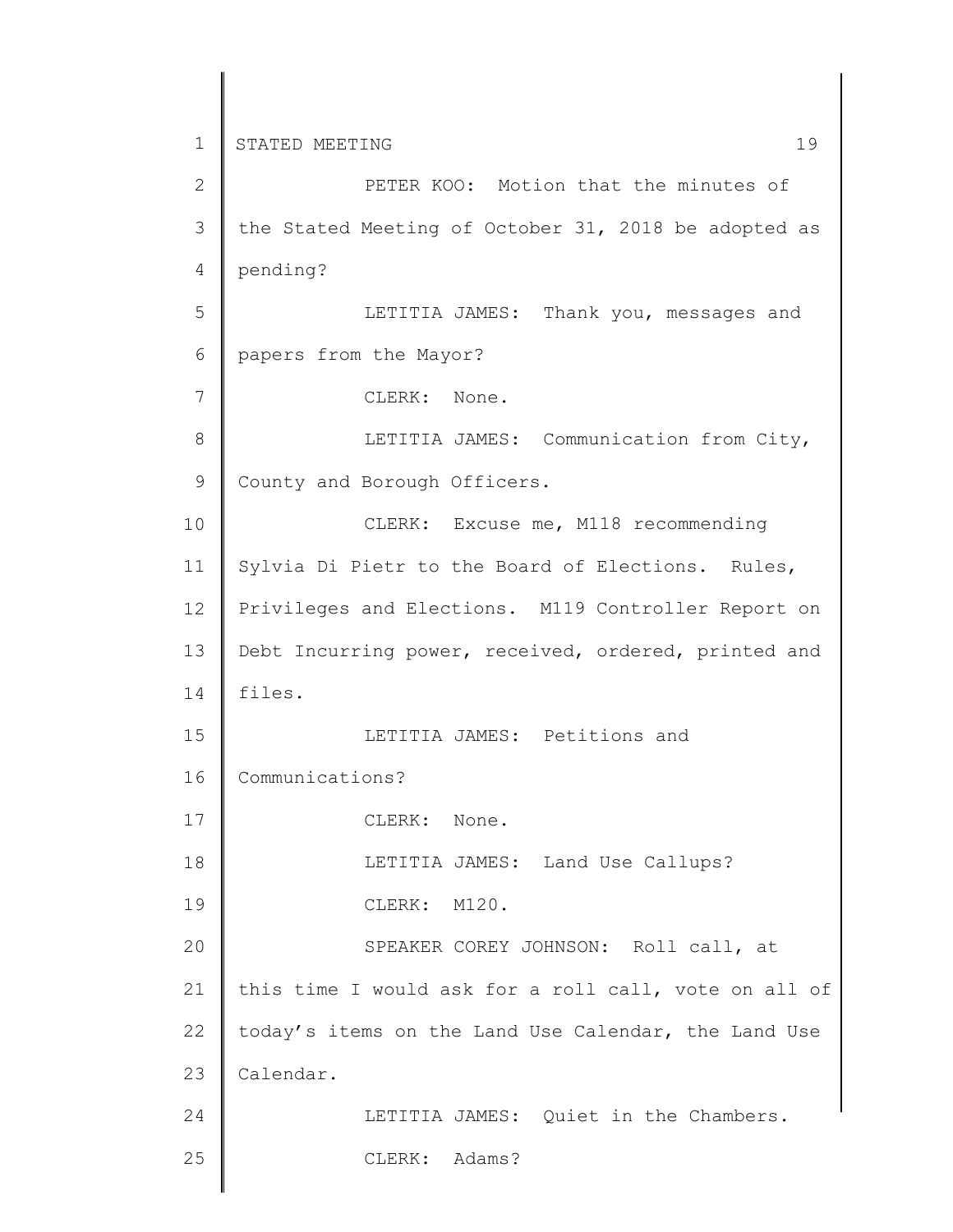| $\mathbf{2}$   | ADRIENNE ADAMS: Aye on all.            |
|----------------|----------------------------------------|
| $\mathcal{S}$  | CLERK: Ampry-Samuel?                   |
| $\overline{4}$ | ALICKA AMPRY-SAMUEL: Aye on all.       |
| 5              | CLERK: Ayala?                          |
| $\epsilon$     | DIANA AYALA: Aye on all.               |
| 7              | CLERK: Barron?                         |
| $\,8\,$        | INEZ BARRON: I vote aye.               |
| $\mathcal{G}$  | CLERK: Borelli?                        |
| 10             | JOSEPH BORELLI: Aye.                   |
| 11             | CLERK: Brannan.                        |
| 12             | JUSTIN BRANNAN: Aye.                   |
| 13             | CLERK: Cabrera?                        |
| 14             | FERNANDO CABRERA: Aye on all except LU |
| 15             | 286 and Reso 660.                      |
| 16             | CLERK: Chin?                           |
| 17             | MARGARET CHIN: Aye.                    |
| 18             | CLERK: Cohen?                          |
| 19             | ANDREW COHEN: Aye.                     |
| 20             | CLERK: Constantinides?                 |
| 21             | COSTA CONSTANTINIDES: Aye.             |
| 22             | CLERK: Cornegy? Deutsch? Diaz?         |
| 23             | RUBEN DIAZ: Aye on all.                |
| 24             | CLERK: Dromm?                          |
| 25             | DANIEL DROMM: Aye.                     |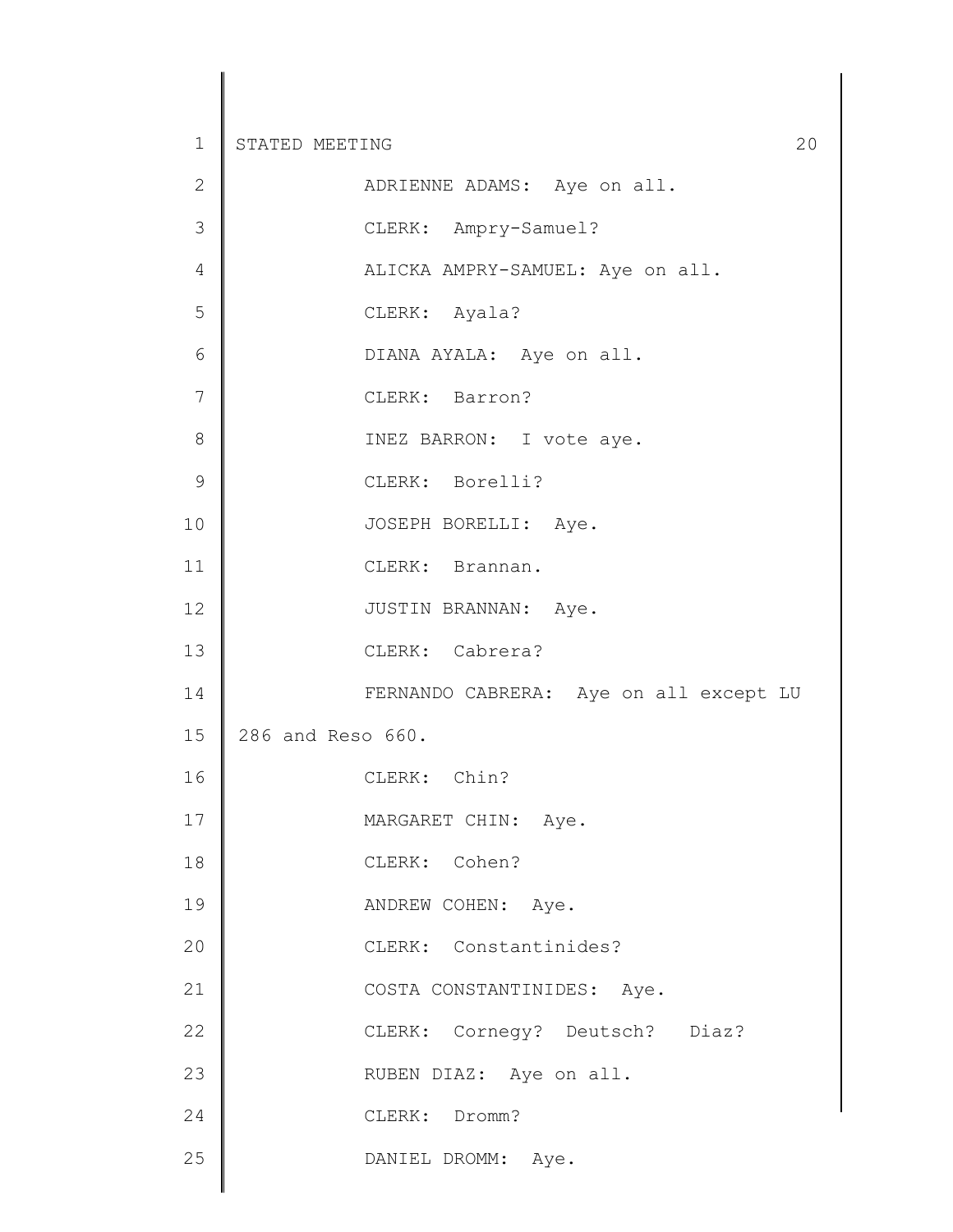| $\mathbf{2}$   | CLERK: Espinal? Eugene?                         |
|----------------|-------------------------------------------------|
| $\mathfrak{Z}$ | MATHIEU EUGENE: I vote aye.                     |
| $\overline{4}$ | CLERK: Gibson.                                  |
| 5              | VANESSA GIBSON: Aye.                            |
| 6              | CLERK: Gjonaj?                                  |
| 7              | MARK GJONAJ: Aye.                               |
| $\,8\,$        | CLERK: Grodenchik?                              |
| $\mathcal{G}$  | BARRY GRODENCHIK: Aye.                          |
| 10             | CLERK: Holden?                                  |
| 11             | ROBERT HOLDEN: Aye on all.                      |
| 12             | CLERK: Kallos?                                  |
| 13             | BEN KALLOS: It's my first time, so with         |
| 14             | permission I would like to vote on all Land Use |
| 15             | Callups a Couple of Items on the General Order  |
| 16             | Calendar and all Resolutions, I vote aye.       |
| 17             | LATITIA JAMES: Thank you.                       |
| 18             | CLERK: King?                                    |
| 19             | ANDY KING: Aye on all.                          |
| 20             | CLERK: Koo?                                     |
| 21             | PETER KOO: Aye.                                 |
| 22             | CLERK: Koslowitz?                               |
| 23             | KAREN KOSLOWITZ: Aye.                           |
| 24             | CLERK: Lancman?                                 |
| 25             | RORY LANCMAN: Aye.                              |
|                |                                                 |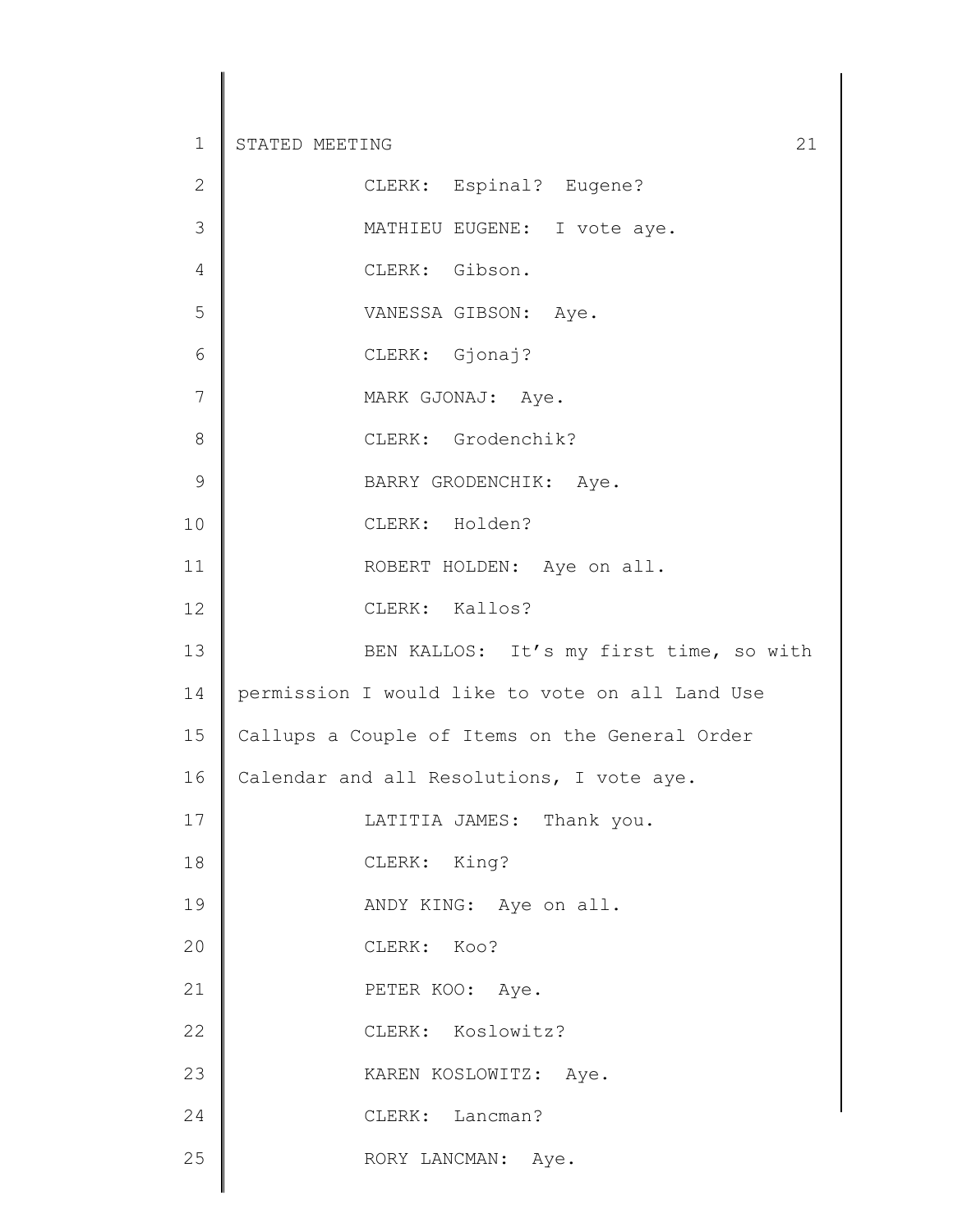| $\mathbf{2}$   | CLERK: Lander?                        |
|----------------|---------------------------------------|
| 3              | BRAD LANDER: Aye.                     |
| $\sqrt{4}$     | CLERK: Levin? Levine?                 |
| 5              | MARK LEVINE: Aye.                     |
| $6\,$          | CLERK: Maisel?                        |
| $\overline{7}$ | ALAN MAISEL: Aye.                     |
| $\,8\,$        | CLERK: Menchaca?                      |
| $\mathcal{G}$  | CARLOS MENCHACA: Aye.                 |
| 10             | CLERK: Miller?                        |
| 11             | LATITIA JAMES: Council Member Miller? |
| 12             | CLERK: Moya?                          |
| 13             | FRANCISCO MOYA: Aye.                  |
| 14             | CLERK: Perkins?                       |
| 15             | BILL PERKINS: Aye.                    |
| 16             | CLERK: Powers?                        |
| 17             | KEITH POWERS: Aye.                    |
| 18             | CLERK: Reynoso?                       |
| 19             | ANTONIO REYNOSO: Aye.                 |
| 20             | CLERK: Richards?                      |
| 21             | DONOVAN RICHARDS: Aye.                |
| 22             | CLERK: Rivera?                        |
| 23             | CARLINA RIVERA: Aye.                  |
| 24             | CLERK: Rodriguez? Rose?               |
| 25             | DEBORAH ROSE: Aye, aye.               |
|                |                                       |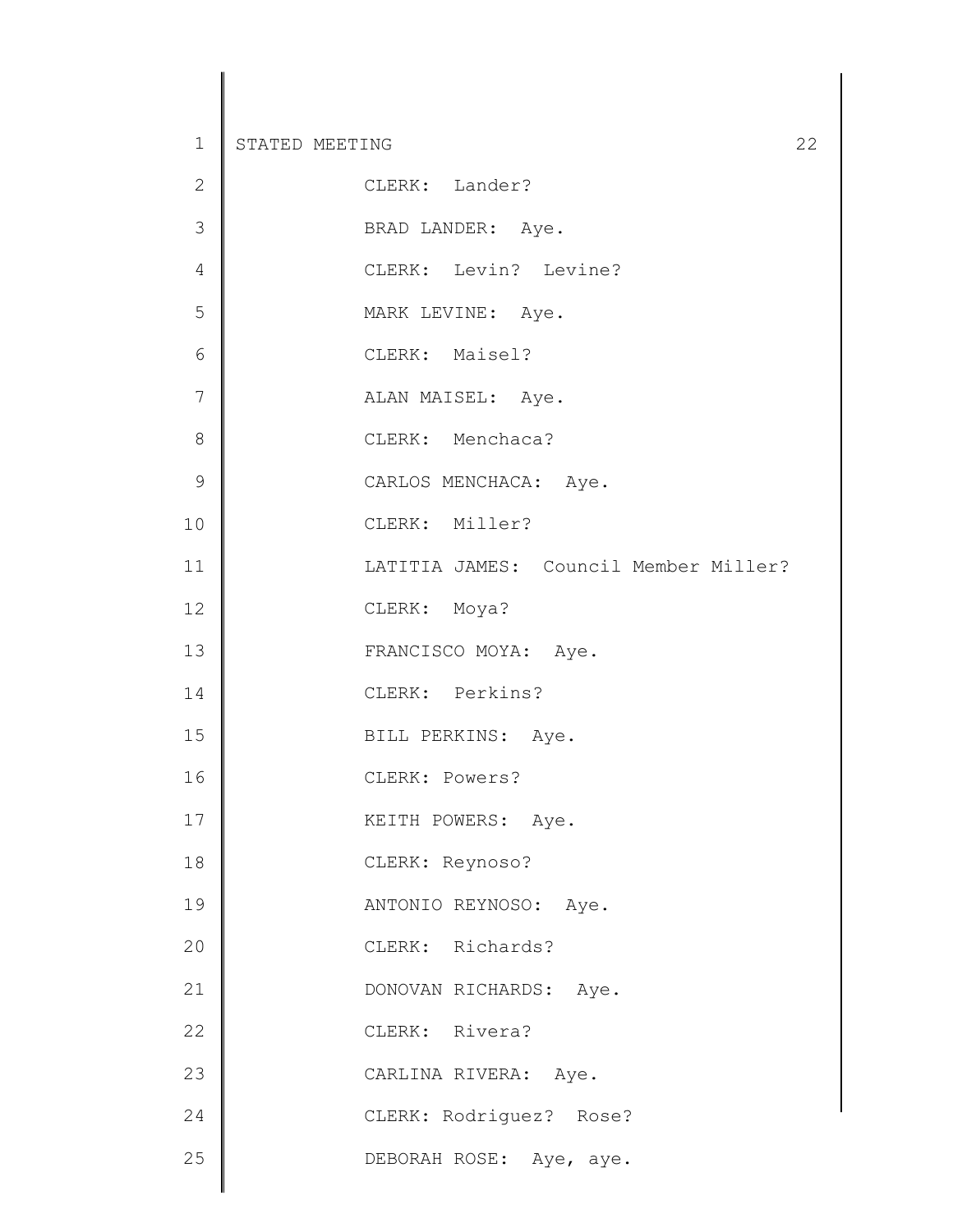| $\mathbf{2}$  | CLERK: Rosenthal?                        |
|---------------|------------------------------------------|
| 3             | HELEN ROSENTHAL: Aye.                    |
| 4             | CLERK: Torres? Treyger?                  |
| 5             | MARK TREYGER: Aye.                       |
| 6             | CLERK: Cornegy?                          |
| 7             | ROBERT CORNEGY: Aye.                     |
| 8             | CLERK: Miller? Ulrich? Vallone?          |
| $\mathcal{G}$ | PAUL VALLONE: Aye on all.                |
| 10            | CLERK: Van Bramer?                       |
| 11            | JAMES VAN BRAMER: Aye on all.            |
| 12            | CLERK: Williams? Yeger?                  |
| 13            | KALMAN YEGER: Aye.                       |
| 14            | CLERK: Matteo? Cumbo?                    |
| 15            | LAURIE CUMBO: Aye.                       |
| 16            | CLERK: Speaker Johnson?                  |
| 17            | LATITIA JAMES: Barron? Council Member    |
| 18            | Barron?                                  |
| 19            | INEZ BARRON: Yes, I vote all on all with |
| 20            | the exception of 257.                    |
| 21            | LATITIA JAMES: Are you voting on Land    |
| 22            | Uses and Callups?                        |
| 23            | INEZ BARRON: Yes.                        |
| 24            | LATITIA JAMES: Okay thank you. They are  |
| 25            | just putting them together.              |
|               |                                          |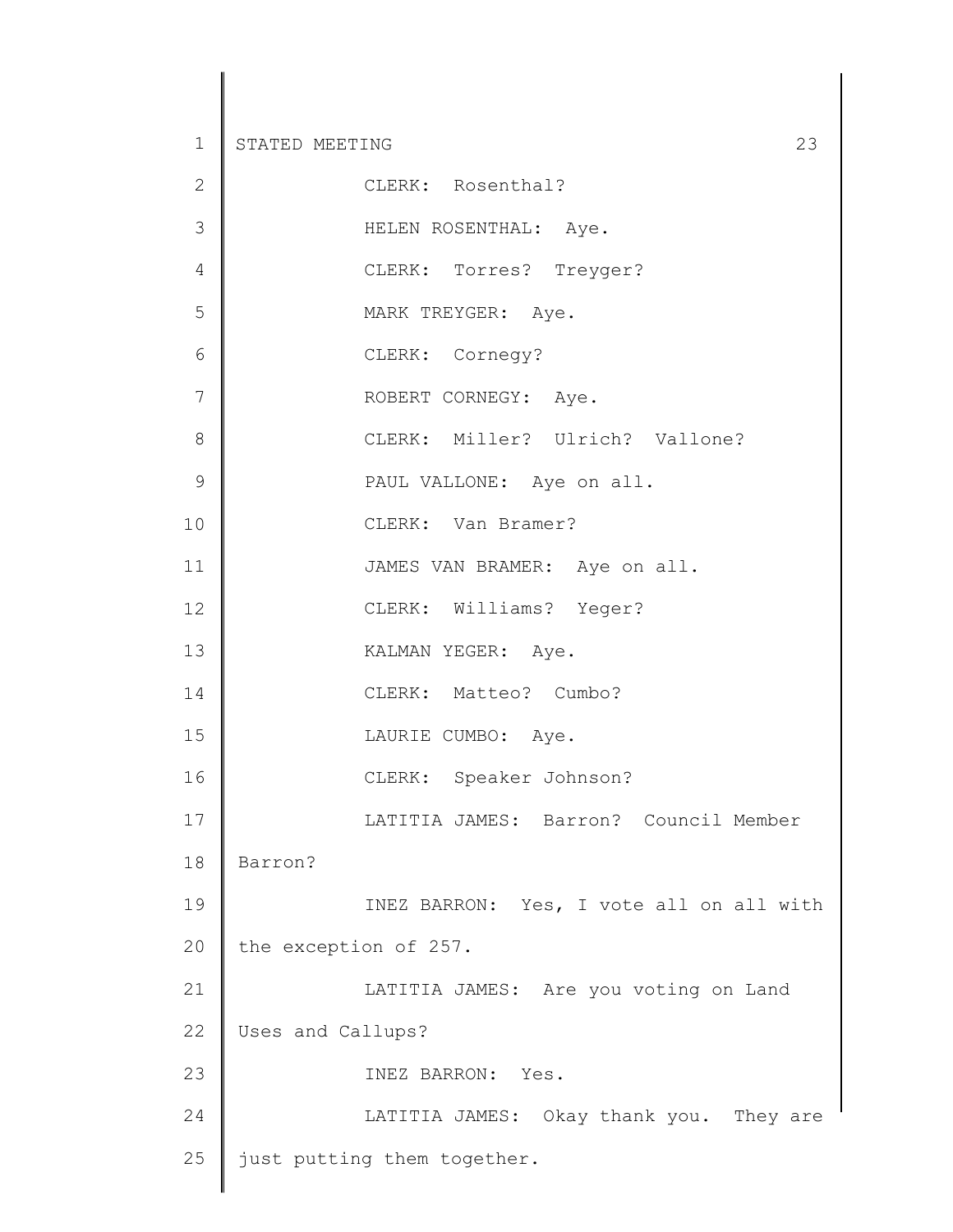2 3 INEZ BARRON: Okay thank you, you are welcome.

4 5 6 7 LATITIA JAMES: Today's Land Use Callups are adopted by a vote of 44 in the affirmative, zero in the negative. Quiet in the Chambers as we now hear from the Speaker Corey Johnson.

8 9 10 11 12 13 14 15 16 17 18 19 20 21 22 23 24 25 SPEAKER COREY JOHNSON: Good afternoon, thank you Madam Public Advocate. I want to thank you all for being here with us this Tuesday. We have a busy agenda ahead of us. I want to start with some very, very sad news, very sad news about one of our own here at the New York City Council. Our incredible Community Engagement Director Jenny Low was hit by a car on Friday night and seriously, seriously injured. She has a long road of recovery ahead of her but all of us who know her, know that Jenny is a fighter and she is strong enough to make it through it. I visited her in the hospital in the intensive care unit at Bellevue on Sunday afternoon. I was relieved to see that even though she is very badly injured she was still the same Jenny. Jason Goldman and I visited her and it was extraordinarily difficult to see her in that hospital. She given what happened on Friday night, she is fortunate to be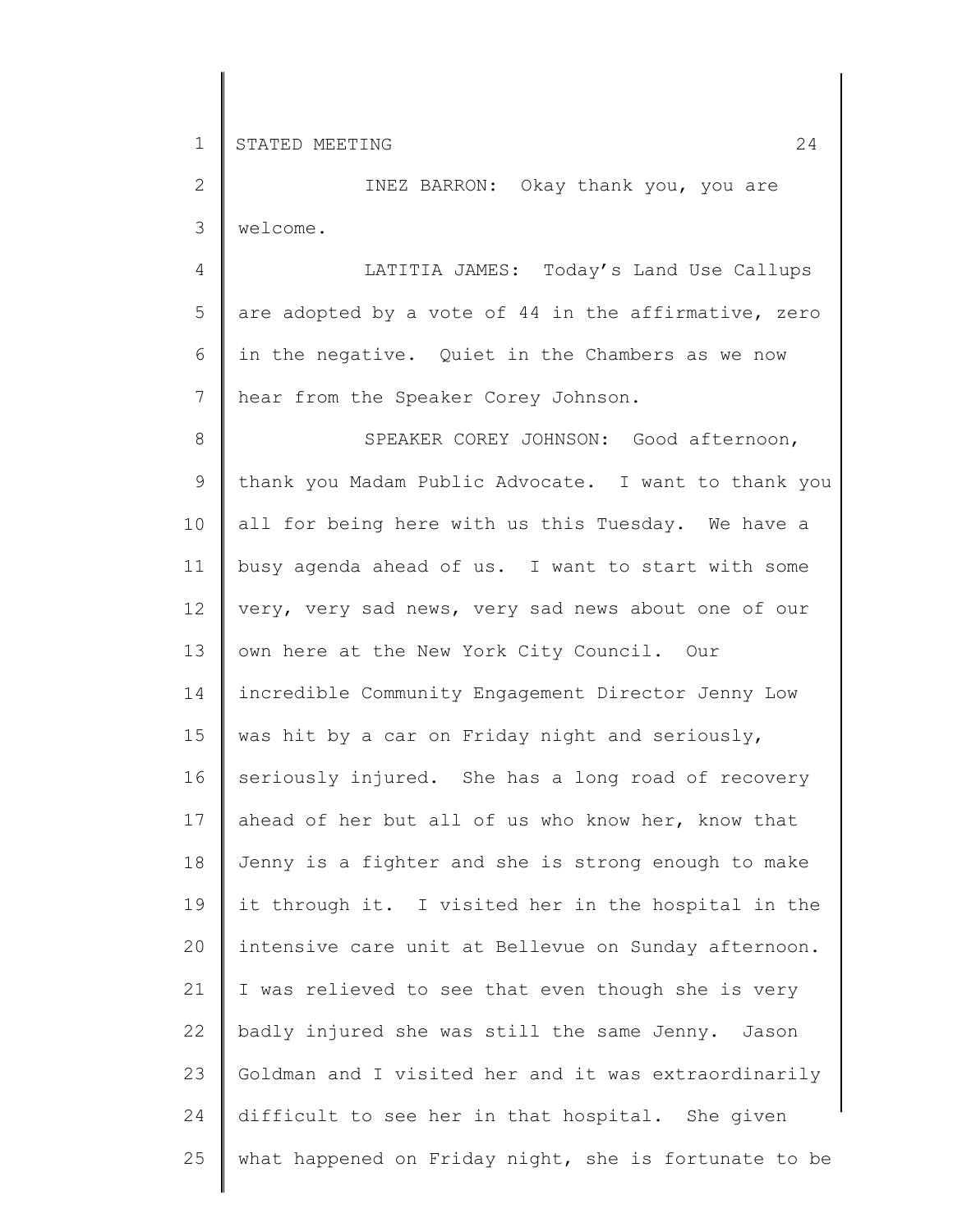2 3 4 5 6 7 8 9 10 11 12 13 14 15 16 17 18 19 20 21 22 23 24 25 alive and uhm I know that the Community Engagement Staff are really struggling with what happened to uhm one of the nicest, most generous, kindest people not just here at the City Council but people we get to know in New York City. I had the pleasure of seeing her husband and her 16-year-old son in that hospital room on Sunday. They are taking care of her so that they know that she is in good hands. Bellevue is doing an incredible job taking care of her so I am extremely grateful to the surgeons and doctors and nurses and staff at Bellevue for taking such good care of our Jenny, Jenny Low so I am going to ask you all to please keep Jenny in your thoughts and prayers. We love her tremendously and we can't wait to have her back. Please also keep in your thoughts and prayers the NYPD Officer who was hospitalized after a standoff with a suspect on Staten Island on Sunday night. The brave men and women of the NYPD put their lives on the line to keep us safe and we thank them every day for that. I also want to remember some of those that we lose in the weeks since our last Stated Meeting; Construction Worker, Over Paredes was killed at an on-site accident in Council Member Cornegy's District in Brooklyn. Mr.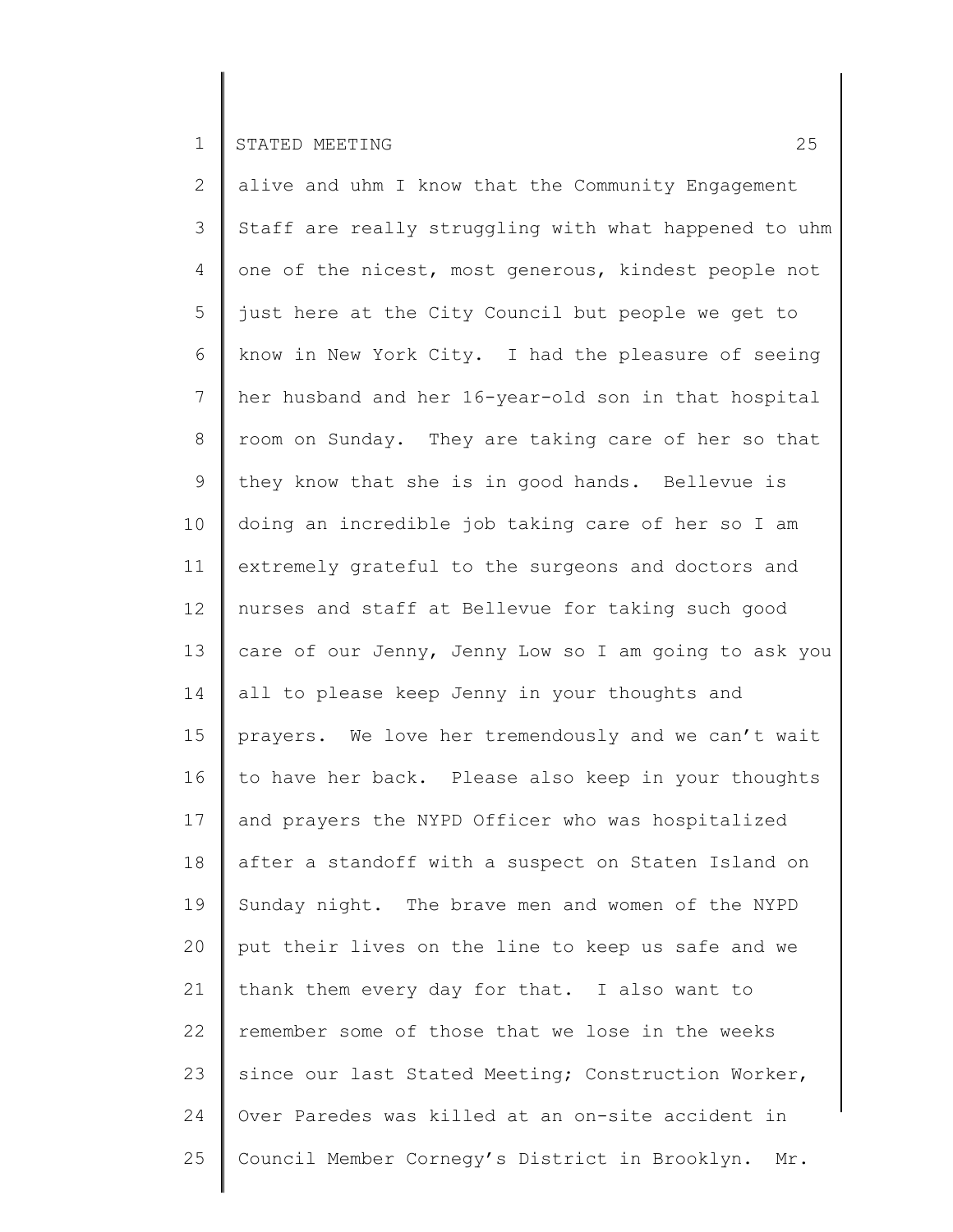2 3 4 5 6 7 8 9 10 11 12 13 14 15 16 17 18 19 20 21 22 23 24 25 Paredes family on behalf of the entire City Council we want to extend our deepest condolences, fire fighter Fizo Codo (SP?) was killed in a horrible act of violence, a road rage, a road rage incident while he was off duty in Brooklyn. He was taken from the FDNY in a senseless act of violence. To Mr. Codo's family I want to send my condolences and those of the entire City Council. He was a brave man who deserved to live a full and happy life and I am grateful that law enforcement has brought the perpetrator to justice swiftly. Uhm we have also lost sadly, as I always say, it's like Ground Hog Day at these Stated Meetings we have lost several more 9-1-1 First Responders since the last Stated Meeting due to illnesses that they developed during their time at Ground Zero. I will forever be grateful to these individuals for their bravery and service and I think that it is important that we remember them every time one of them sadly looses the lives and we keep their families in our hearts. Since our last Stated Meeting we've lost Captain John Machella (SP?), Fire Fighter Rory M. Maze, Chief Raymond Blackus (SP?) and Trooper Robert Nagle who were all taken from us in the last few weeks from 9-1-1 related illnesses, may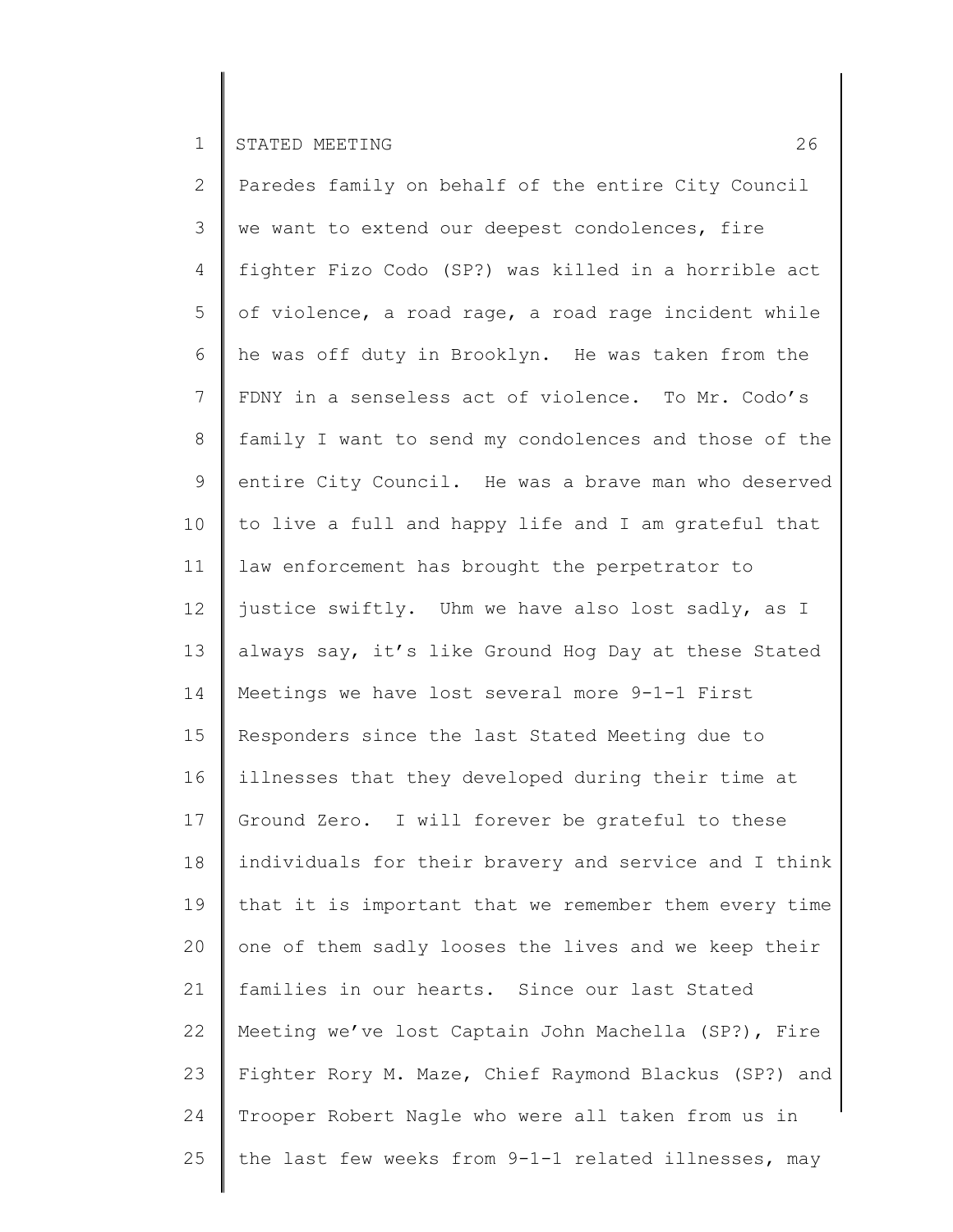| $\overline{2}$  | they rest in peace. Finally, I want to acknowledge    |
|-----------------|-------------------------------------------------------|
| 3               | the passing of Former President George H.W. Bush.     |
| $\overline{4}$  | President Bush lived a life of service that inspired  |
| 5               | millions of Americans, even those who disagreed with  |
| 6               | them and there is no doubt that he loved our Country. |
| $7\phantom{.0}$ | Rest in Peace to President Bush and our condolences   |
| 8               | with his family. Now I want to ask everyone to        |
| 9               | please rise and take a moment of silence for all of   |
| 10              | those that we have lost and please keep.              |
| 11              | LATITIA JAMES: All rise.                              |
| 12              | SPEAKER COREY JOHNSON: Please keep Jenny              |
| 13              | Low in your thoughts and prayers. Thank you. I also   |
| 14              | think it is important at this Stated Meeting as was   |
| 15              | done earlier on the steps of City Hall to talk about  |
| 16              | openly what transpired on Friday in Brooklyn at an    |
| 17              | HRA Center. Jazmin Headley, a 23-year-old African-    |
| 18              | American woman with her 1-year-old baby boy was       |
| 19              | treated horrifically, violently, I am furious by what |
| 20              | I saw in that video and I feel heartbroken for that   |
| 21              | mother and baby. It is a short video 2 minutes and    |
| 22              | 26 seconds long but it shows us so much of what is    |
| 23              | wrong with our system. How disheartening it is to     |
| 24              | try and receive benefits for which you are entitled,  |
| 25              | childcare, that's why she was there for childcare.    |
|                 |                                                       |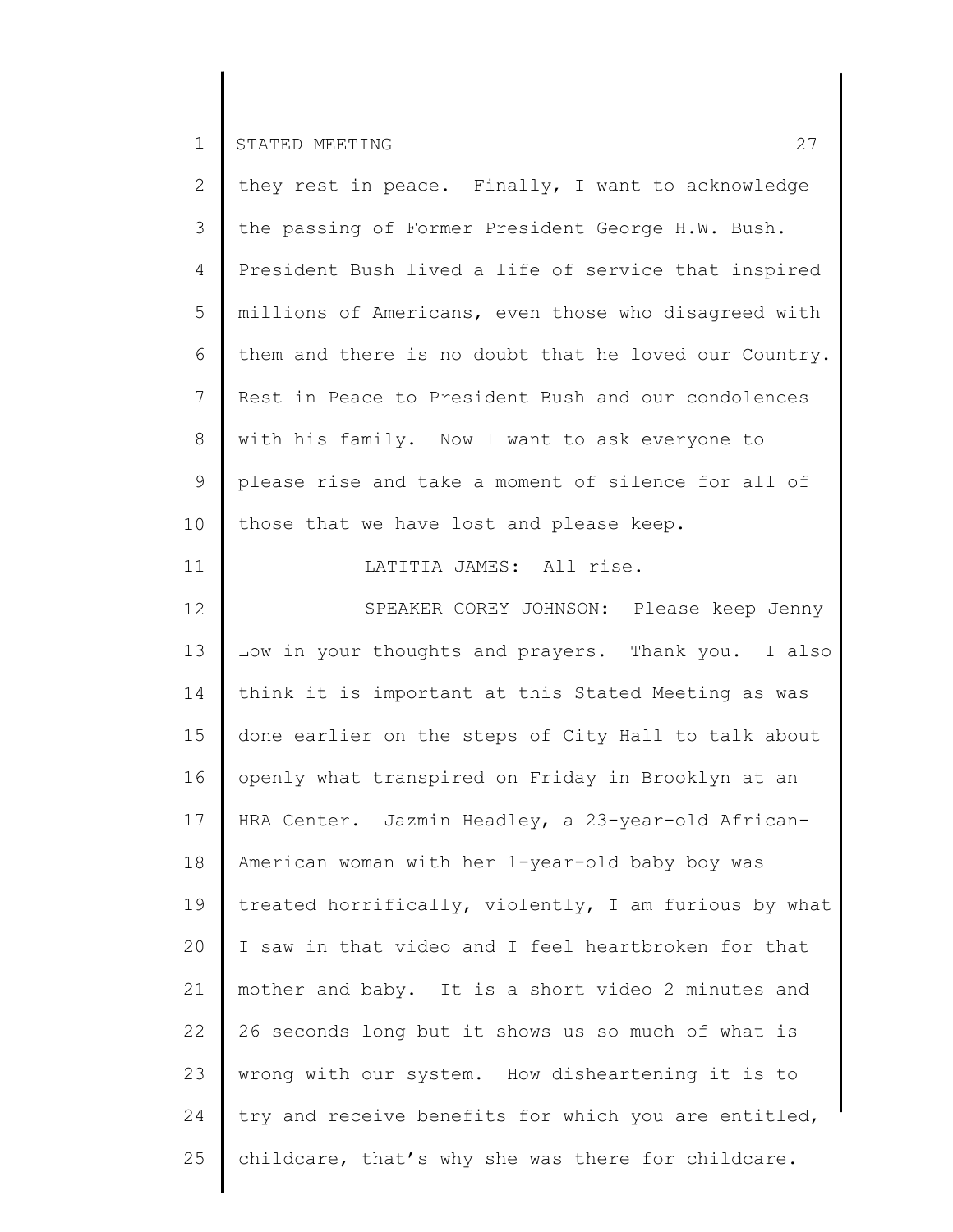2 3 4 5 6 7 8 9 10 11 12 13 14 15 16 17 18 19 20 21 22 23 24 25 How disheartening it is to try to receive benefits as I said, how overflowing those offices are with people who need help and how one incident can escalate so quickly. Not escalate because of anything Ms. Headley did and set off a chain reaction that sends a young mother to jail and her child taken away from her in 2 minutes and 26 seconds that what we saw. We saw how our system criminalizes poverty, disproportionately punishes petty behavior and separates parents from children without considering the lasting damage and trauma that it causes to these parents and children. We saw it and we are all disturbed by it and we are not going ot forget about it or stop talking about it. We have an obligation ot talk about it, to make our system better and for fight for changes that will help families like Jazmin Headley's. She should be released from Riker's Island immediately. I will be meeting with the Department of Social Services Commissioner, Commissioner Banks and the NYPD Commissioner James O'Neill to get to the bottom of this, to understand how this happened and what we can do to make sure it never happens again. We are compounding this tragedy every single day that Jazmin Headley stays in jail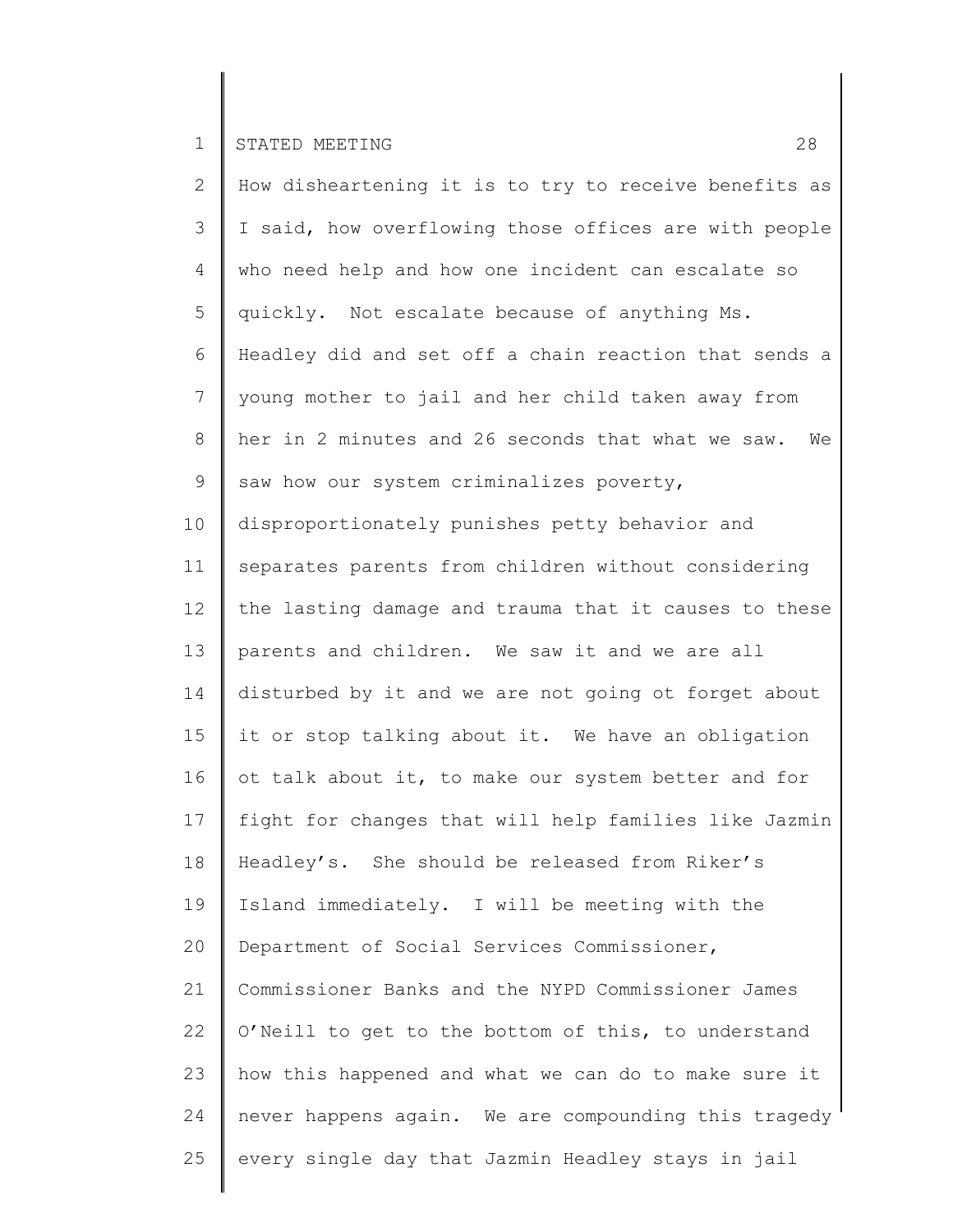2 3 4 5 6 7 8 9 10 11 12 13 14 15 16 17 18 19 20 21 22 23 24 25 and is on Riker's Island. I want to apologize to her. I want to say that I am sorry. I am sorry that you had to go through that. I am sorry that you are on Riker's Island. I am sorry that our systems are set up in this way where you are criminalized for something you should not be criminalized for, I am sorry. And we at the Council will do our best to make structural changes that deal with structural racism and do not criminalize people living in poverty who are just trying to live their lives. I want to recognize that we have students here today from the Urban Assembly School for Emergency Management that are in the balcony so I want to welcome them with a round of applause, thank you all for being here. Now I want to jump into our docket for the day. The Council will vote on the following finance items, a Pre-considered Resolution which I have sponsored that would ratify my authorization to bring legal action on behalf of the City Council in the matter of the City Council versus the Department of City Planning. This proceeding concerns the Council's challenge to the City Planning Commissions approval of an alleged minor modification to the Two Bridges Development in Council Member Margaret Chin's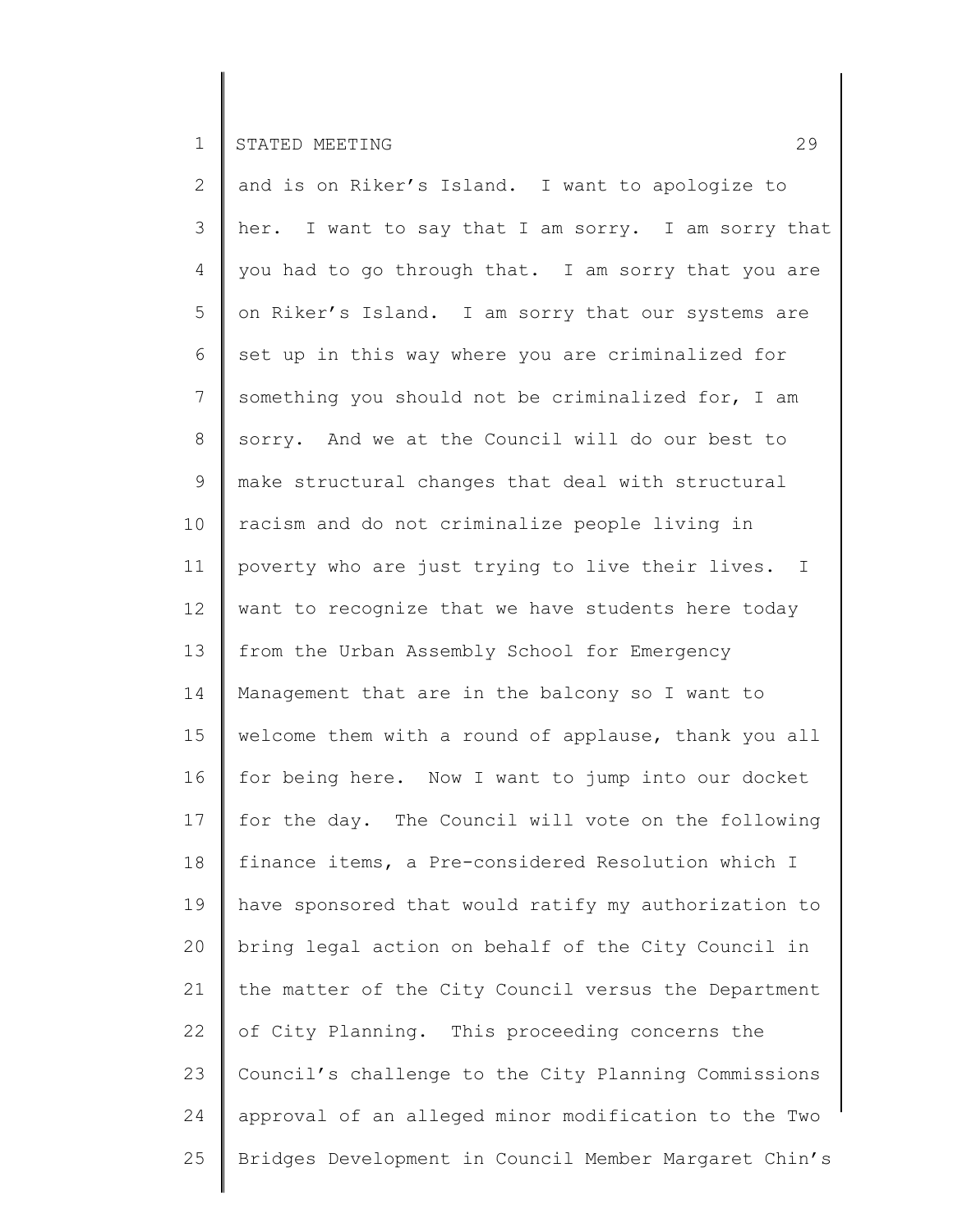2 3 4 5 6 7 8 9 10 11 12 13 14 15 16 17 18 19 20 21 22 23 24 25 District. I am proud of Margaret and Borough President for Gail Brewer for their advocacy and fight on this issue and we had a very good day in court last week which I am proud of and I look forward to us ensuring that this matter goes to a full Land Use Review, a full ULURP at the Council. The Council will vote on the following property tax exemptions at the following locations: West Farms in Council Member Salamanca's District, 388 Richmond Terrace in Council Member Rose's District, the Turin House in Council Member Rosenthal's District, Langsam 15 in Council Member Torres' District and exceptions for six properties in Manhattan that are being transferred through Round X of the Third-Party Transfer Program. The Council will also vote on the following Land Use items, we will be voting on several applications in Council Member Lander's District, 338 President Street House, a Landmark Designation of one of Carol Gardens largest and most luxurious 19th century houses, Hans S. Christian Memorial Kindergarten, a landmark designation of the first purpose built free kindergarten in Brooklyn and commissioned by Elmira E. Christian and a DOT Brooklyn Fleet Services site selection in Gowanus to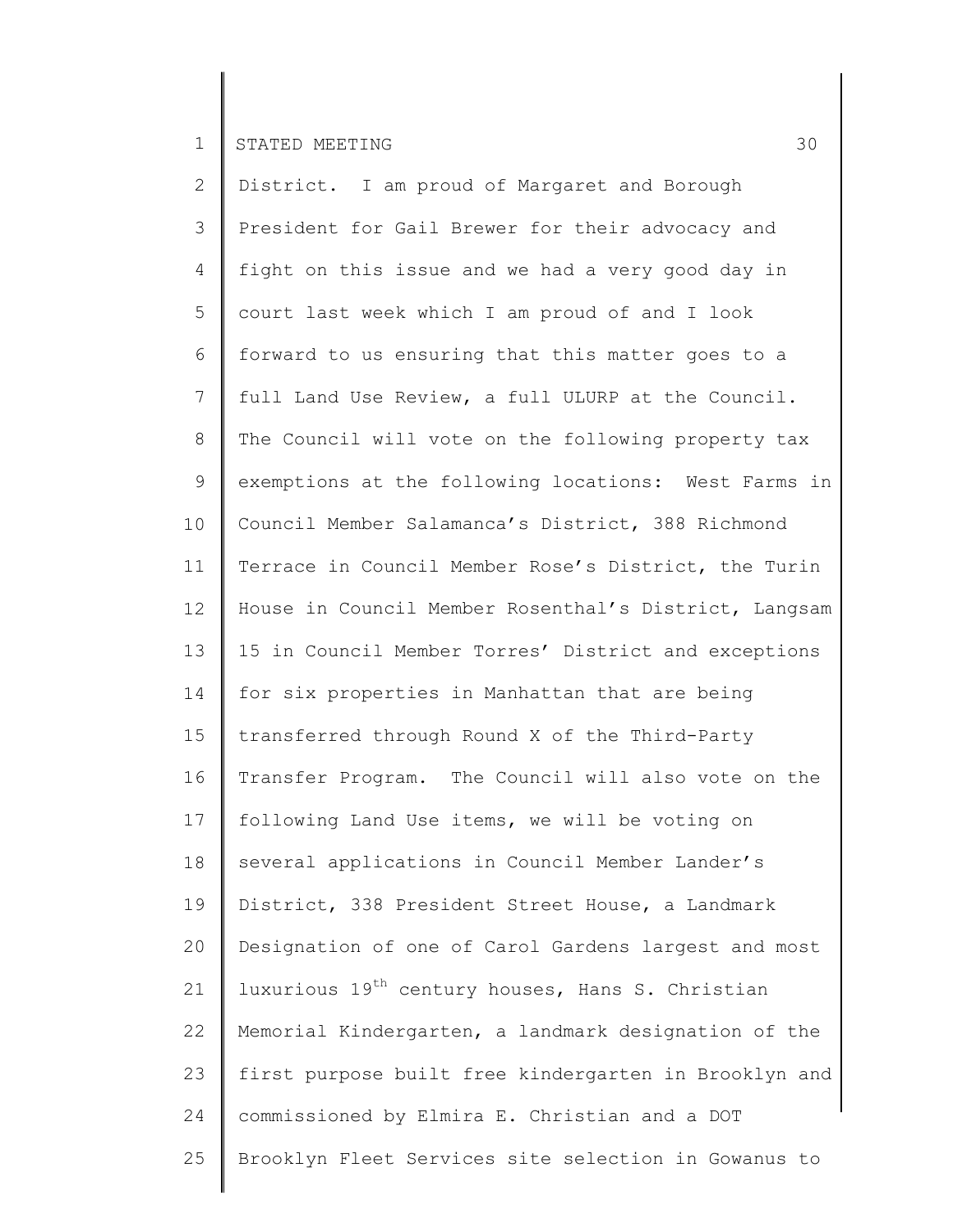2 3 4 5 6 7 8 9 10 11 12 13 14 15 16 17 18 19 20 21 22 23 24 25 service as a vehicle maintenance repair facility for the Department of Transportation's Brooklyn fleet. We will also vote on an amendment to the Urban Development Action Plan a UDAP to facilitate the development of a new residential building with 135 units for low income seniors at Victory Plaza in Council Member Perkin's District. The Council will also vote on the following four tax exemptions, clean Urban Renewal Site VII in my Council District, 464 and 468 West  $51^{st}$  Street also in my Council District, Jo Central Brooklyn, this is in Council Member Levin, Cumbo, Cornegy, Ampry-Samuel and Barron's District to preserve 525 units of affordable housing in 79 buildings and 590 Southern Boulevard in Council Member Ayala's District. The Council will vote on a new District 75 intermediate and high school in Minority Leader Matteo's District with a capacity of 456 seats for District 75 students across all of Staten Island and the Council will vote on the following pieces of legislation today. Resolution 470 which I sponsored calls on the State Legislature to pass and the Governor to sign legislation that would establish the New York Health Act, a program that would provide universal single payer health for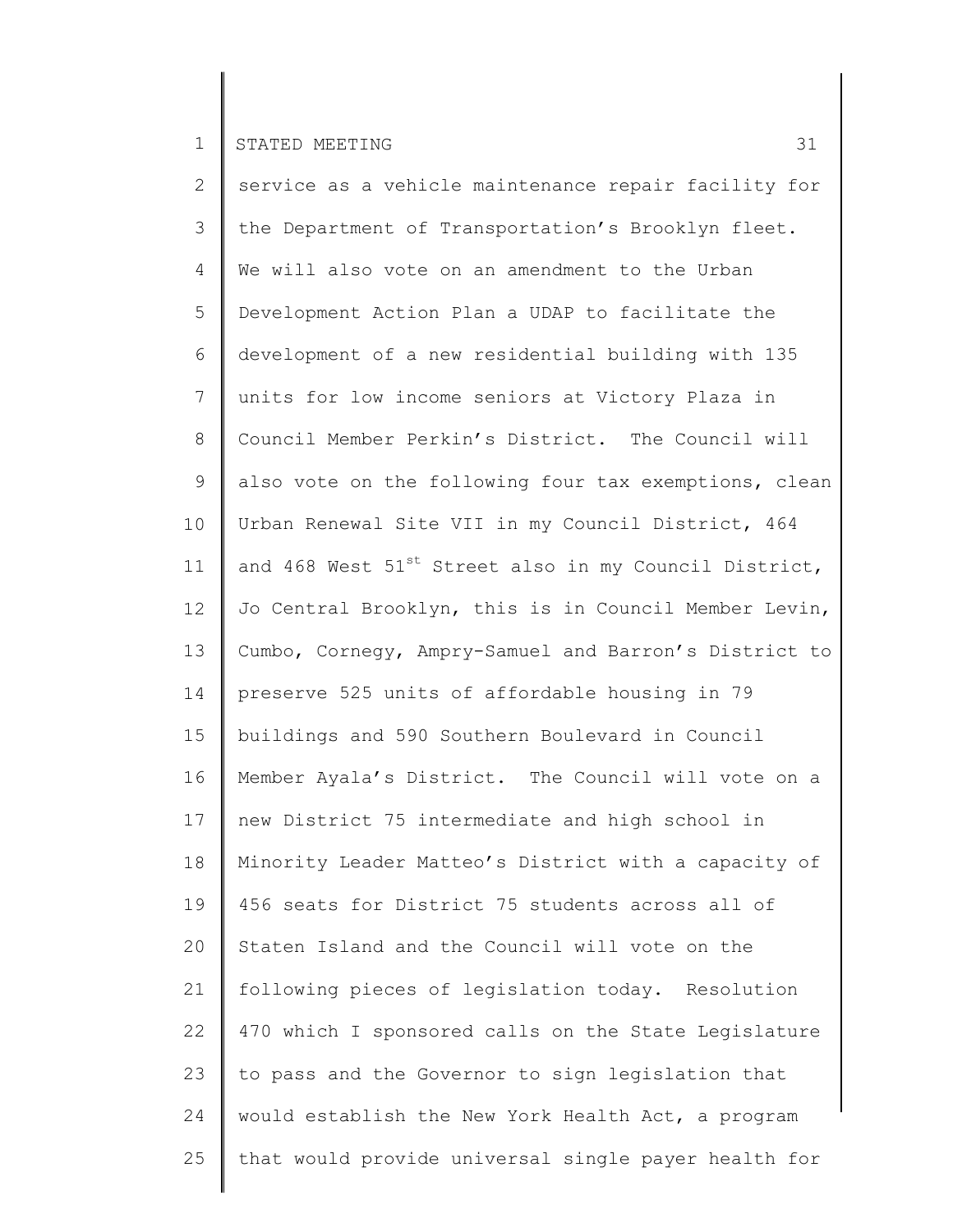2 3 4 5 6 7 8 9 10 11 12 13 14 15 16 17 18 19 20 21 22 23 24 25 all New York Residents, thank you very much, thank you. All you all know I have spoken many times about the fact that I am HIV positive, so this Legislation which would help so many people with serious health conditions is important to me. The issue of Universal Healthcare is personal to me. When I was 22 years old, I was diagnosed HIV positive, shortly after I lost my job and my health insurance, it was awful. I would not with that experience on anyway, I felt fear, anxiety and deep, deep uncertainty. I was fortunate, I got help. I had a great case worker but I will never forget that feeling of losing my health insurance and I will do everything that I can to make sure no one else is ever in that position which is why I support single payer healthcare and I am proud to sponsor this Bill. It would be a huge change to our system and if we are being honest, we really need a change in how healthcare is delivered and there is no question that a massive overhaul of the healthcare system is urgently needed. It won't be needed but it is necessary. There are tough choices that need to be made for the benefit of our City and State. I hope this resolution sends a strong message that this City wants universal healthcare and that we want the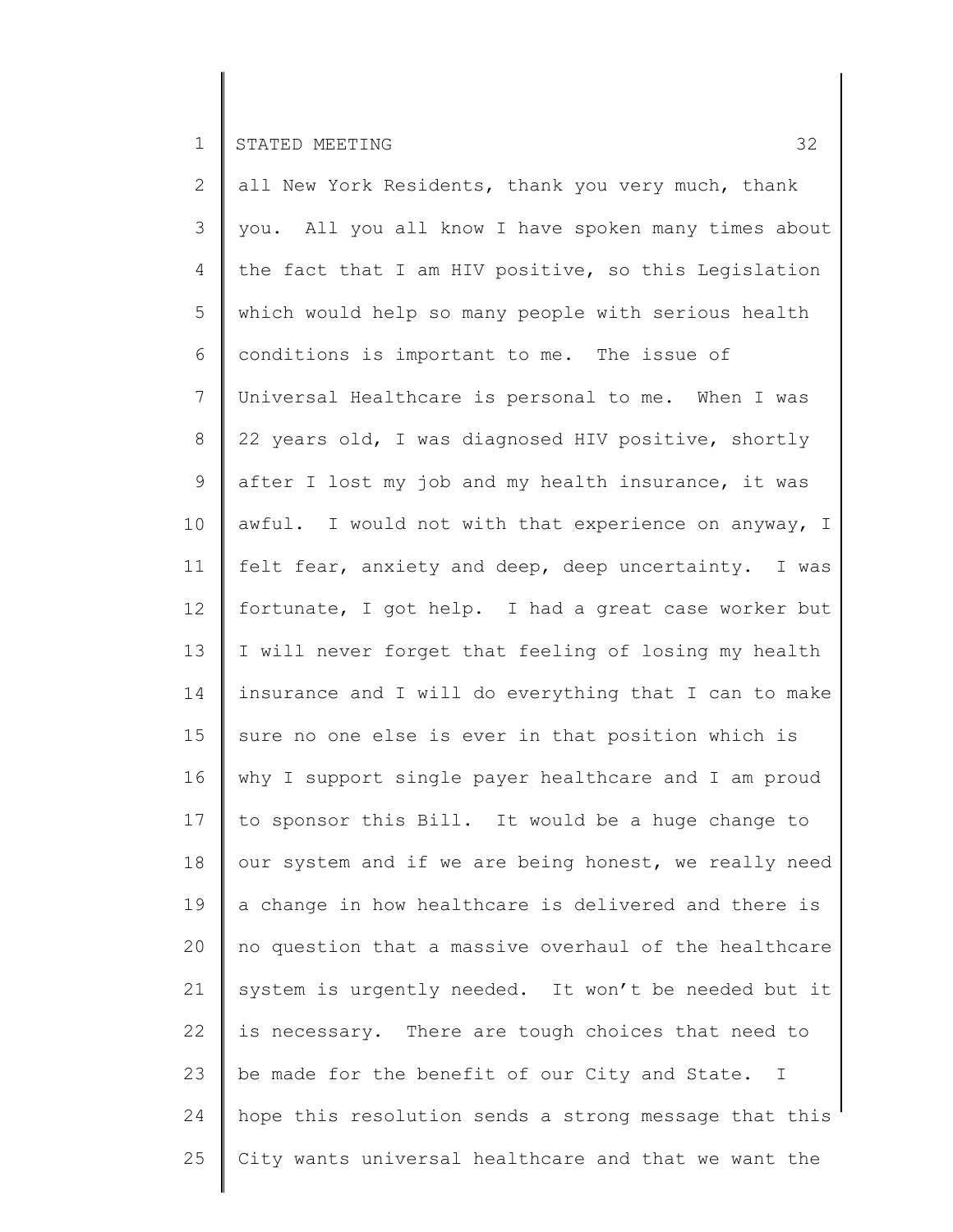2 3 4 5 6 7 8 9 10 11 12 13 14 15 16 17 18 19 20 21 22 23 24 25 State Legislature and the Governor to sign the New York Health Act. I want to thank your Health Committee Chair, Mark Levine for his leadership on this issue for holding a very important hearing on this issue and for his long-standing advocacy for single payer. Uhm thank you Chair Levine. I want to thank the staff who worked on this Zee Emmanuel Halu (SP?), Emily Balkin and Sara Liss. The Council will vote on Resolution 620, sponsored by Council Member Francisco Moya which would call on the Federal Communications Commission to reject the proposed rules that would jeopardize the public educational governmental access television included in the City's Cable Franchises. I want to thank the staff who worked on this, Irene Bahofski (SP?) and Patrick Malvahil (SP?). Next, the Council will vote on proposed introduction 986A sponsored by Peter Koo which would require that the data contained within required reports and studies be transmitted in a format that makes such data easily accessible and machine readable. I want ot thank the staff, Irene Bahofski (SP?), Brad Reed and Patrick Malvahil (SP?) and Sebastian Bachi (SP?). The Council will also vote on two Bills and a Resolution sponsored by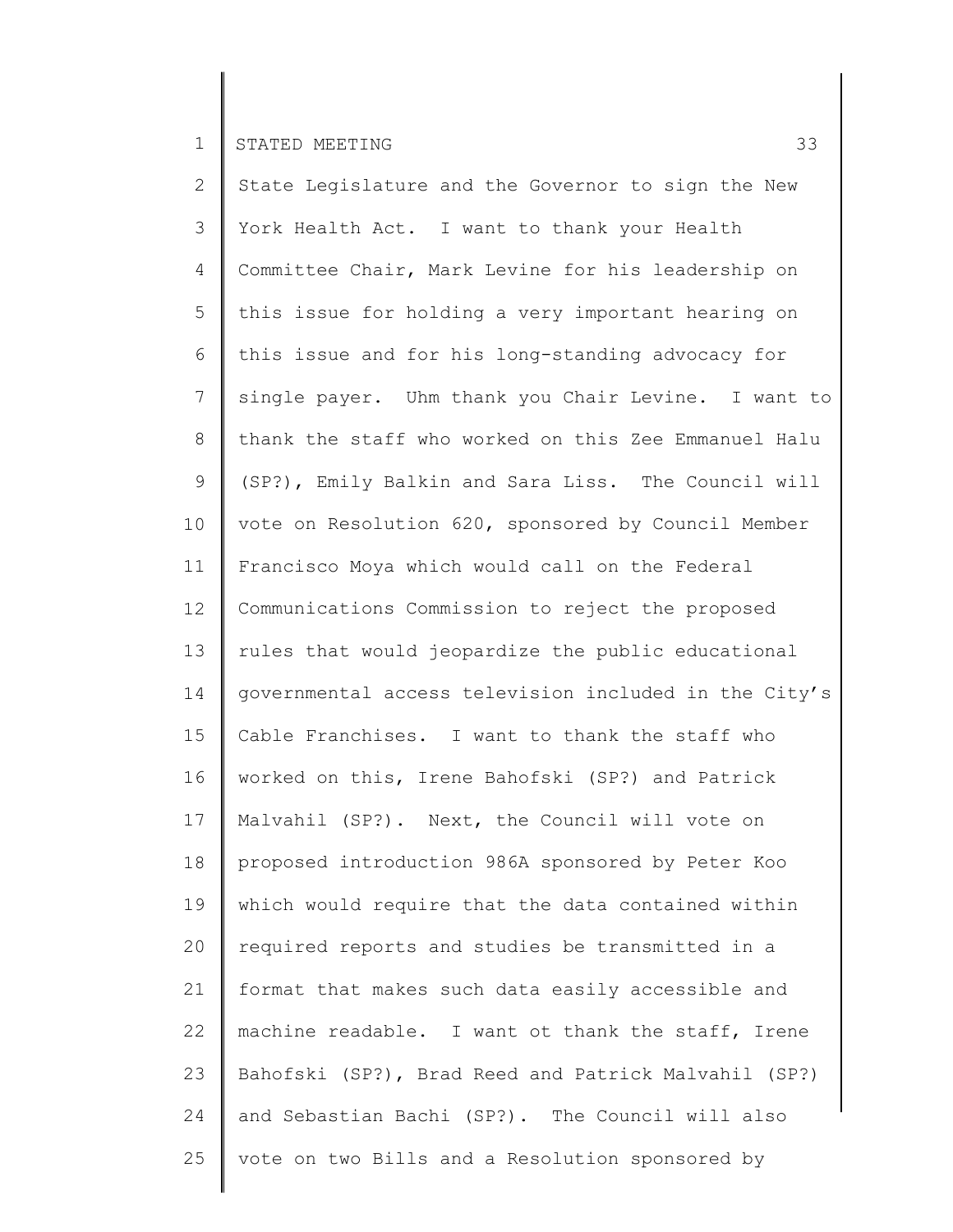2 3 4 5 6 7 8 9 10 11 12 13 14 15 16 17 18 19 20 21 22 23 24 25 Council Member Mark Treyger that will bring oversight to school budgets and the Department of Education's Fair Student Funding formula. Introduction 1014 require that the Department of Education to annually submit and post report on spending allocations, including fair student funding for schools citywide. Introduction 1174 would create a fair student funding task force to review and make recommendations relating to the formula used by the Department of Education to determine school funding and Resolution 569 would call on the Department of Education to factor in poverty as a weight in the fair student funding formula for schools beginning at  $4<sup>th</sup>$  grade or later. I want to remind folks that one of the most significant Budget wins that we got this past June was a significant increase in fair student funding moneys which help increase the amount of fair student funding in schools across the City. Chair Treyger was one of the earliest advocates for that in the Preliminary Budget Process before we got to the Executive Budget and I am really grateful that he continues to shine a light on Fair Student Funding and the need for all schools to get up to 100% of Fair Student Funding and to make sure that the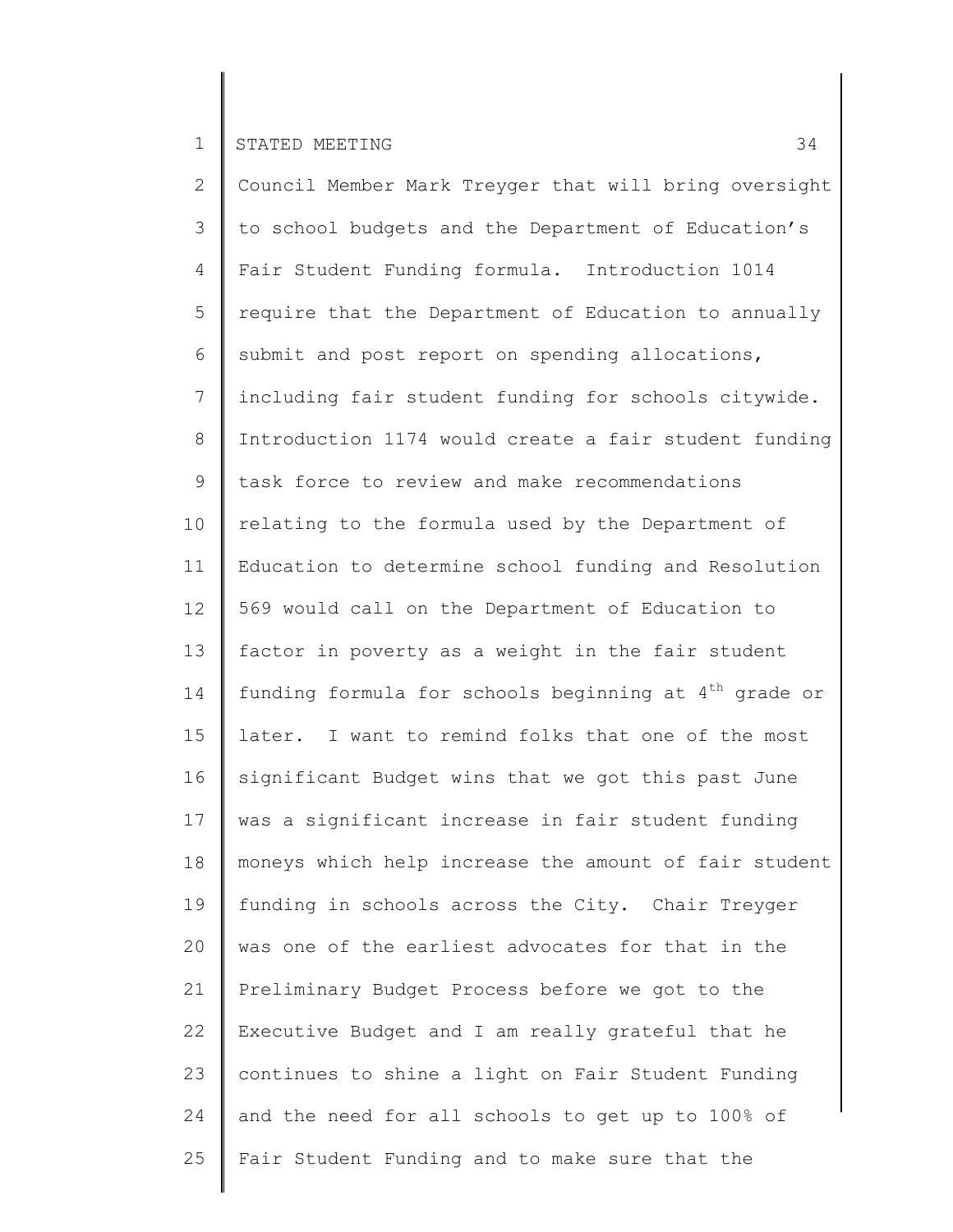2 3 4 5 6 7 8 9 10 11 12 13 14 15 16 17 18 19 20 21 22 23 24 25 formula is the right formula which is waiting the right items. so, i want to congratulate you Chair Treyger on these important pieces of legislation and this Resolution we are passing today and i want to thank the staff who worked on this, Andrea Vasquez, Smitha Desmuke (SP?) and Beth Gallum (SP?). Finally, the Council will vote on a package of Legislation that will improve the City's tracking of diversity in employment. Introduction 752 sponsored by Majority Leader Cumbo would create the office of Diversity and Inclusion within the Department of Citywide Administrative Services. We also have two Bills sponsored by Council Member Mathieu Eugene, Introduction 755 would require the Equal Opportunity Practices Commission to analyze and report annually on whether agencies are meeting their racial and ethnic affirmative employment objectives and when not, identifying the underutilized groups and provide recommendations on correction action. In Introduction 756, would require the Department of Citywide Administrative Services to include on its annual report an analysis of employee response rates to the City's efforts to collect racial, demographic information on City employees and whether changes in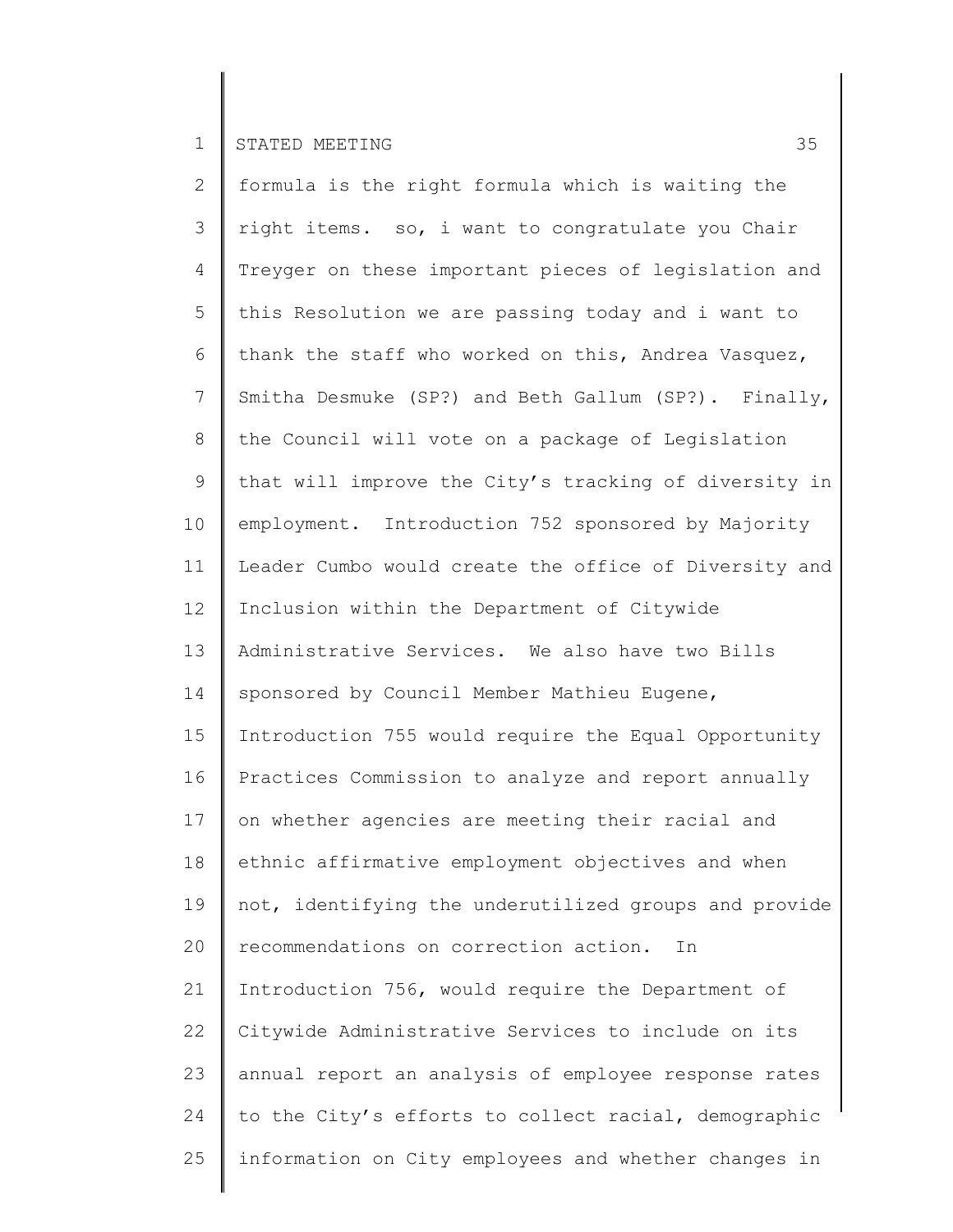| $\overline{2}$ | the racial and ethnic classification categories have  |
|----------------|-------------------------------------------------------|
| 3              | an impact on employee response rates. I want to       |
| 4              | thank the staff who worked on this package of Bill,   |
| 5              | Rachel Cordero, Harbonia Husia (SP?), Albalkez Mirig  |
| 6              | (SP?) and Indiana Porta. That is all for our agenda   |
| 7              | for today's Stated Meeting. I look forward to         |
| 8              | proceeding with today's votes and I want to thank you |
| 9              | all for being here today. Thank you, Madam Public     |
| 10             | Advocate.                                             |
| 11             | LETITIA JAMES: Thank you Mr. Speaker.                 |
| 12             | Discussion of General Orders? Seeing none. A report   |
| 13             | of special committees?                                |
| 14             | CLERK: None.                                          |
| 15             | LETITIA JAMES: Reports of Standing                    |
| 16             | Committees?                                           |
| 17             | CLERK: Report of the Committee on Civil               |
| 18             | and Human Rights Intro 752A, 755A and 756A Office of  |
| 19             | Diversity and Inclusion and review of Racial          |
| 20             | Classification of Categories.                         |
| 21             | SPEAKER COREY JOHNSON: Amended and                    |
| 22             | coupled on General Orders.                            |
| 23             | CLERK: Report of the Committee on                     |
| 24             | Education Intro 1014B and 1174A Fair Student Funding? |
| 25             |                                                       |
|                |                                                       |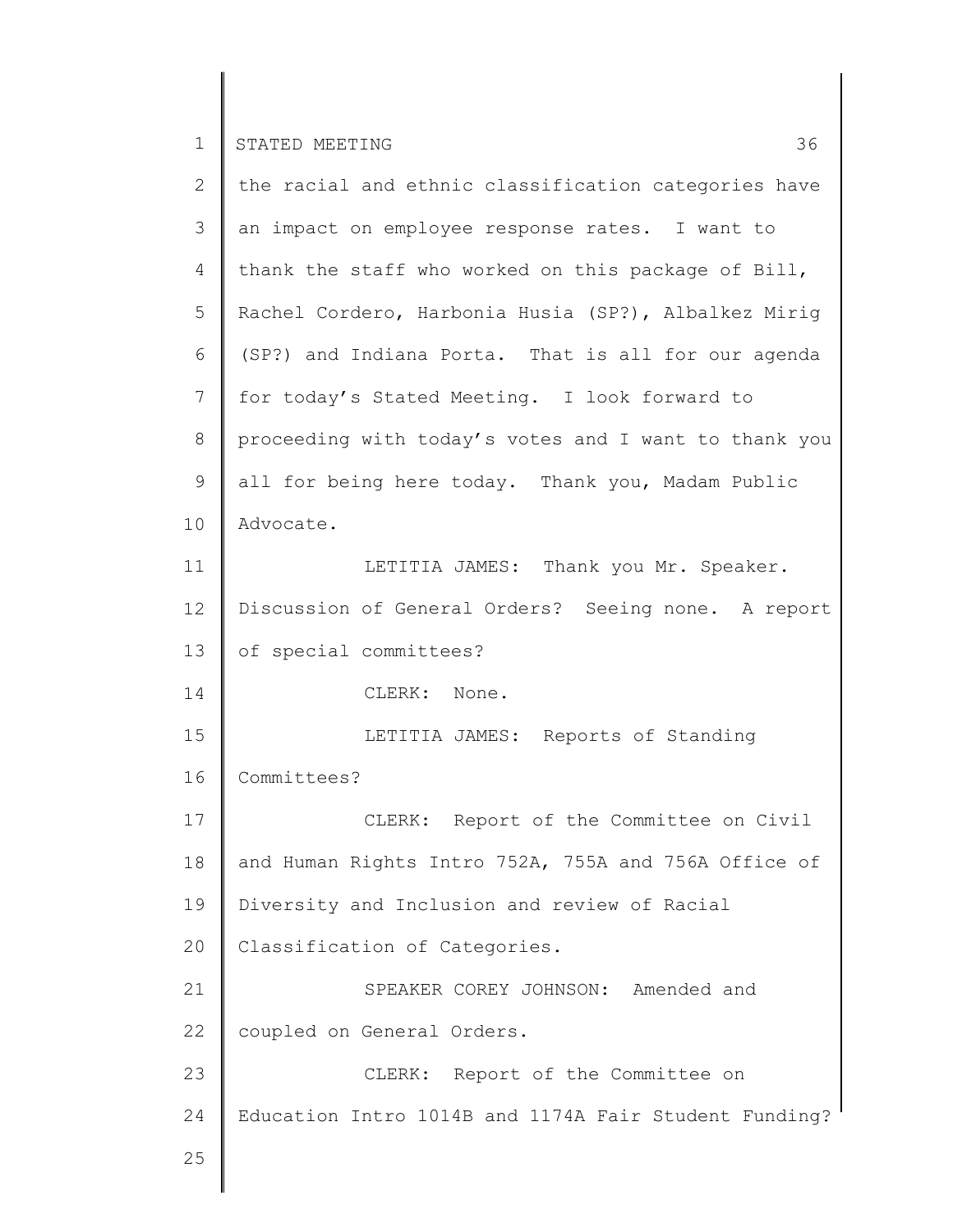1 2 3 4 5 6 7 8 9 10 11 12 13 14 15 16 17 18 19 20 21 22 23 24 25 STATED MEETING 37 SPEAKER COREY JOHNSON: Amended and coupled on General Orders. CLERK: Report of the Committee on Finance, Pre-considered Reso 651, Council Challenge to City Planning? SPEAKER COREY JOHNSON: Coupled on general orders. CLERK: Pre-considered Reso 652 Organization Funding? SPEAKER COREY JOHNSON: Coupled on General Orders. CLERK: Pre-considered LU282 and Reso 656 thru Pre-considered LU 285 and Reso 659 Tax Exemptions? SPEAKER COREY JOHNSON: Coupled on General Orders. CLERK: Pre-considered LU 286 and Reso 660 Third Party Transfer Program? SPEAKER COREY JOHNSON: Coupled on General Orders. CLERK: Report of the Committee on Land Use LU 238 and Reso 661 through LU 239 and Reso 662, Landmark Designations?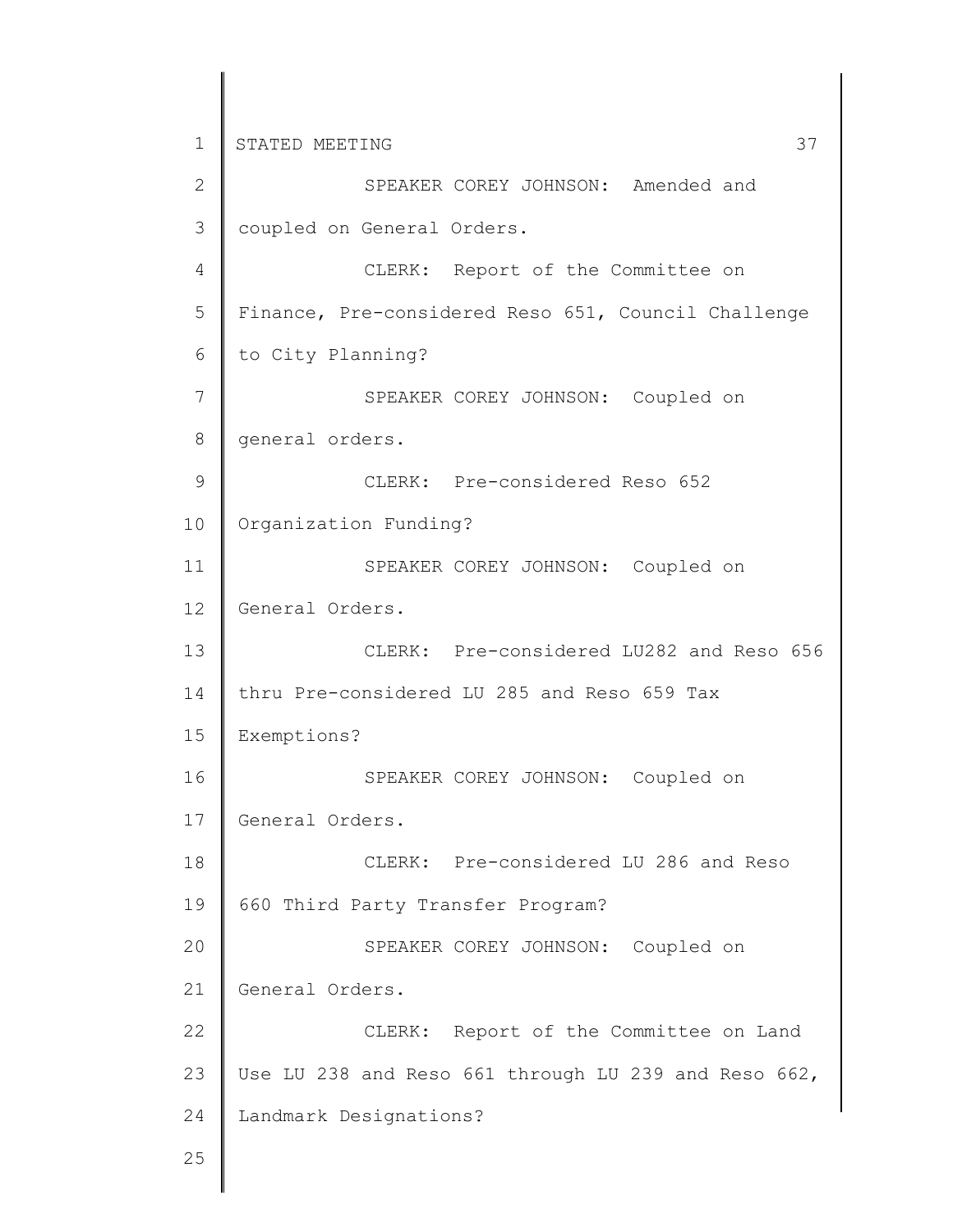2 3 SPEAKER COREY JOHNSON: Coupled on General Orders.

4 5 6 7 8 9 10 11 12 13 14 15 16 17 18 19 20 21 22 23 24 25 CLERK: LU 256 DOT Fleet Services? SPEAKER COREY JOHNSON: Approved with modifications and referred to the City Planning Commission pursuant to Rule 11.70b of the Rules of the Council and Section 197D of the New York City Charter. CLERK: Uhm, excuse me, LU257 and Reso 663 through LU266 and Reso 666 Property Tax Exemptions? SPEAKER COREY JOHNSON: Coupled on General Orders. CLERK: LU 267 and Reso 667 and LU268 and Reso 668 Sidewalk Cafes? SPEAKER COREY JOHNSON: Coupled on General Orders. CLERK: LU 278 and Reso 669 School Facility Staten Island? SPEAKER COREY JOHNSON: Coupled on General Orders. CLERK: LU 279 and Reso 670 Victory Plaza?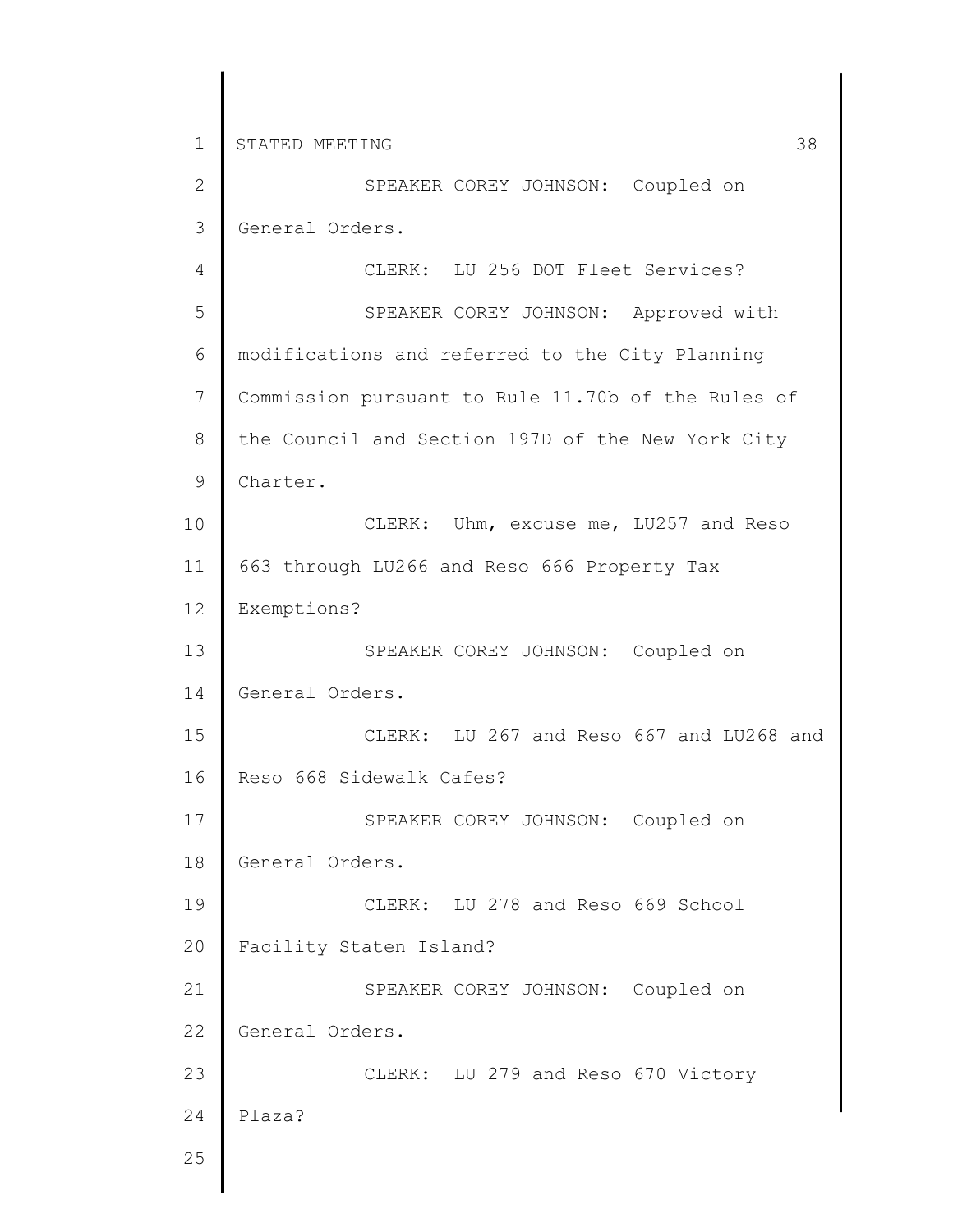1 2 3 4 5 6 7 8 9 10 11 12 13 14 15 16 17 18 19 20 21 22 23 24 25 STATED MEETING 39 SPEAKER COREY JOHNSON: Coupled on General Orders. CLERK: Report of the Committee on Technology, Intro 986a, Data and Agency Reports? SPEAKER COREY JOHNSON: Amended and coupled on General Orders. CLERK: On the General Order Calendar Intro 720, Site Safety Training? SPEAKER COREY JOHNSON: Laid over. CLERK: LU 256 and Reso 671 DOT Fleet Services? SPEAKER COREY JOHNSON: Coupled to General Orders. CLERK: Resolution appointing various persons, Commission of Deeds? SPEAKER COREY JOHNSON: Coupled on General Orders at this time. I am asking for a roll call vote on all of the items on today's General Order Calendar. CLERK: Adams? ADRIENNE ADAMS: Aye on all. CLERK: Ampry-Samuel? ALICKA AMPRY-SAMUEL: Aye on all. CLERK: Ayala?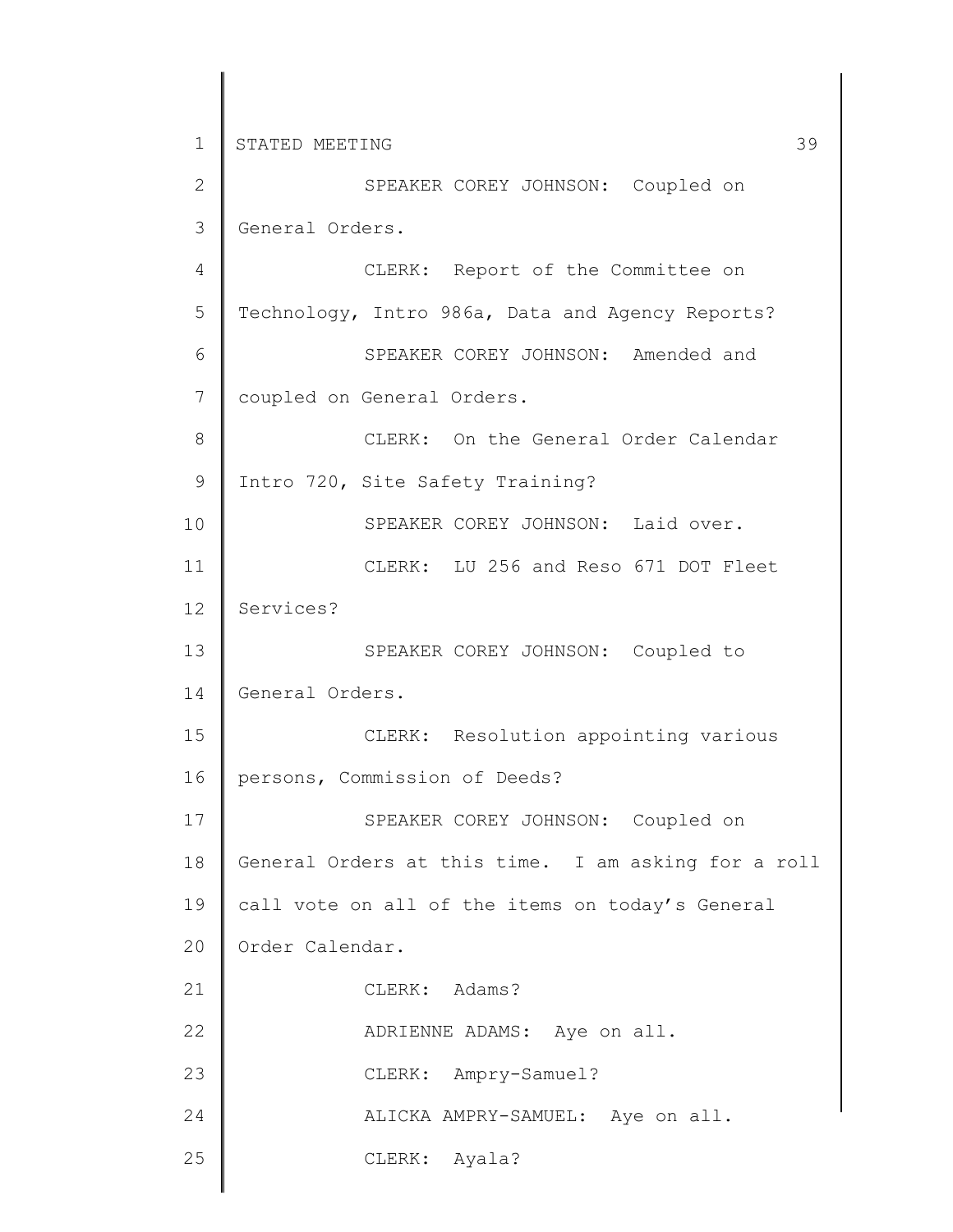| $\mathbf{2}$  | DIANA AYALA: Aye.                                  |
|---------------|----------------------------------------------------|
| 3             | CLERK: Barron?                                     |
| 4             | INEZ BARRON: Aye with the exception of             |
| 5             | 257. I am abstaining on that one. For the usual    |
| 6             | reasons, I think we need to have larger            |
| 7             | concentrations of people at the lower end who need |
| 8             | housing rules. Thank you.                          |
| $\mathcal{G}$ | CLERK: Borelli?                                    |
| 10            | JOSEPH BORELLI: Aye on all except Intro            |
| 11            | 752, 755, 756 and Land Use 239, also for the usual |
| 12            | reasons.                                           |
| 13            | CLERK: Brannan?                                    |
| 14            | JUSTIN BRANNAN: Aye on all for the usual           |
| 15            | reasons.                                           |
| 16            | CLERK: Cabrera?                                    |
| 17            | FERNANDO CABRERA: Aye on all except Pre-           |
| 18            | considered LU 286 and Reso 660.                    |
| 19            | CLERK: Chin?                                       |
| 20            | MARGARET CHIN: Aye on all.                         |
| 21            | CLERK: Cohen?                                      |
| 22            | ANDREW COHEN: Aye.                                 |
| 23            | CLERK: Constantinides?                             |
| 24            | COSTA CONSTANTINIDES: Aye on all.                  |
| 25            | CLERK: Cornegy?                                    |
|               |                                                    |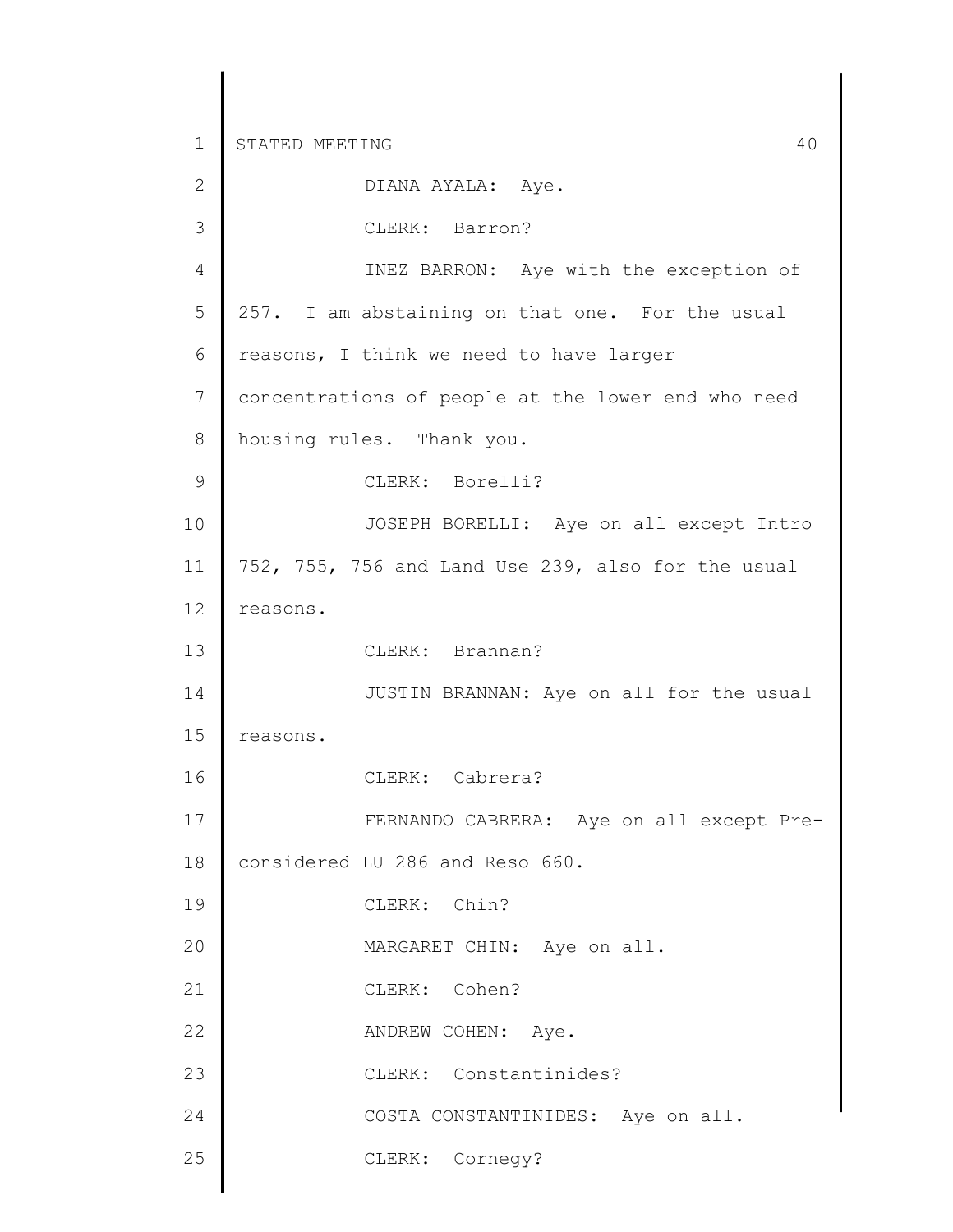1 2 3 4 5 6 7 8 9 10 11 12 13 14 15 16 17 18 19 20 21 22 23 24 25 STATED MEETING 41 ROBERT CORNEGY: Aye on all except LU 286 and Reso 660. CLERK: Deutsch? CHAIM DEUTSCH: All for aye. CLERK: Diaz? RUBEN DIAZ: Permission to explain my vote? LETITIA JAMES: Yes. RUBEN DIAZ: Thank you Madam Chairwoman. I am just taking this time to congratulate the Speaker Anthony White when we saw the failure aging taking our children from their mother's hands on the, in the front there was a crowd. There were people criticizing that because, because of Law Enforcement without rising children. And the Speaker too, at that time the Speaker to the Leadership to go to stand up against that. And today again the Speaker took the leadership to stand against uhm members of the NYPD brutalizing a child. The general welfare. If it was wrong for the law enforcement agent in the, in the frontier to do that to children it should be wrong for any law enforcement agent anywhere any department, so I congratulate the speaker on taking the leadership on that. That is called uhm not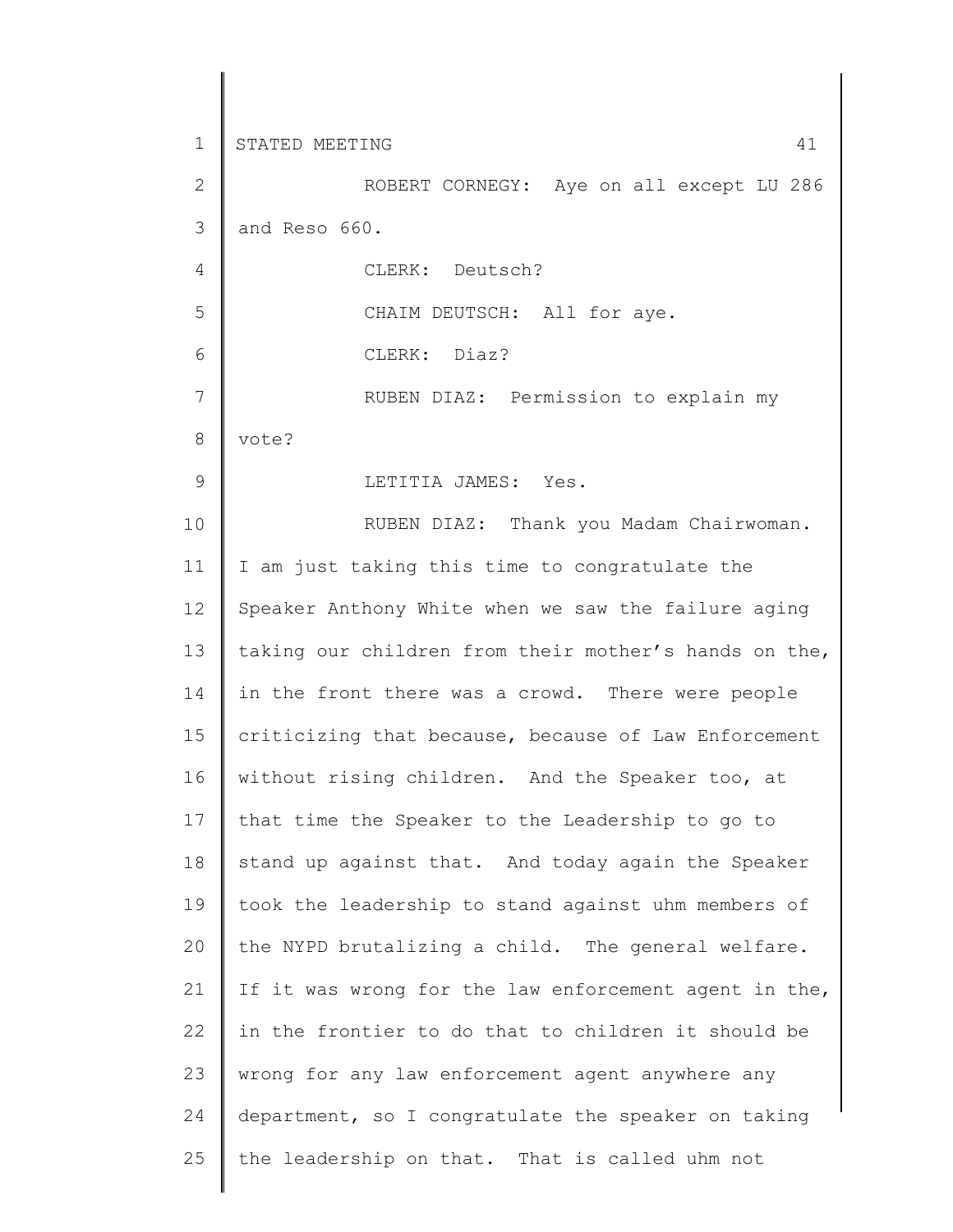| $\overline{2}$ | having a double standard. I hate double standards.    |
|----------------|-------------------------------------------------------|
| 3              | Mr. Speaker, I congratulate you because you stood up  |
| $\overline{4}$ | for the children, the immigrant children and you      |
| 5              | stood up today for the children here in this State.   |
| 6              | So, thank you very much and I vote yes on all.        |
| 7              | CLERK: Dromm?                                         |
| $8\,$          | DANIEL DROMM: Aye.                                    |
| $\mathcal{G}$  | CLERK: Espinal?                                       |
| 10             | RAFAEL ESPINAL: Aye.                                  |
| 11             | CLERK: Eugene?                                        |
| 12             | MATHIEU EUGENE: I vote aye.                           |
| 13             | CLERK: Gibson?                                        |
| 14             | VANESSA GIBSON: I vote aye on all.                    |
| 15             | CLERK: Gjonaj?                                        |
| 16             | LETITIA JAMES: Gjonaj?                                |
| 17             | MARK GJONAJ: Aye on all.                              |
| 18             | LETITIA JAMES: Thank you.                             |
| 19             | CLERK: Grodenchik?                                    |
| 20             | BARRY GRODENCHIK: Uhm aye on all and                  |
| 21             | special thanks to Chair Treyger for continuing to put |
| 22             | the fair in Fair Student Funding, thank you.          |
| 23             | CLERK: Holden?                                        |
| 24             | ROBERT HOLDEN: Aye on all except Intro                |
| 25             | 752, 755 and 756. I vote no.                          |
|                |                                                       |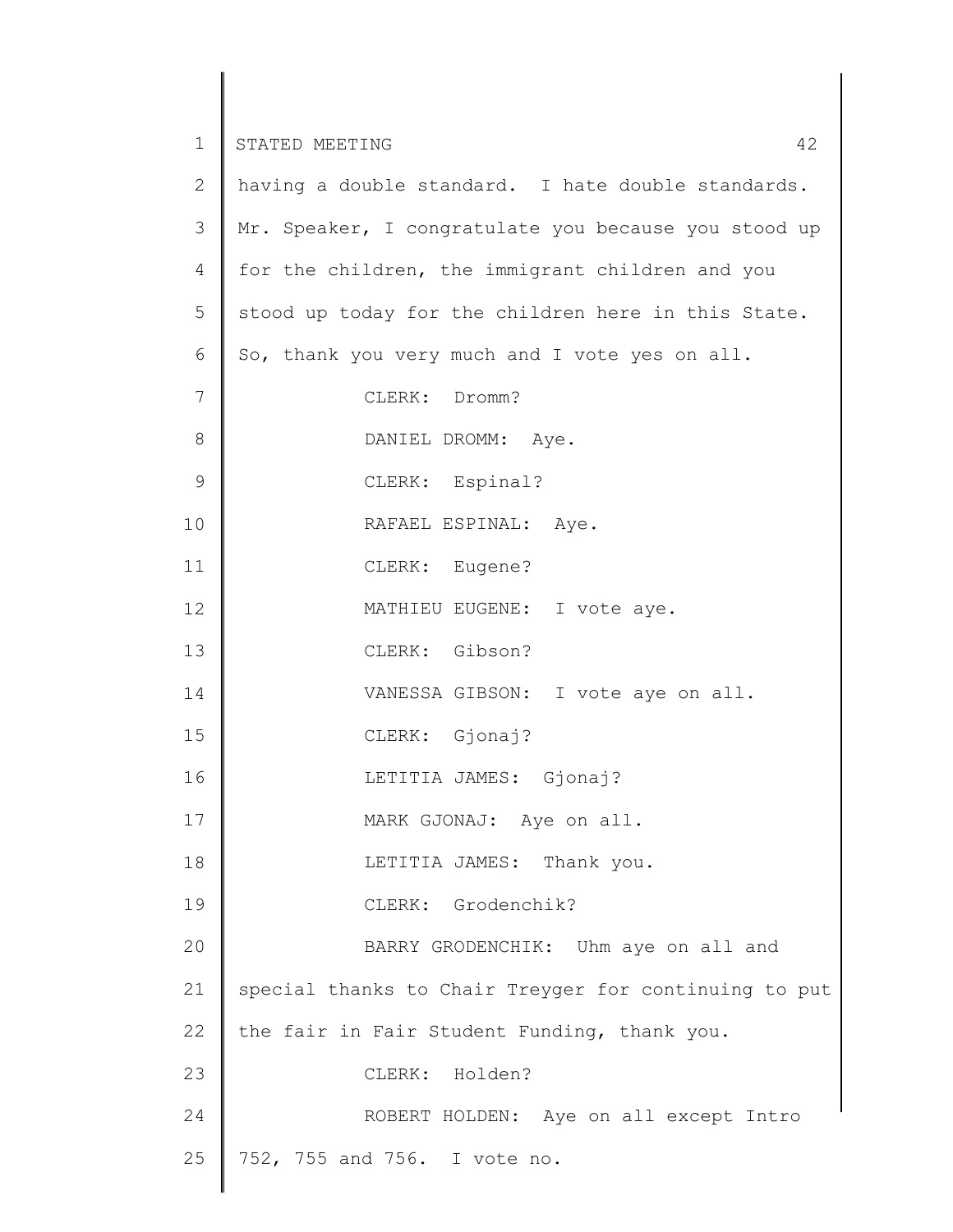1 2 3 4 5 6 7 8 9 10 11 12 13 14 15 16 17 18 19 20 21 22 23 24 25 STATED MEETING 43 CLERK: King? ANDY KING: Congratulations to Chair Treyger and I am looking forward to the funding that is supposed to get to our education system actually gets to our education system to improve the lives of all of our young people, and with all said I vote aye on all. CLERK: Matteo? STEVEN MATTEO: I am voting no on 752, 755 and 756, LU 239 and Companion Reso 662. And aye on the rest. CLERK: Koo? PETER KOO: Aye. CLERK: Koslowitz? KAREN KOSLOWITZ: I vote. CLERK: Lancman? RORY LANCMAN: Aye. CLERK: Lander? BRAD LANDER: Permission to explain? LETITIA JAMES: Yes. BRAD LANDER: I vote aye on all and I just want to explain my colleagues for supporting the landmarking of 236 and 238 presence treating Carol Gardens two really lovely buildings, the residence of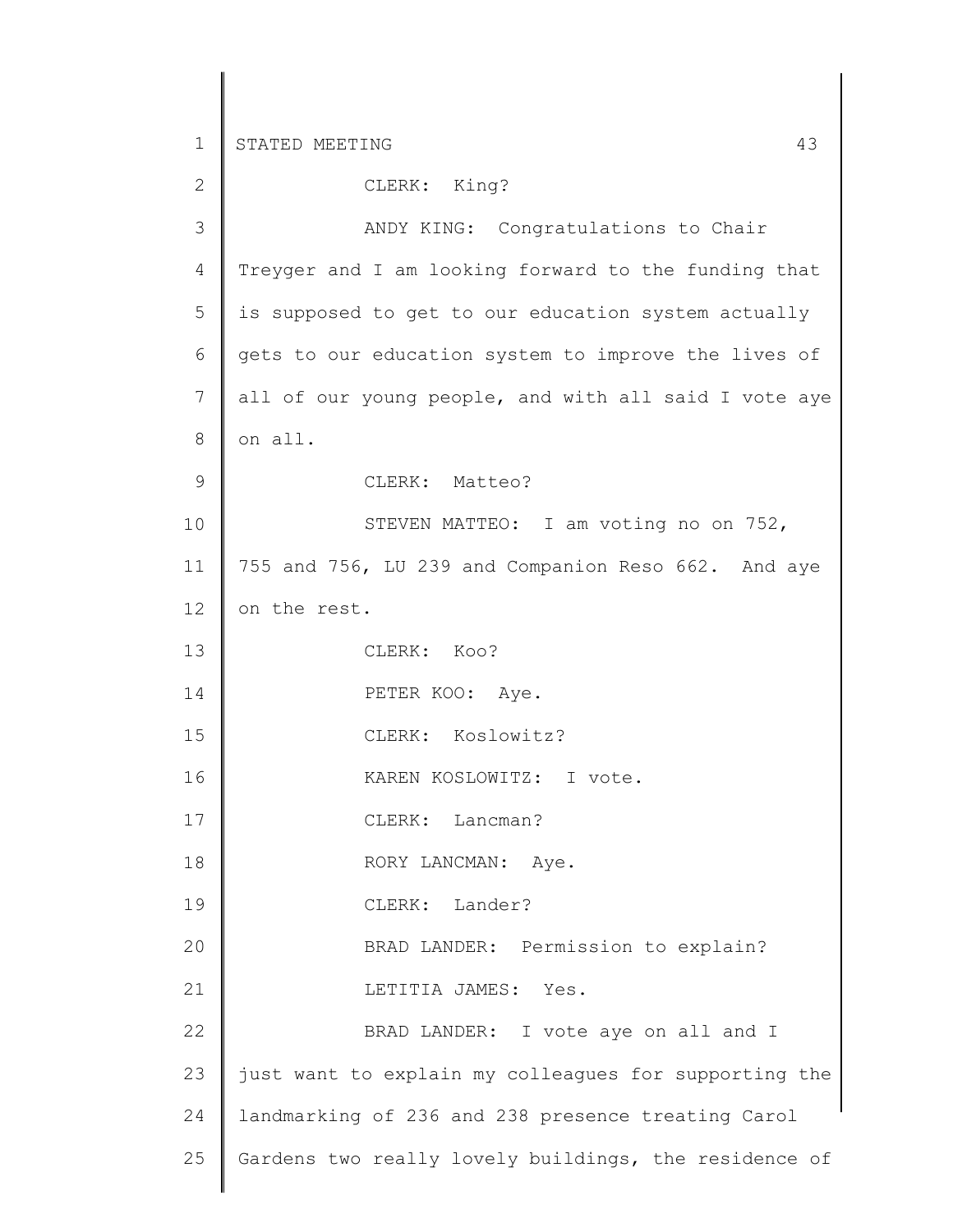| $\mathbf{2}^{\prime}$ | that block have worked hard over the years to         |
|-----------------------|-------------------------------------------------------|
| 3                     | preserve and I want to thank you for helping to do so |
| 4                     | and I also want to thank both the speaker and Council |
| 5                     | Member Levin for their leadership and demanding       |
| 6                     | justice for Jazmin, it is really something that is    |
| $7\phantom{.}$        | painful to see and I appreciate you stepping up to    |
| 8                     | make sure we get accountability. I vote aye on all.   |
| $\mathsf 9$           | CLERK: Levin? Levine?                                 |
| 10                    | MARK LEVINE: Aye on all.                              |
| 11                    | CLERK: Maisel?                                        |
| 12                    | ALAN MAISEL: Aye.                                     |
| 13                    | CLERK: Menchaca?                                      |
| 14                    | CARLOS MENCHACA: Aye on all.                          |
| 15                    | CLERK: Miller?                                        |
| 16                    | I DANEEK MILLER: Aye on all with the                  |
| 17                    | exception of 286 and 660, I will be abstaining.       |
| 18                    | CLERK: Moya?                                          |
| 19                    | FRANCISCO MOYA: Aye on all.                           |
| 20                    | CLERK: Perkins?                                       |
| 21                    | BILL PERKINS: Aye on all.                             |
| 22                    | CLERK: Powers?                                        |
| 23                    | KEITH POWERS: Aye on all.                             |
| 24                    | CLERK: Reynoso?                                       |
| 25                    |                                                       |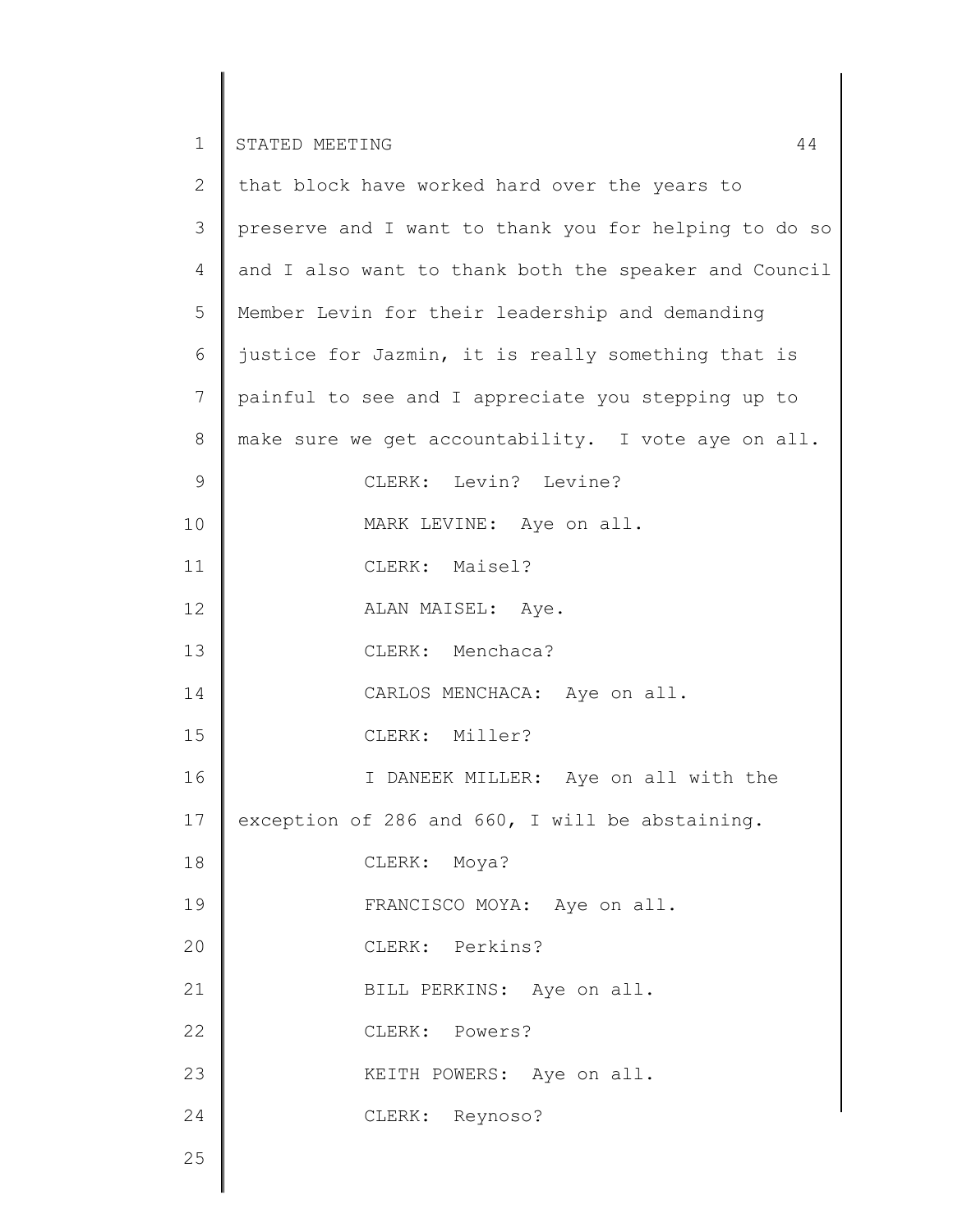4

2 3 ANTONIO REYNOSO: Permission to explain my vote?

LETITIA JAMES: Yes.

5 6 7 8 9 10 11 12 13 14 15 16 17 18 19 20 21 22 23 24 25 ANTONIO REYNOSO: I just want to take the time to thank the progressive caucus as well for helping organize today's press conference and the great work that uhm the Speaker has done to highlight this important issue. Also, I would like to thank the Council Members who took the time today to meet with students, fighting for equity and sports after today and their lobbying efforts. We got to 26 signatures so I want to thank them for that great work and I vote aye on all. LETITIA JAMES: Thank you. CLERK: Richards? DONOVAN RICHARDS: Uhm permission to explain my vote as well? LETITIA JAMES: Yes. DONOVAN RICHARDS: I just want to add my uhm comments and I think Council Member Reynoso certainly said it as well, I want to thank the Speaker uhm for his leadership on this issue, Council Member Levine as well. Uhm and also, I just want to add that there is no amount of training that could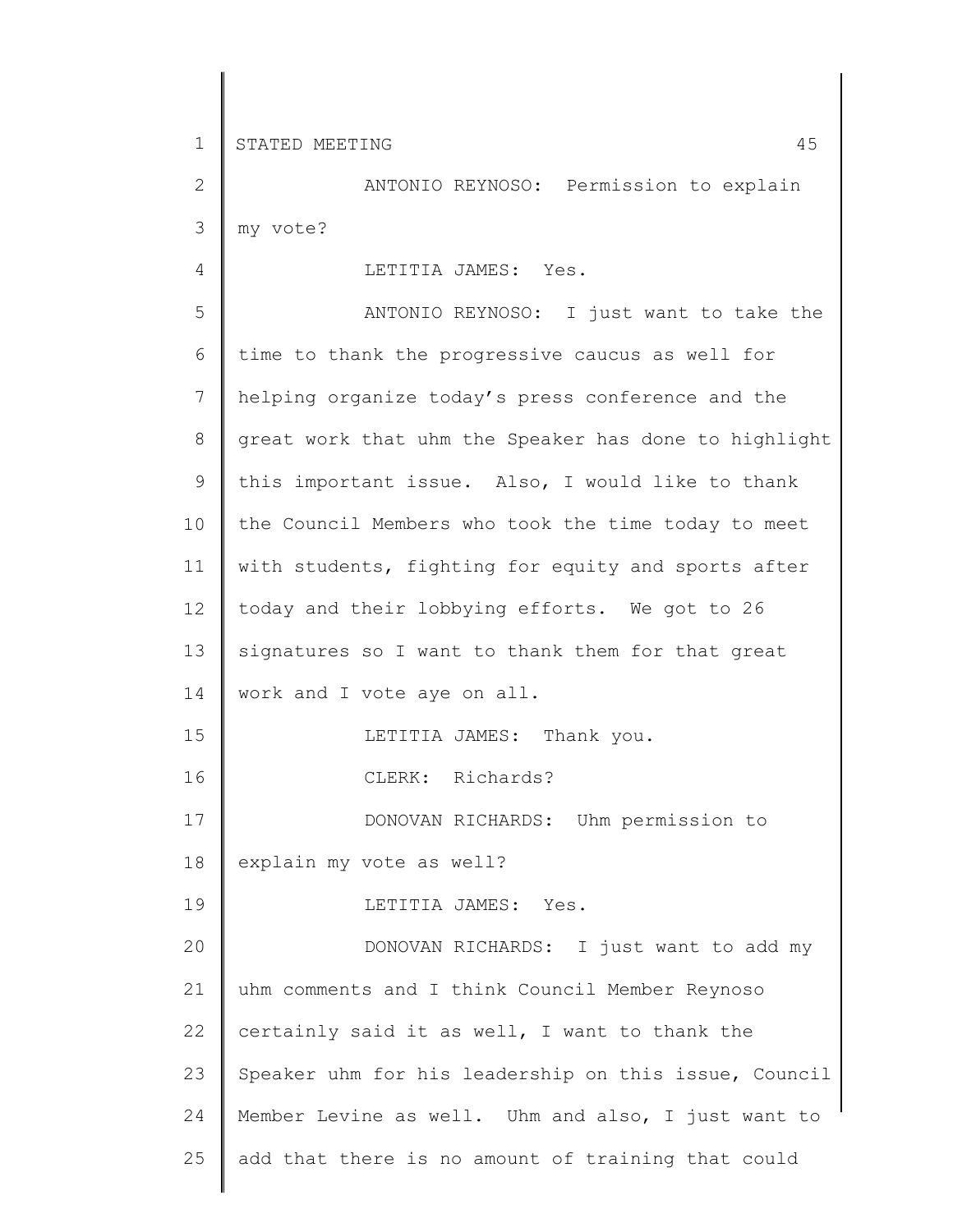2 3 4 5 6 7 8 9 10 11 12 13 14 15 16 17 18 19 20 21 22 23 24 25 train individuals to carry themselves in a dignified fashion and not yank uhm children from their mothers. I also want to add that I hope this Council and many of my colleagues no matter where we are at when we have this conversation around 50A and the disciplinary process within the NYPD that this Council will also be a strong voice in that conversation. Until we reform that convoluted debate, uhm we will continue to be back here and for every situation like that that is occurring across the City let's be clear, not everything is caught on camera uhm it is my hope that we really push for real reform, especially with our State Senate, now moving to the line to Democrats that we really take this issue up and be a strong voice here and that's the way that we can probably start to ensure that this never happens again. So, I want to thank you and I know our State Attorney General will have a lot to say about that in a few months and with that I say aye. LETITIA JAMES: Thank you. CLERK: Rivera? CARLINA RIVERA: I vote aye on all except for Land Use 279, Reso 670 I am abstaining. My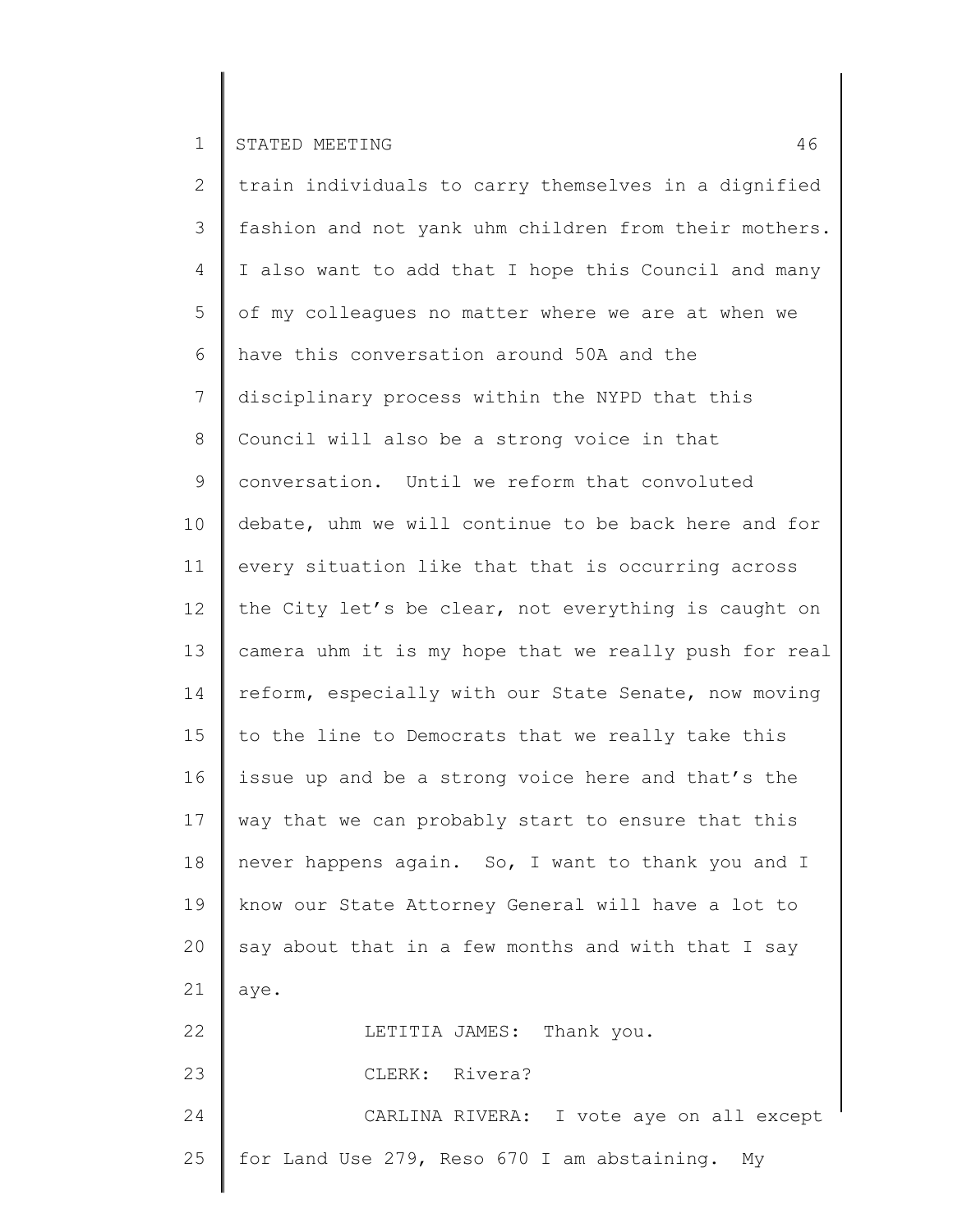1 2 3 4 5 6 7 8 9 10 11 12 13 14 15 16 17 18 19 20 21 22 23 24 25 STATED MEETING  $47$ husband is the Director of Operations at Cambo (SP?) Properties. CLERK: Rodriguez? YDANIS RODRIGUEZ: Aye. CLERK: Rose? DEBORAH ROSE: Aye. CLERK: Rosenthal? HELEN ROSENTHAL: Permission to explain my vote? LETITIA JAMES: Yes. HELEN ROSENTHAL: I vote aye on all and I want to uhm honor the women who spoke out today for Justice for Jazmin who spoke from their hearts, Majority Leader Laurie Cumbo, Council Member Alicka Ampry-Samuel in whose District uhm Jazmin lives, Council Member Adams, Council Member Rivera, Council Member Rose, Council Member Barron, Council Member Ayala, Gibson and Chin. You spoke from your hearts today and that's what's going to make a difference in Jazmin's live. Thank you. LETITIA JAMES: Thank you. CLERK: Torres? RITCHIE TORRES: Aye on all. CLERK: Treyger?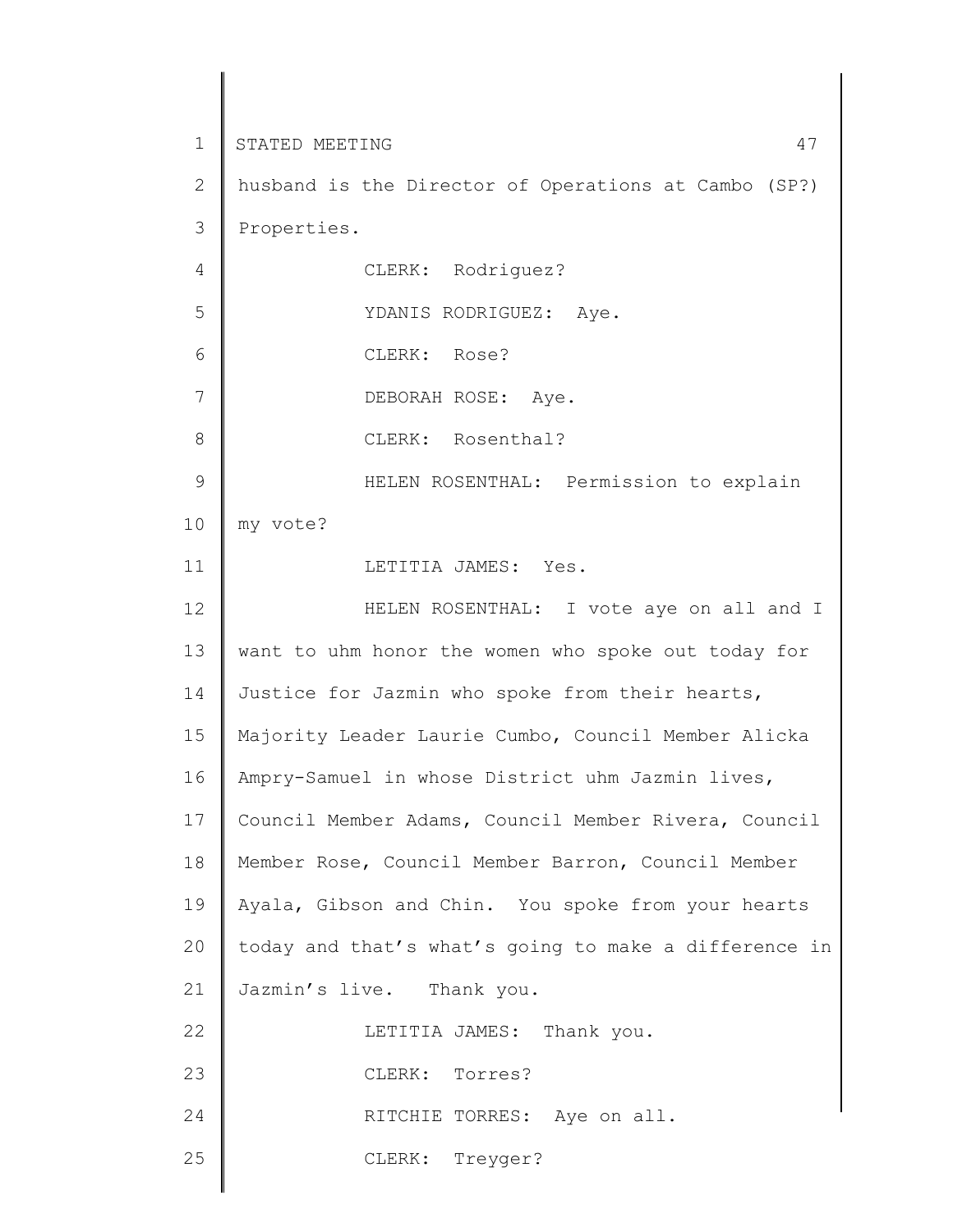4

2 3 MARK TREYGER: Permission to explain my vote?

# LETITIA JAMES: Yes.

5 6 7 8 9 10 11 12 13 14 15 16 17 18 19 20 21 22 23 24 25 MARK TREYGER: Thank you Public Advocate. First, I want to thank this entire body and entire Council for being so supportive on the push for Fair Student Funding. I want to thank the Speaker for bringing us up to Albany. I will never forget, confronting the Governor and not taking any answer except for yes for support for our schools as an answer and going to Gracie Mansion and negotiating the Budget, demanding, insisting on more money for our schools that Mr. Speaker is in large part to your leadership and your persistence. I also want to thank uhm Finance Chair Danny Dromm who has been at the forefront with me from day 1. I want to thank you so much Chairman Dromm for all of your support and leadership, education and our Budget. Uhm my colleagues today we are voting on a critical Fair Student Funding Package, at this set is a vital critical and most flexible source of funding that could be used at a school's discretion to hire art teachers, music teachers, to expand, to hire social workers, guidance counselors, the folks that our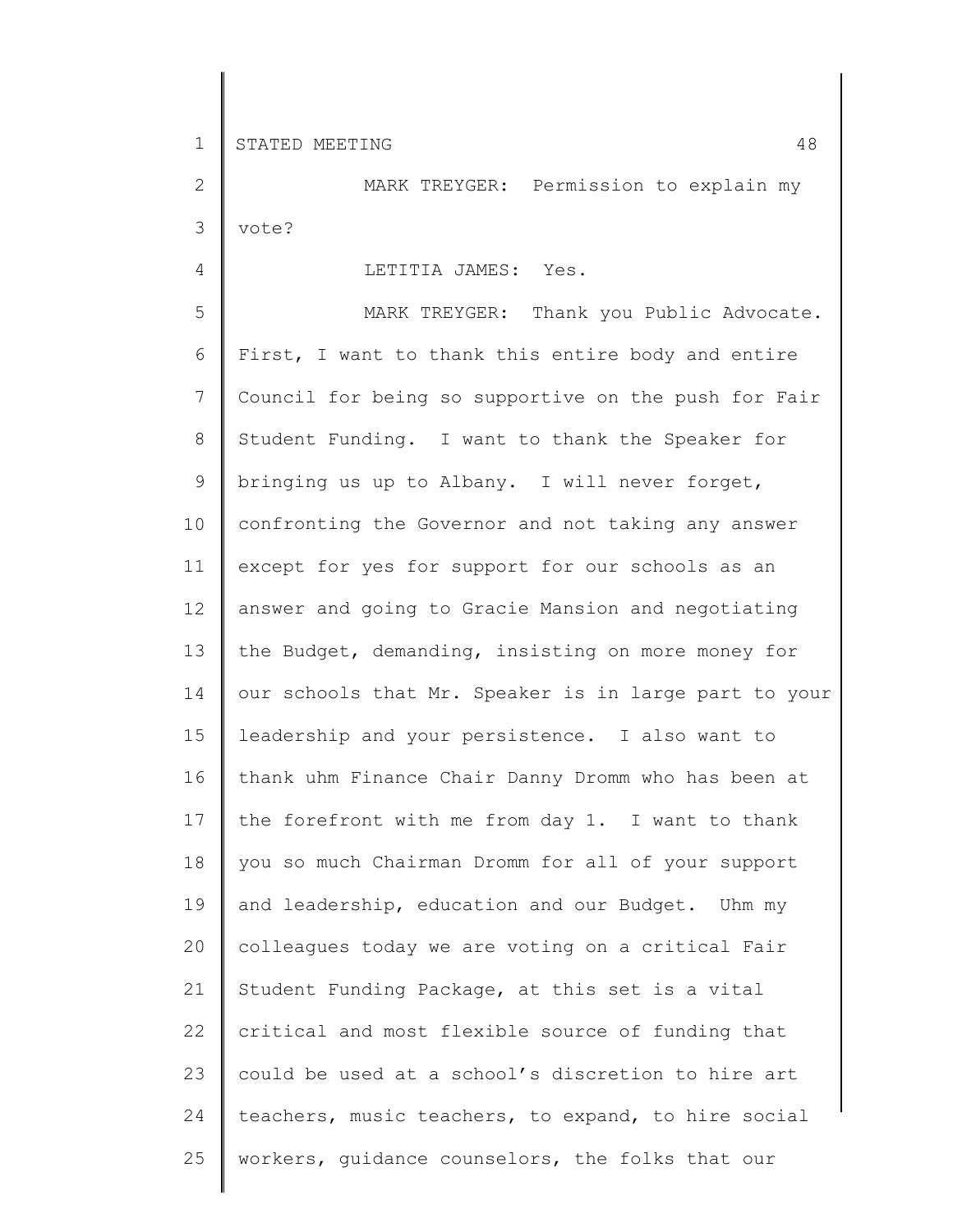2 3 4 5 6 7 8 9 10 11 12 13 14 15 16 17 18 19 20 21 22 23 24 students need. We need to do everything possible to make sure that there is true equity in our schools. Introduction 1014b would require the DOE to report annually on all school Budget allocations so every member will get to see all of their school budgets and what their FSFL location is, the majority of public schools in New York City are not receiving 100% of their entitlement, you deserve to know what your schools are receiving and what they are not receiving. That is an issue of transparency and fairness in our school system and also Introduction 1174A would create a Task Force to review and make recommendations to tweak the formula because right now poverty for example is only accounted for up to the  $3^{rd}$  grade as if poverty doesn't exist beyond the 3<sup>rd</sup> grade. These are some of the weights and issues that we have to address. The Task Force will be made up of parents, of children in the school system, educators, advocates, who specialize in working with vulnerable student populations. We need to make sure that we hear from all communities how this formula should best be suited to support our kids. The current formula was created under the Bloomberg

25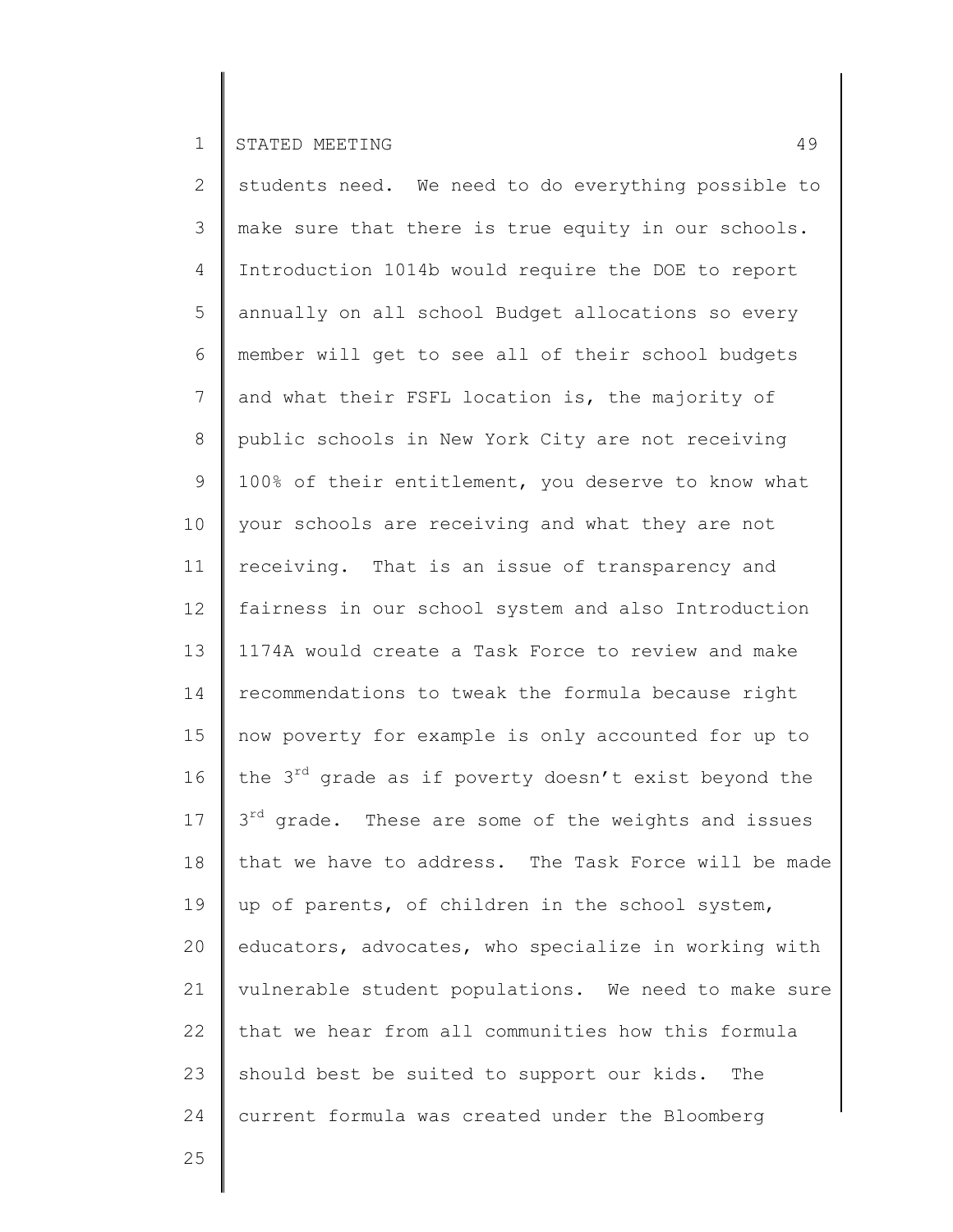1 2 3 4 5 6 7 8 9 10 11 12 13 14 15 16 17 18 19 20 21 22 23 24 25 STATED MEETING 50 Administration which should tell you something so I vote aye on all. Thank you very much for your time. LETITIA JAMES: Thank you. CLERK: Ulrich? ERIC ULRICH: I ask for unanimous consent to vote on the Land Use items? LETITIA JAMES: Yes, Council Member. ERIC ULRICH: Thank you I vote aye on the Land Use on I vote aye on all on the General Order Calendar. CLERK: Vallone? PAUL VALLONE: Aye on all. LETITIA JAMES: Thank you. CLERK: Van Bramer? JAMES VAN BRAMER: Aye on all. CLERK: Yeger? KALMAN YEGER: I vote aye on all with the exception of LU 239 and accompanying Resolution 662 and Introduction 752, 755, 756 in which I vote no. CLERK: Cumbo? LAURIE CUMBO: I vote aye and I also want to thank all of my colleagues for gathering together today because it is important that we speak out on issues. As a black woman in the City of New York, I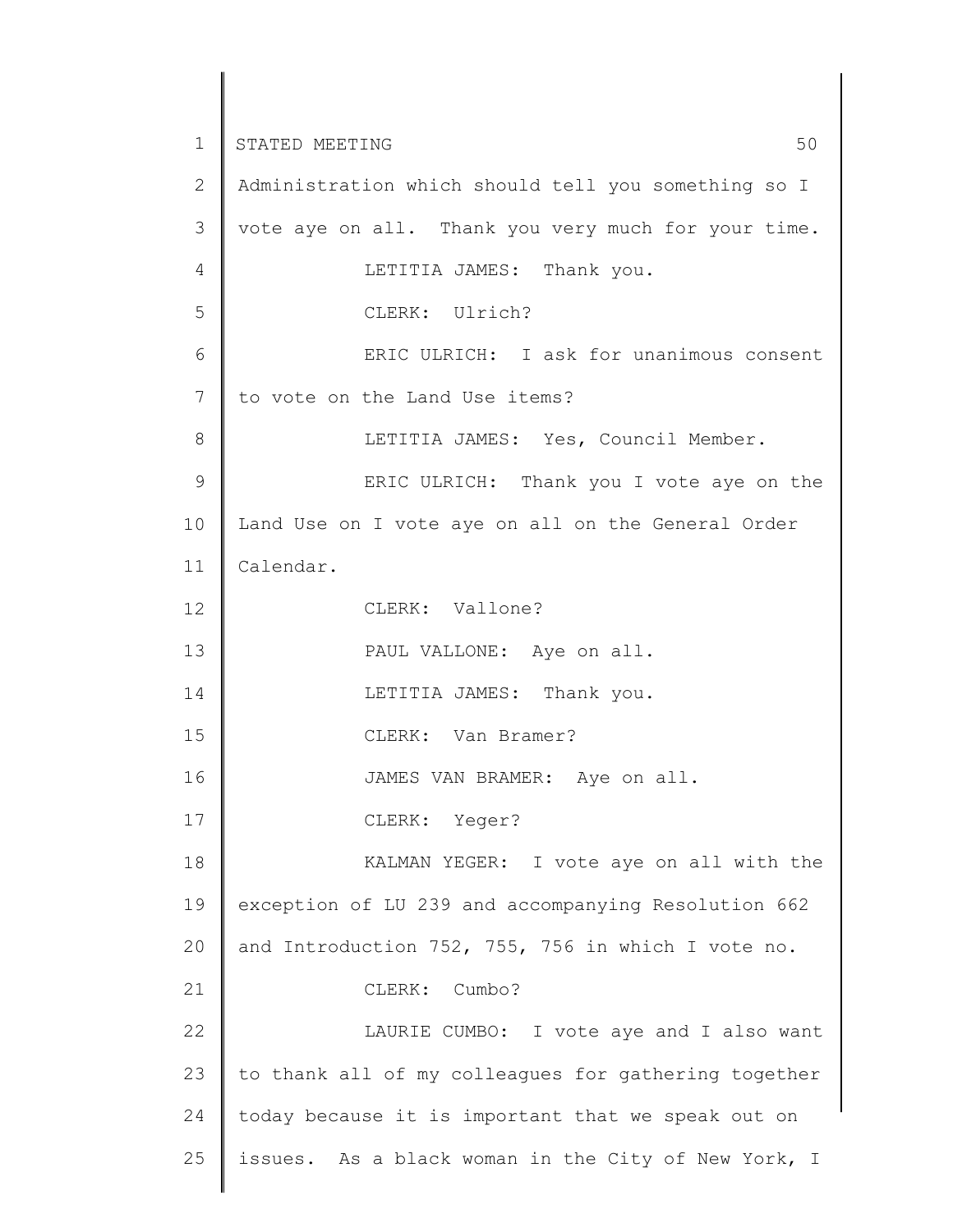2 3 4 5 6 7 8 9 10 11 12 13 14 15 16 17 18 19 20 21 22 23 24 25 recognize today just how vulnerable unprotected we are as people in New York State and we've watched so many of these videos time and time again and with each one of them there was a, what was in their hands? Did they have a gun? Did they have a pipe? Did they have cigarettes? But in this case, the woman had a baby and if we can't come to the rationalization that a woman with a baby, we are not talking about any of these other cases that we have seen, the most vulnerable, then we have really failed as a City at the highest level if there are no repercussions brought against those who committed this heinous crime against a black woman and her black child who will never be the same after this horrific incident. This has to be taken seriously, this is not a one-day protest. This is something that our City has to engage in, in a very deep way and I say to all. I say to everyone involved to imagine if your wife, your daughter, your mother was attacked in this way. So, I thank all of my colleagues for being here. This is a longer journey and this is a journey that as elected leaders that we have to take together. We have to leave this City better than we found it and we have to leave the most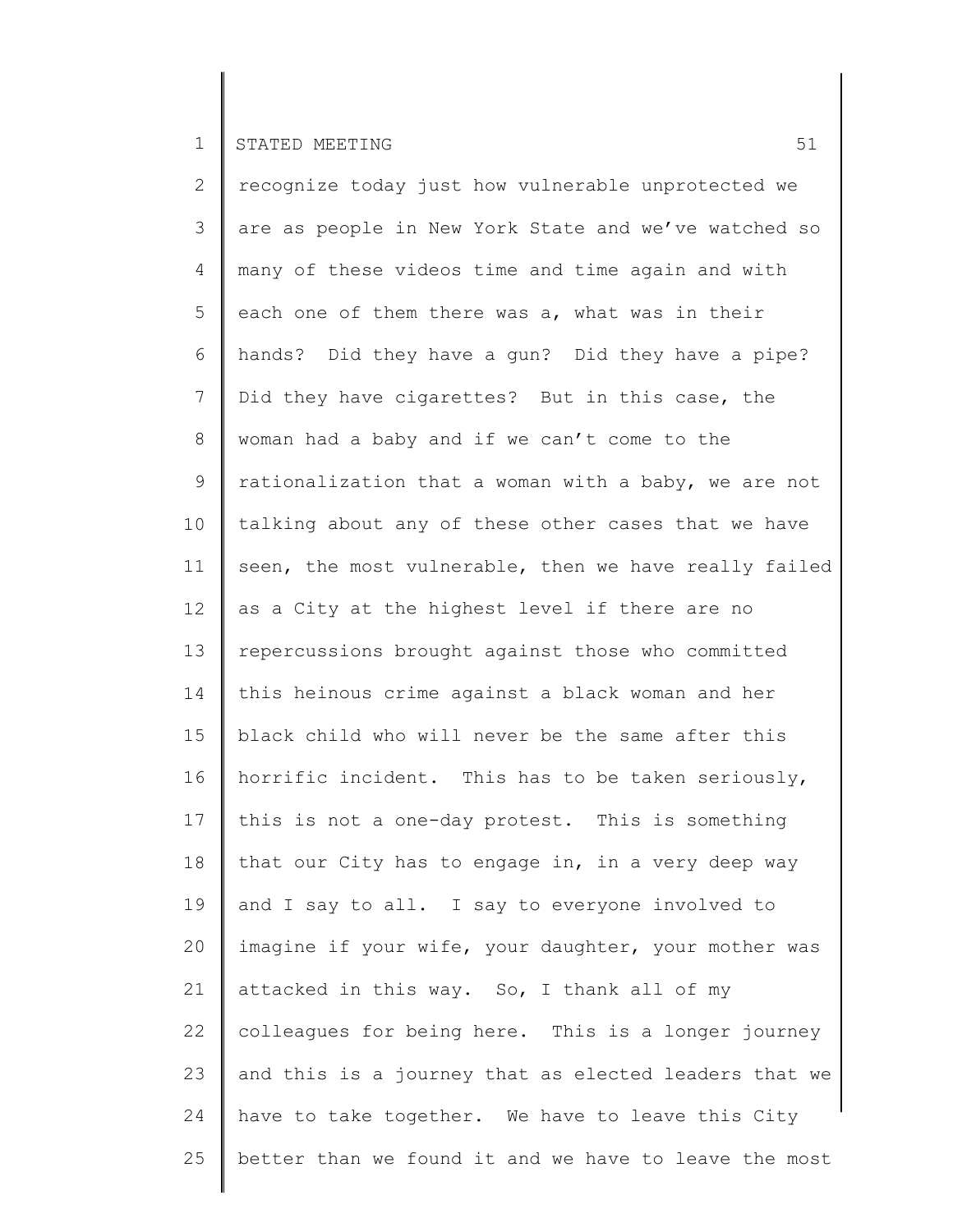| ◄<br><b>__</b> | I STATED MEETING |  |
|----------------|------------------|--|
|                |                  |  |

Π

| $\overline{2}$ | vulnerable to be the most protected moving forward so |
|----------------|-------------------------------------------------------|
| 3              | I vote aye on all of these Bills and I continue to    |
| 4              | work with my colleagues to bring Justice for Jazmin   |
| 5              | but to so many thousands of other people, mothers     |
| 6              | that are attacked in this way that never make it to a |
| 7              | video camera, so thank you all for your support.      |
| 8              | LETITIA JAMES: Thank you.                             |
| $\mathcal{G}$  | CLERK: Speaker Johnson?                               |
| 10             | SPEAKER COREY JOHNSON: Uhm Clerk, I                   |
| 11             | think we have Council Member Levin as well, he didn't |
| 12             | vote.                                                 |
| 13             | STEPHEN LEVIN: Uhm I vote aye on all and              |
| 14             | briefly I just want to thank the Speaker as well as   |
| 15             | all of my colleagues for being out there today,       |
| 16             | earlier for Justice for Jazmin and doing everything   |
| 17             | we can to take a cold look at the system uhm that led |
| 18             | to this uhm and making sure that we are doing the     |
| 19             | needed reforms. But to the police department and      |
| 20             | that HRA I know I want to thank, in particular,       |
| 21             | Majority Leader Cumbo, Council Members Ampry-Samuel,  |
| 22             | Adams, Rosenthal, Chin, Gibson, Rivera, Rose, you     |
| 23             | Public Advocate James, uhm Council Member Barron,     |
| 24             | Council Member Ayala in particular for being there    |
|                |                                                       |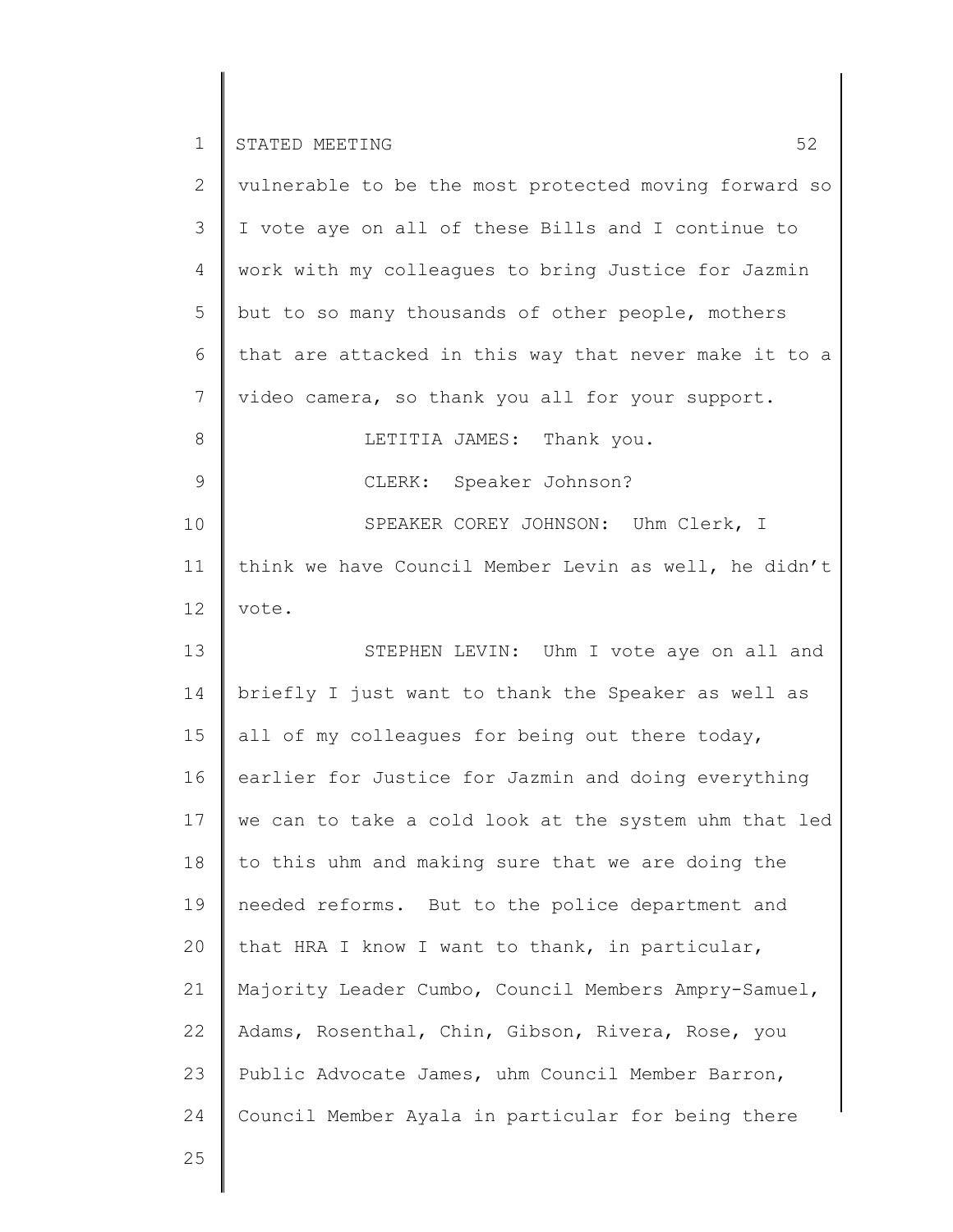2 3 and for your very stirring and strong words, thank you.

4 5 6 7 8 9 10 11 12 13 14 15 16 17 18 19 20 21 22 23 24 25 LETITIA JAMES: Thank you. All items on today's General Order Calendar are adopted by a vote of 49 in the affirmative, 0 negative and 0 abstentions with the exception of Intro 752A which is adopted by a vote of 45 in the affirmative 4 negative and 0 abstentions and Intro 755A which is adopted by a vote of 45 in the affirmative, 4 negative and 0 abstentions, uhm and Intro 756A which was adopted by a vote of 45 in the affirmative, 4 negative and 0 abstentions and Land Use 239 and Resolution 662 which was adopted by a vote of 46 in the affirmative, 3 negative and 0 abstentions and Land Use 257 and Resolution 663, which was adopted by a vote of 48 in the affirmative, 0 negative and 1 abstention and Preconsidered Land Use 286 and Resolution 660 which was adopted by a vote of 46 in the affirmative, 2 negative and one abstention and LU 270 and Resolution 670 which was adopted by a vote of 48 in the affirmative, 0 negative and 1 abstentions and the Revised Land Use Call Up vote is 49 in the affirmative, 0 in the negative. Introduction and reading of Bills?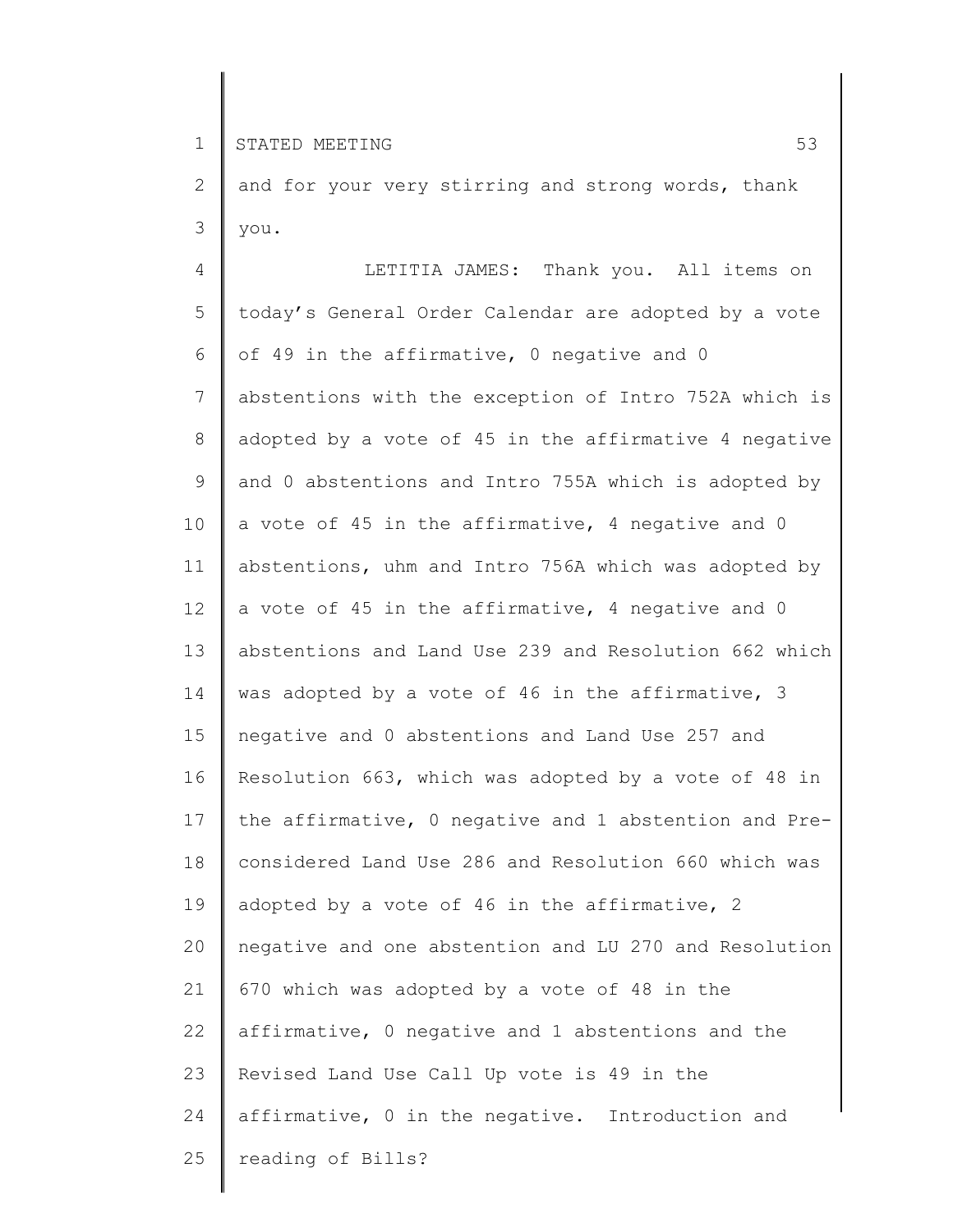| $\overline{2}$ | CLERK: All Bills have been referred to               |
|----------------|------------------------------------------------------|
| 3              | the Committee as indicated on today's agenda.        |
| 4              | LETITIA JAMES: In today's discussion of              |
| 5              | Resolution 470 which reads as follows or all of the  |
| 6              | Resolutions which reads as follows: Resolution 470 a |
| $\overline{7}$ | Resolution calling on the State Legislature to pass  |
| 8              | and the Governor to sign 84738A and S4840A, a        |
| 9              | Legislation that would establish the New York Help   |
| 10             | Program, a single payer health plan for all New York |
| 11             | State Residence. All of those in favor say aye?      |
| 12             | ALL: Aye.                                            |
| 13             | LETITIA JAMES: All of those opposed?                 |
| 14             | Any abstentions? The ayes have it. Resolution 569A,  |
| 15             | (cheers and applause) Okay. Resolution 569A an       |
| 16             | amended resolution calling upon the New York City    |
| 17             | Department of Education to favor in poverty as a     |
| 18             | weight in the Fair Student Funding Formula for       |
| 19             | schools beginning at $4th$ grade or later. Uh all of |
| 20             | those in favor say aye?                              |
| 21             | ALL: Aye.                                            |
| 22             | LETITIA JAMES: Any opposed? Any                      |
| 23             | abstentions? The ayes have it. Resolution 620, a     |
| 24             | Resolution calling on the Federal Communications     |
| 25             | Commission to reject the proposed rules put forth in |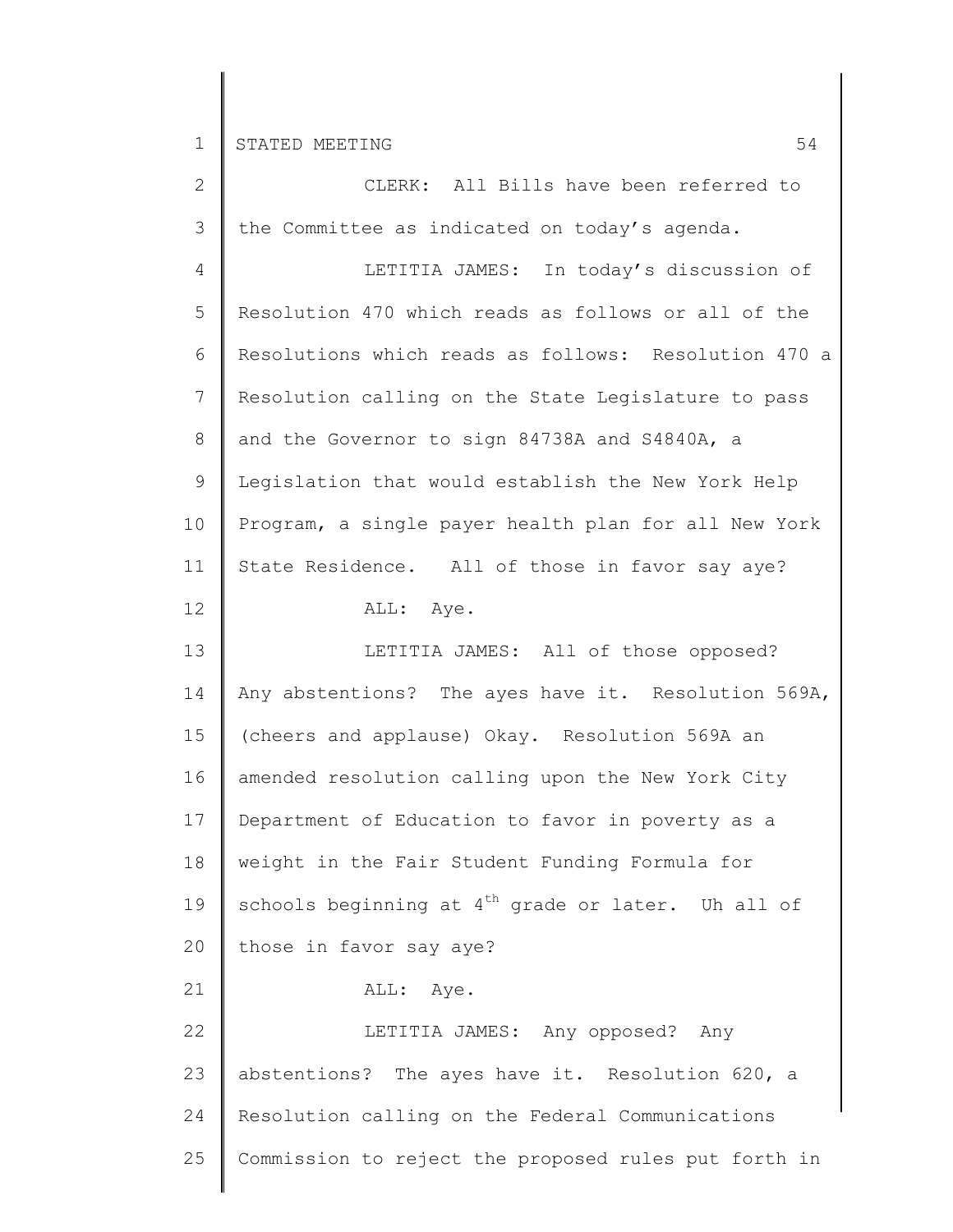| $\mathbf{2}$    | the Second Further Notice for Proposed Rule Making    |
|-----------------|-------------------------------------------------------|
| 3               | 18-131 and to create provisions that would strengthen |
| 4               | public, educational and governmental access           |
| 5               | television. All of those in favor say aye?            |
| 6               | ALL: Aye.                                             |
| $\overline{7}$  | LETITIA JAMES: Any opposed? Any                       |
| 8               | abstentions? The ayes have it and now on to General   |
| $\mathsf 9$     | Discussion beginning with Council Member Rivera.      |
| 10              | CARLINA RIVERA: Thank you uhm I want to               |
| 11              | ask my colleagues for support to support a new Bill   |
| 12 <sup>°</sup> | that I am introducing today that deals with an issue  |
| 13              | all New Yorkers struggle with, that is noise. Not     |
| 14              | the good kind of noise, not the good trouble that we  |
| 15              | make but the noise that disturbs our sleep and        |
| 16              | affects, adversely affects or quality of life. So,    |
| 17              | Intro 1292 would require owners of multiple dwellings |
| 18              | to distribute a notice to new and renewing tenants    |
| 19              | about their obligations under the City's Noise        |
| 20              | Control Laws. So, some landlords already do this,     |
| 21              | but with this Bill Landlords who fail to do so will   |
| 22              | be penalized \$250. As someone who unfortunately has  |
| 23              | to unfortunately deal with things like SantaCon in    |
| 24              | my                                                    |
|                 |                                                       |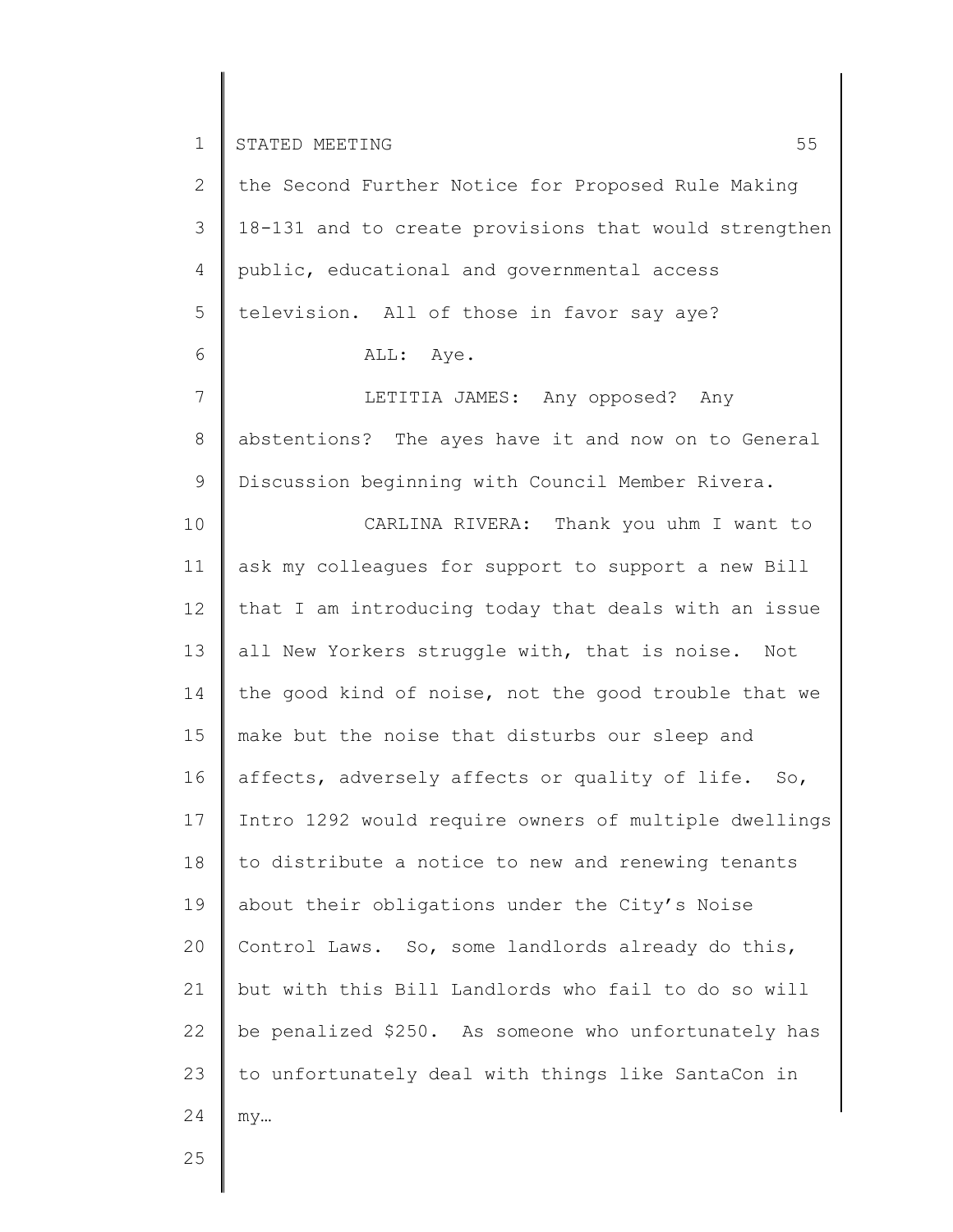2 3 4 5 LETITIA JAMES: Shhh, sshh.. Excuse me Council Member, can we have quiet in the Chambers we are still in session. Council Member Rivera has the floor.

6 7 8 9 10 11 12 13 14 15 16 17 18 19 20 21 22 23 24 25 CARLINA RIVERA: Thank you, as someone who has to deal with a lot of noise complaints, in fact my whole community board was number one for many, many weeks and who has really entertaining events going through her District like Santacon. This is the perfect time for us to take a look at noise issues and the lack of knowledge and enforcement of the City's rules. This is not just a lower Manhattan issue, Council Member Rodriguez, I want to thank for co-sponsoring with me, this Bill is tirelessly fighting to mitigate noise in his District which has the highest number of complaints in the City and again this is not just for Manhattan people, this is all over for all of us who are trying to strike a balance between a Commerce and Community, between entertainment and of course quality of life. I want to reiterate this is just one step that our office plans to do more Legislatively working with City Agencies to ensure that enforcement is completed and that tenants are empowered to report noise and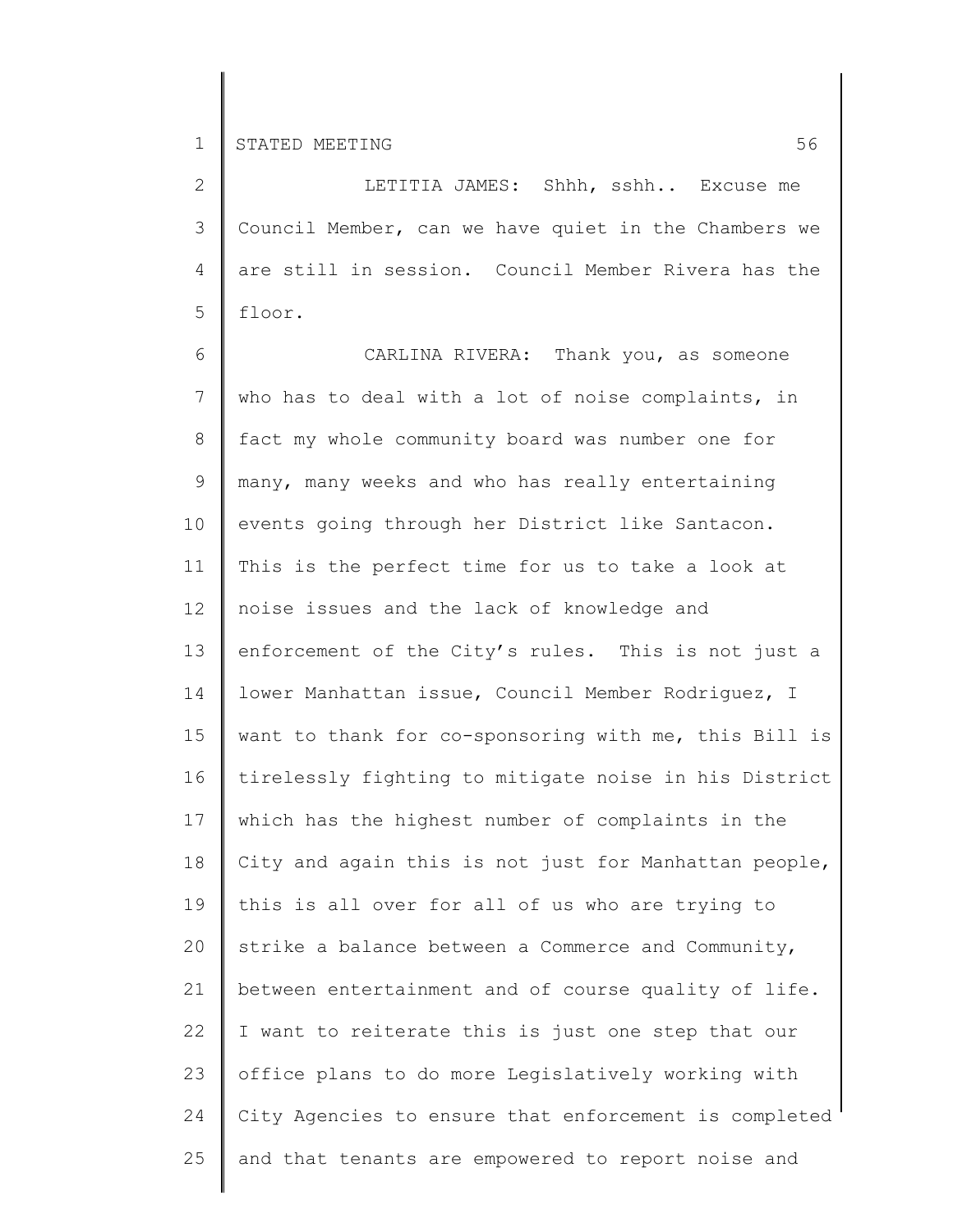| $\mathbf{2}$   | see it stopped. So, I just want to thank all the     |
|----------------|------------------------------------------------------|
| 3              | leaders in my community, in my neighborhood who have |
| 4              | fought hard just to get a good night's sleep,        |
| 5              | including, specifically Dale Goodson who is on       |
| 6              | Community Board 3 and who is a leader on his block   |
| $\overline{7}$ | association. So, I am asking all of my colleagues to |
| 8              | please sign on. We like to have a good time but we   |
| 9              | also deserve a good night's sleep, thanks everyone.  |
| 10             | LETITIA JAMES: Thank you and now for a               |
| 11             | vote. Council Member Jumaane Williams?               |
| 12             | JUMAANE WILLIAMS: Thank you, aye on all              |
| 13             | with the exception of LU 257 which I abstain.        |
| 14             | LETITIA JAMES: Thank you, continuing                 |
| 15             | with General Discussion, Council Member Rose.        |
| 16             | DEBORAH ROSE: Thank you, roughly 3                   |
| 17             | million Americans identify as members of the many    |
| 18             | Native American Tribes in this Country. Sadly, our   |
| 19             | Nation has a checkered past regarding the treatment  |
| 20             | of the original inhabitants of this land and as a    |
| 21             | direct result unemployment and poverty rates among   |
| 22             | Native Americans are much higher than those of the   |
| 23             | General Population. Our City has a program to help   |
| 24             | remedy past disparities in economic opportunities in |
| 25             | the form of outreach and resources to minority and   |
|                |                                                      |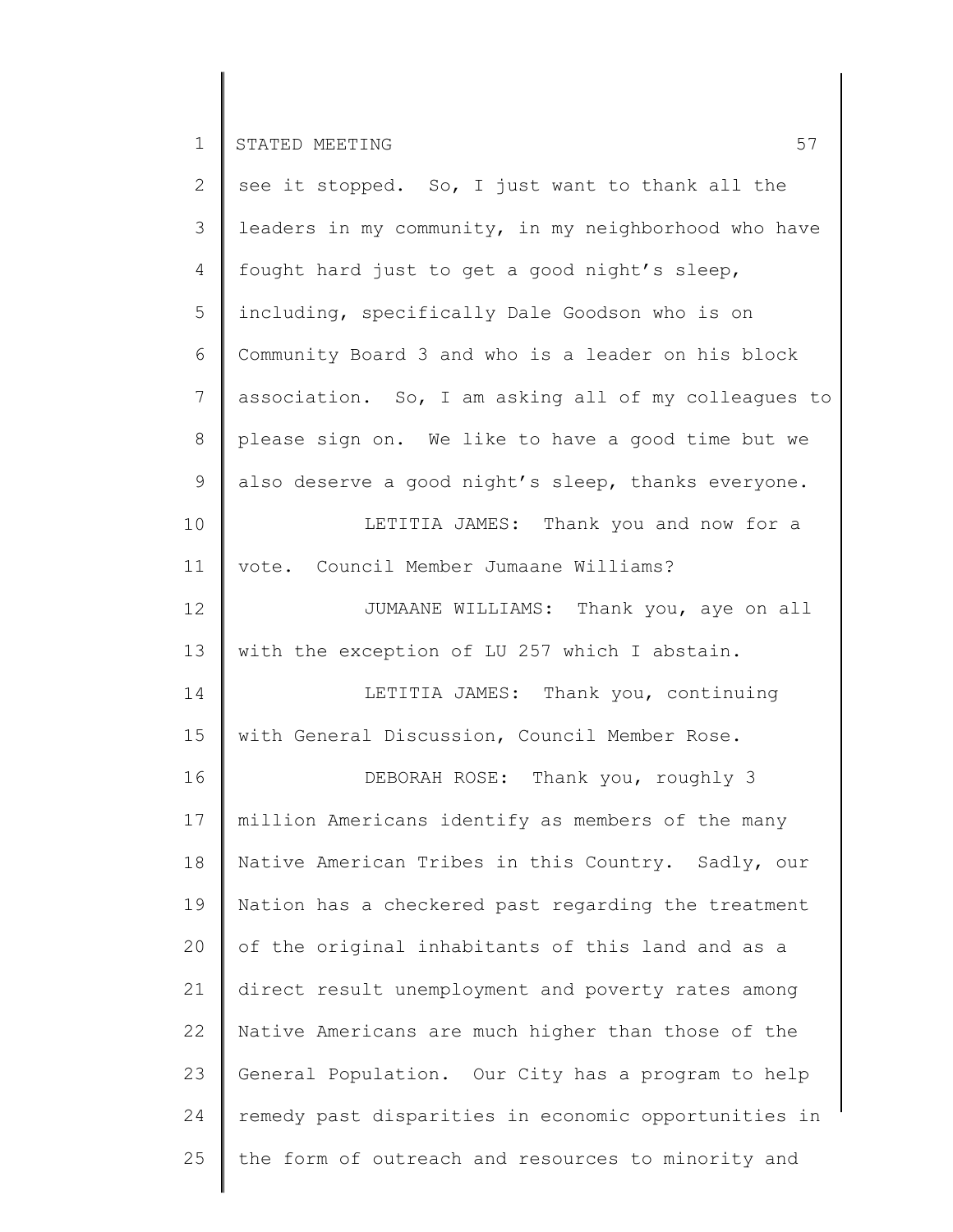2 3 4 5 6 7 8 9 10 11 12 13 14 15 16 17 18 19 20 21 22 23 24 25 women owned business enterprises or MWBEs. It came to my attention by a constituent who is here with us today that Native Americans is not a category that can currently claim MWBE status. Today I am introducing Intro 1293 which will add Native Americans to this list, the business owner categories who can register as an MWBE in New York City. This Bill will also raise our targets for the amount of City contracting dollars that flow to businesses owned by these historically under-represented groups. I want to thank Mayor de Blasio and SBS Commissioner Greg Bishop for recognizing this omission and proposing solutions. I want to thank Speaker Corey Johnson who is not ever too big to apologize for an injustice for his support for this important and much needed Legislation, Staten Island Resident and entrepreneur Jacqueline Takarante (SP?) who is here today in the balcony with us for her advocacy on this issue. My co-Sponsors C.M. Cornegy and Daniel Collins for his work on bringing this Legislation to life and I look forward to all of my colleagues to signing on this important Legislation. Thank you. LETITIA JAMES: Thank you, Council Member King.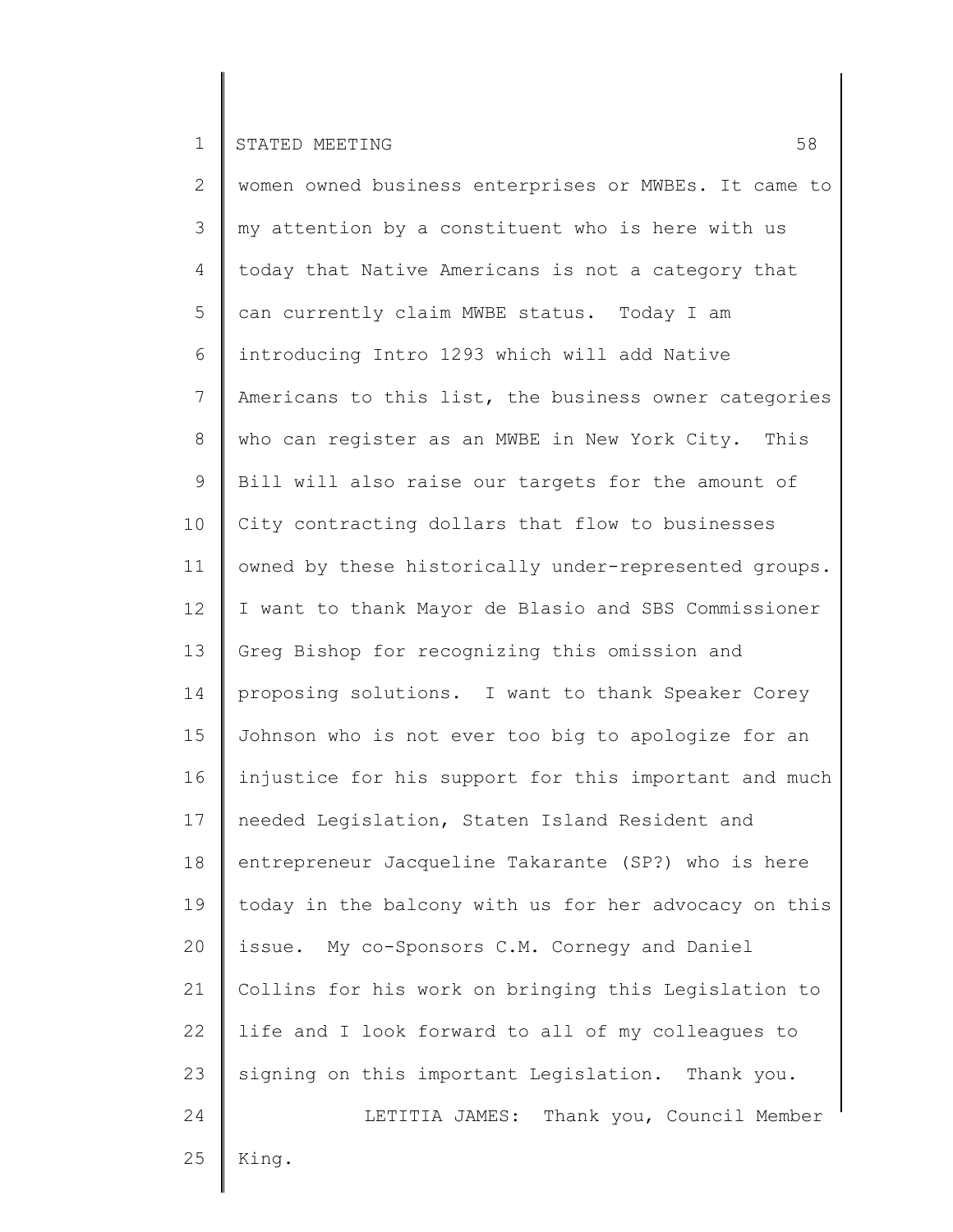| $\mathbf{2}$    | ANDY KING: Thank you Madam Public                     |
|-----------------|-------------------------------------------------------|
| 3               | Advocate, I rise today with a heavy heart. Uhm        |
| 4               | through due to what our sister experienced Friday, I  |
| 5               | say to Laurie Cumbo, a mother of a young son, I say   |
| 6               | to all the parents of young children, this is nothing |
| 7               | new in America. And I am asking us as elected         |
| 8               | officials to step up our game. Today, we went out on  |
| 9               | the steps I thank Council Member Levine and Speaker   |
| 10              | Johnson for leading the conversation but we have to   |
| 11              | do more as far as policy. Two years ago, we as a      |
| 12 <sup>°</sup> | Council passed a piece of Legislation calling out the |
| 13              | clause in the United States Constitution. We heard    |
| 14              | today in the conversation that this is the systemic   |
| 15              | root of this Country of bigotry, prejudice and        |
| 16              | reminding people of slavery when you say a young      |
| 17              | black child being ripped from his mother. These       |
| 18              | things happen 300-400 years ago and they are still    |
| 19              | happening today in America. We are still getting      |
| 20              | lynched in America and if we want to do something     |
| 21              | about it, we got to take a hard stand as elected      |
| 22              | officials, people of color coming together for my     |
| 23              | Caucasian brothers, sisters standing with us. It may  |
| 24              | be hard and challenging in your time and era but I    |
| 25              | can tell you today with a heavy heart, not one of you |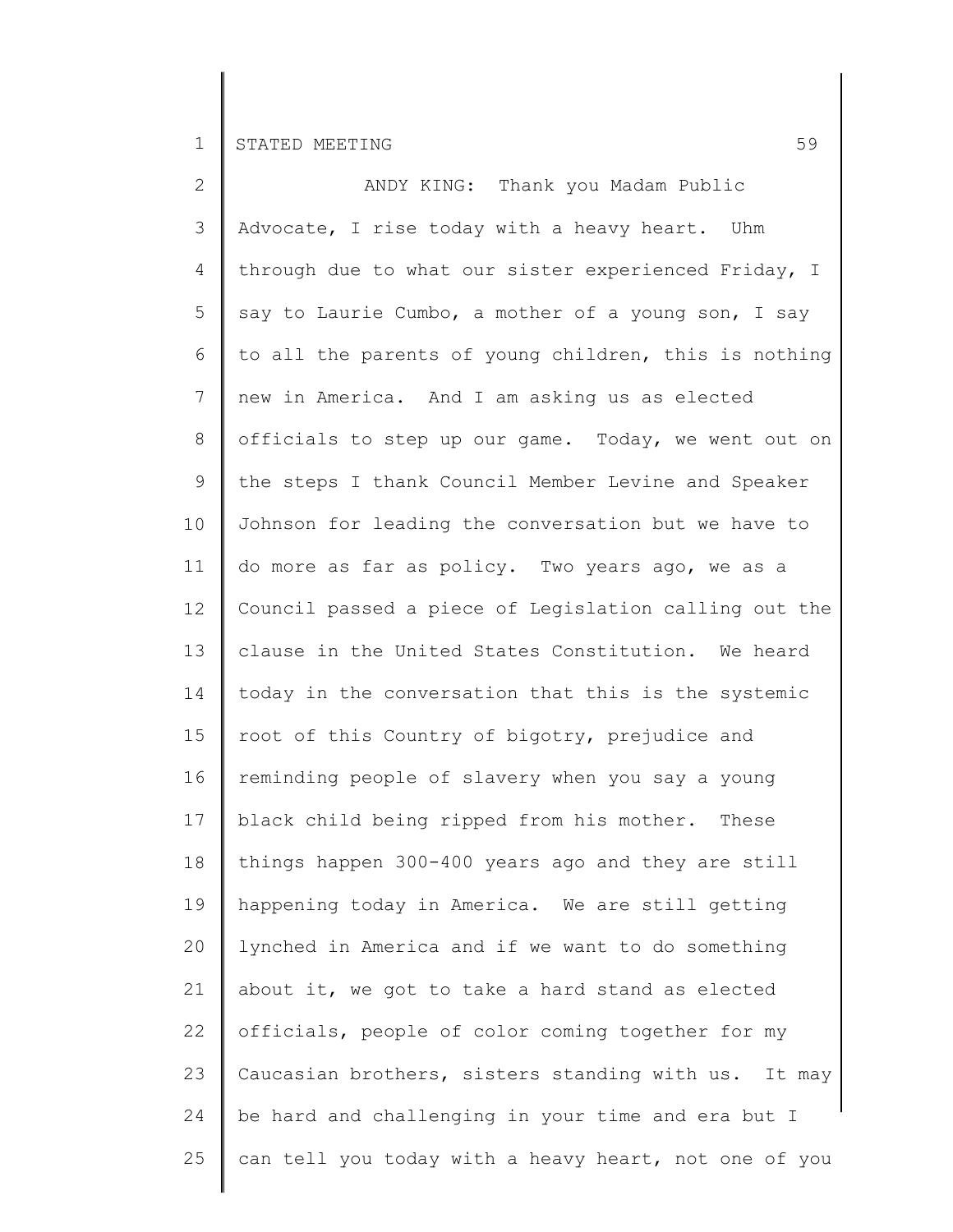2 3 4 5 6 7 8 9 10 11 12 13 14 15 16 17 18 19 20 21 22 23 24 25 would change places with me to be a black man in America with what we go through. I am just having a real conversation today because my heart is heavy with what happened to that sister. There is no reason why we should still be dealing with this crap in America today. So, if we really want to change something, just call on the Federal Government to amend that Constitution, say that all Americans are equal, say that all blacks are equal because that same that same piece of Legislation still allows Slavery to be in the United States of America, just called incarceration. So, if we are going to have a real conversation, talking about real policy then let's do something about it. Let's not fake it because it sounds politically expedient at the time and then when the cameras go away, we go back to the same bigotry and prejudice that is in our neighborhoods. If we are going to be true leaders, then have the real conversations with the bigots that are in your neighborhood. Have the true conversation with the person who is prejudice. Have the true conversation within yourself to know whether you can stand up and take a real fight and not worry about getting in the political gig. Do the human thing to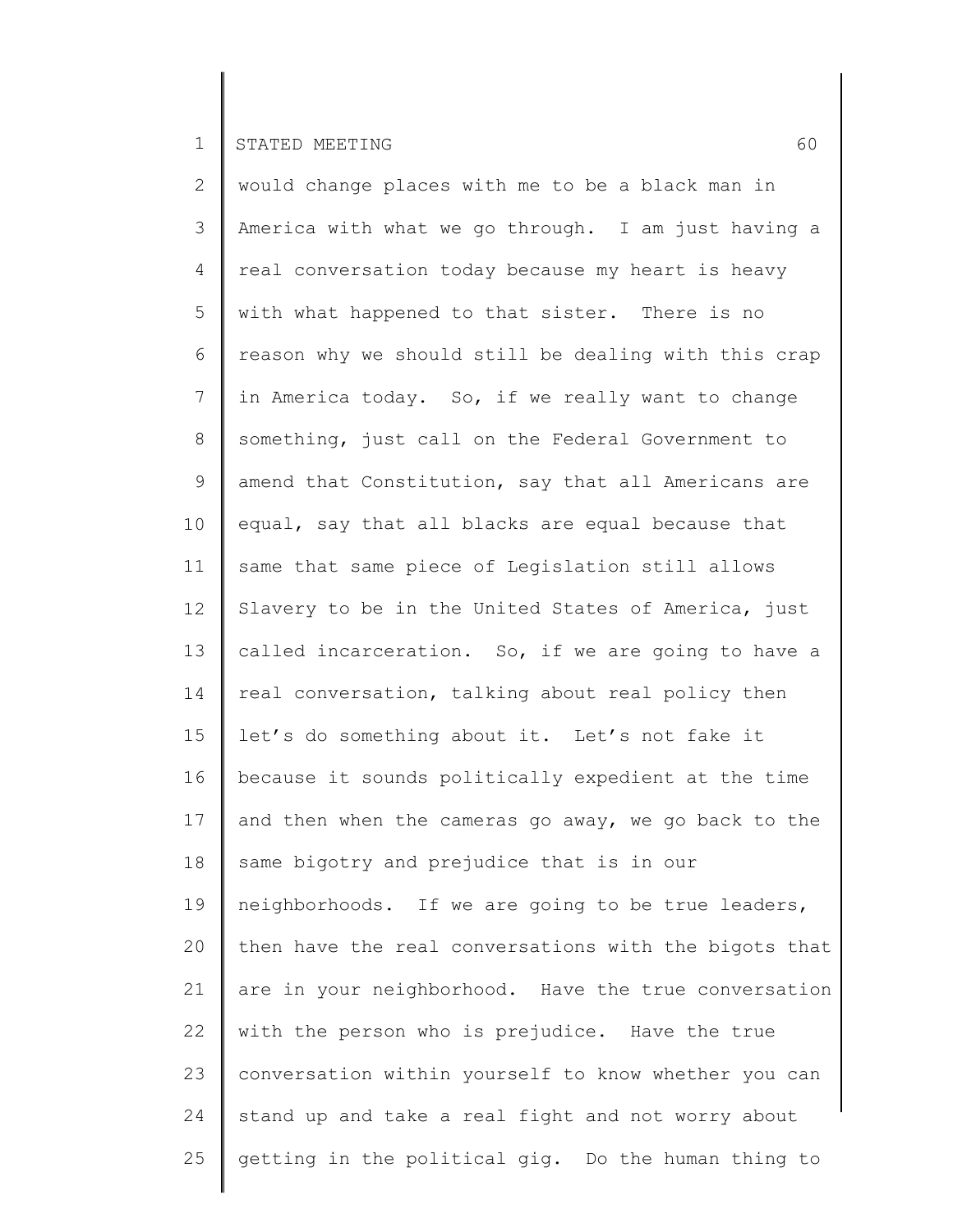2 3 4 5 6 7 8 9 save lives. Are we going to be the real, the generation of New Yorkers in the Council that is going to lead, let's do it? Let's note Fake It Until We Make It, let's do it for real. So, with that I want see those squares and I am going to be praying that someone gets fired, someone gets fired, someone gets fired, and we free our sister today. Thank you. (applause).

10 11 12 13 14 15 16 17 18 19 20 21 22 23 24 25 LETITIA JAMES: Council Member Barron. INEZ BARRON: Thank you Madam Public Advocate first I want to say that I am very pleased that we have passed a Resolution that supports the Legislation calling for single payer healthcare. I think that is critical and I think we need to do all that we can to move that forward. Secondly, I want to thank all of those who organized today's press events on the steps of City Hall. What we saw on the video was startling but it is just another incident that has happened that this one was recorded. It goes back to recordings that we have seen over the years, going back to I guess the most uhm public one was Rodney King, when we saw him being beaten. The issue becomes and I have to associate myself, well, with my colleagues out in Richards. Who at the press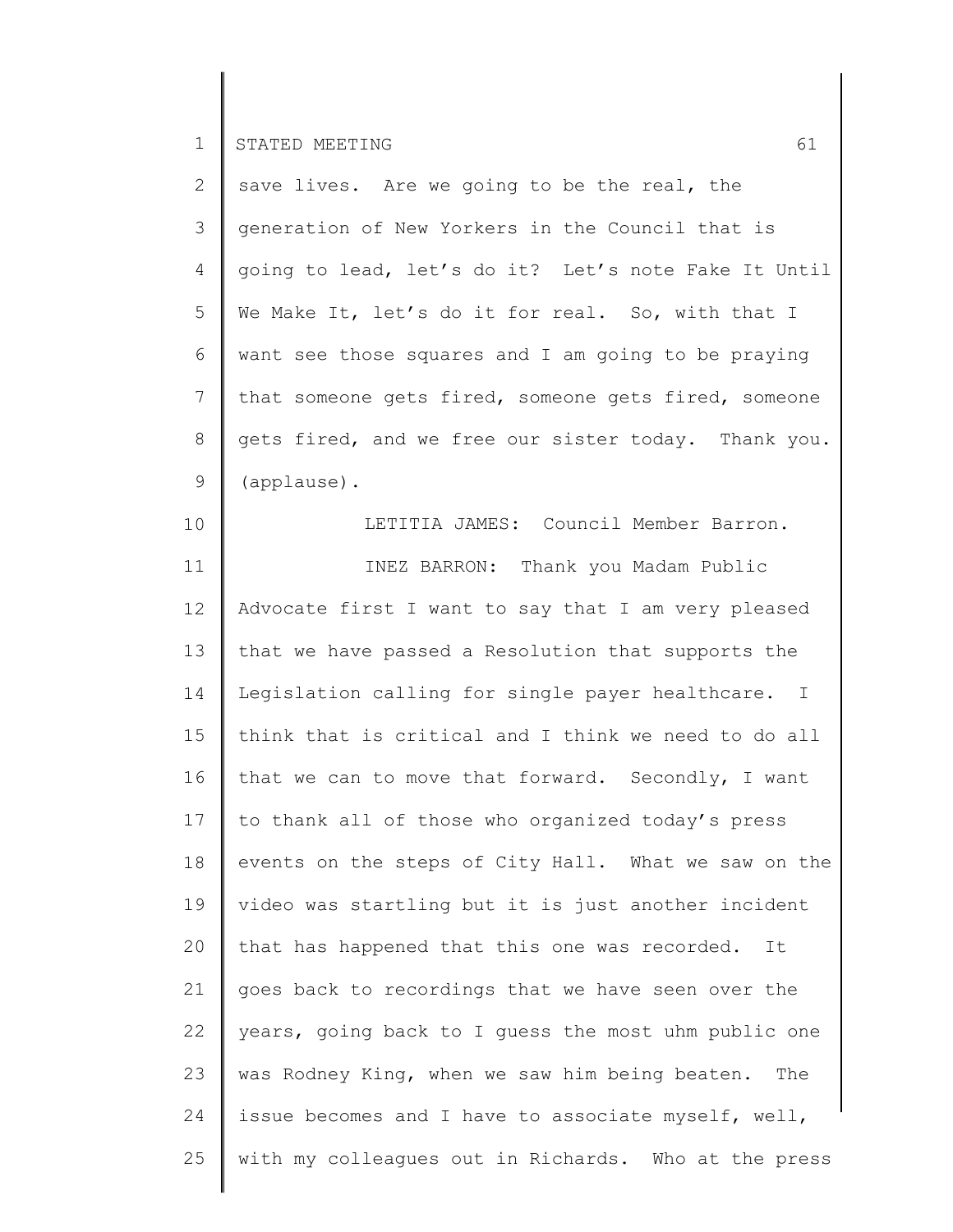2 3 4 5 6 7 8 9 10 11 12 13 14 15 16 17 18 19 20 21 22 23 24 conference said until there are adequate, appropriate consequences and I've said it before for the people who violate the Law. The people who commit criminal acts, until they are appropriately punished, we are going to continue to have these kinds of events happen. The racism that exists in this Country is systemic which is why we continue to see black, brown and poor people criminalized when they are the victims. I couldn't believe what I was seeing, you know, again so blatant, the way that this baby was yanked from his mom's arms but until we say to HRA and until we say to NYPD these are the people who are going to be fired, these are people who perhaps need to go to get a demotion or whatever it is that is appropriate consequences are, we are going to continue to see that. And consequences in my opinion for NYPD has to go beyond a loss of vacation days cause that's the only thing that has happened, even when they have killed us uhm even when they have brutalized us and it has been recorded. So, we've got to move beyond just what we have here and get consequences implemented especially with NYPD but with any agency that brutalizes us. Thank you.

25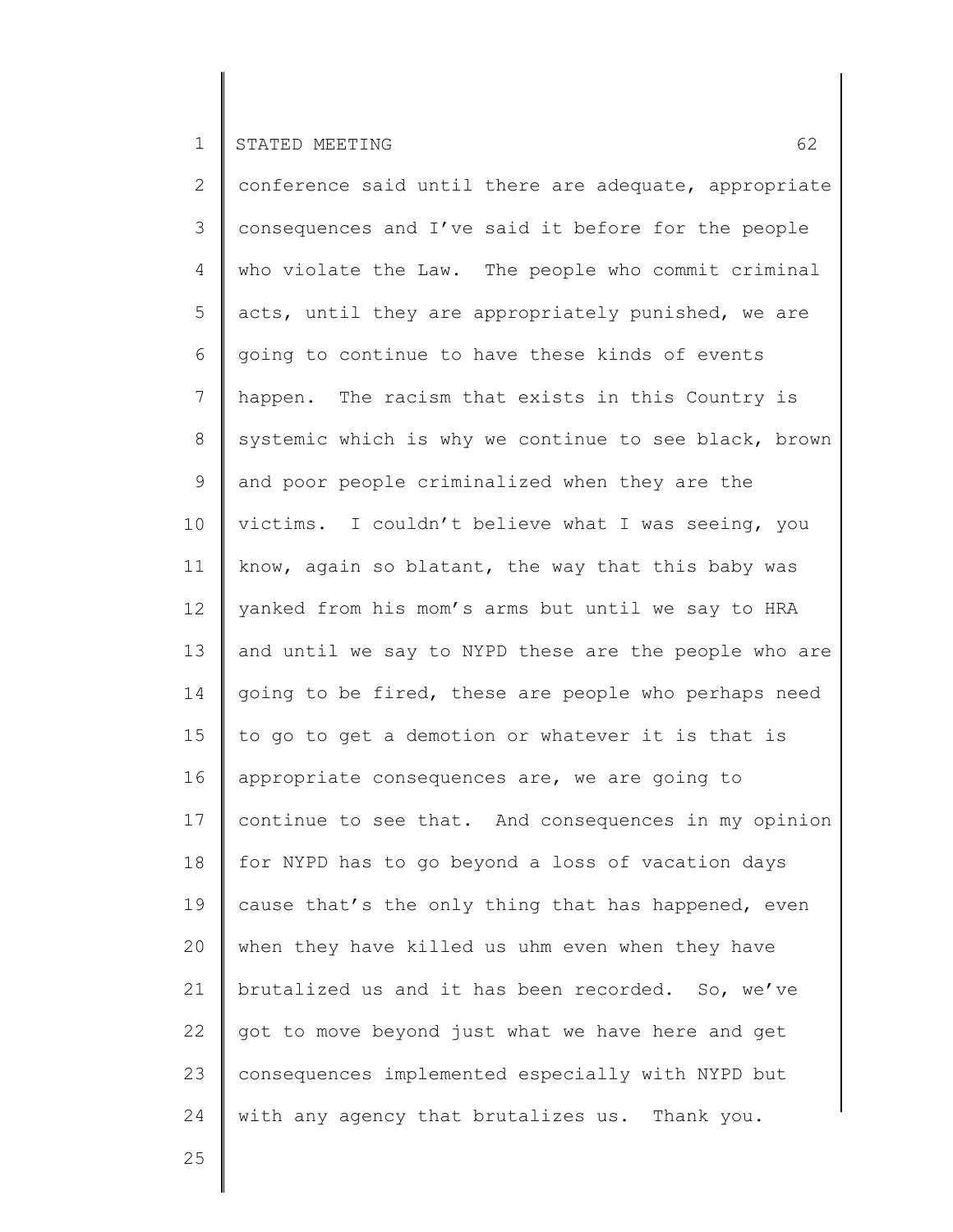2 3 LETITIA JAMES: Thank you. Council Member Chin.

4 5 6 7 8 9 10 11 12 13 14 15 16 17 18 19 20 21 22 23 24 25 MARGARET CHIN: Thank you, first I wanted to thank all of my colleagues and thank you to Speaker Corey Johnson uhm for standing with me and the Borough President and the Resident of Two Bridges. Through this Legal Action we are fighting to defend affordability in this vibrant waterfront neighborhood. We are also ending a loophole. What is a minor modification that has sadly given more weight to an arbitrary land use determination over thousands of residents who are left voiceless in a process that could decide the future of the neighborhood? The Two Bridges Neighborhood is already underserved by transit, affordable, supermarket and open space. The environmental impact statement accompanying these applications do not even begin to account for primary and secondary displacement that were rippled through the entire neighborhood. I am also deeply concerned about one application that is going to attach itself to a senior building and eliminating a whole line of apartments so that they could build on top of it. This fight is about equity, is about fairness, and is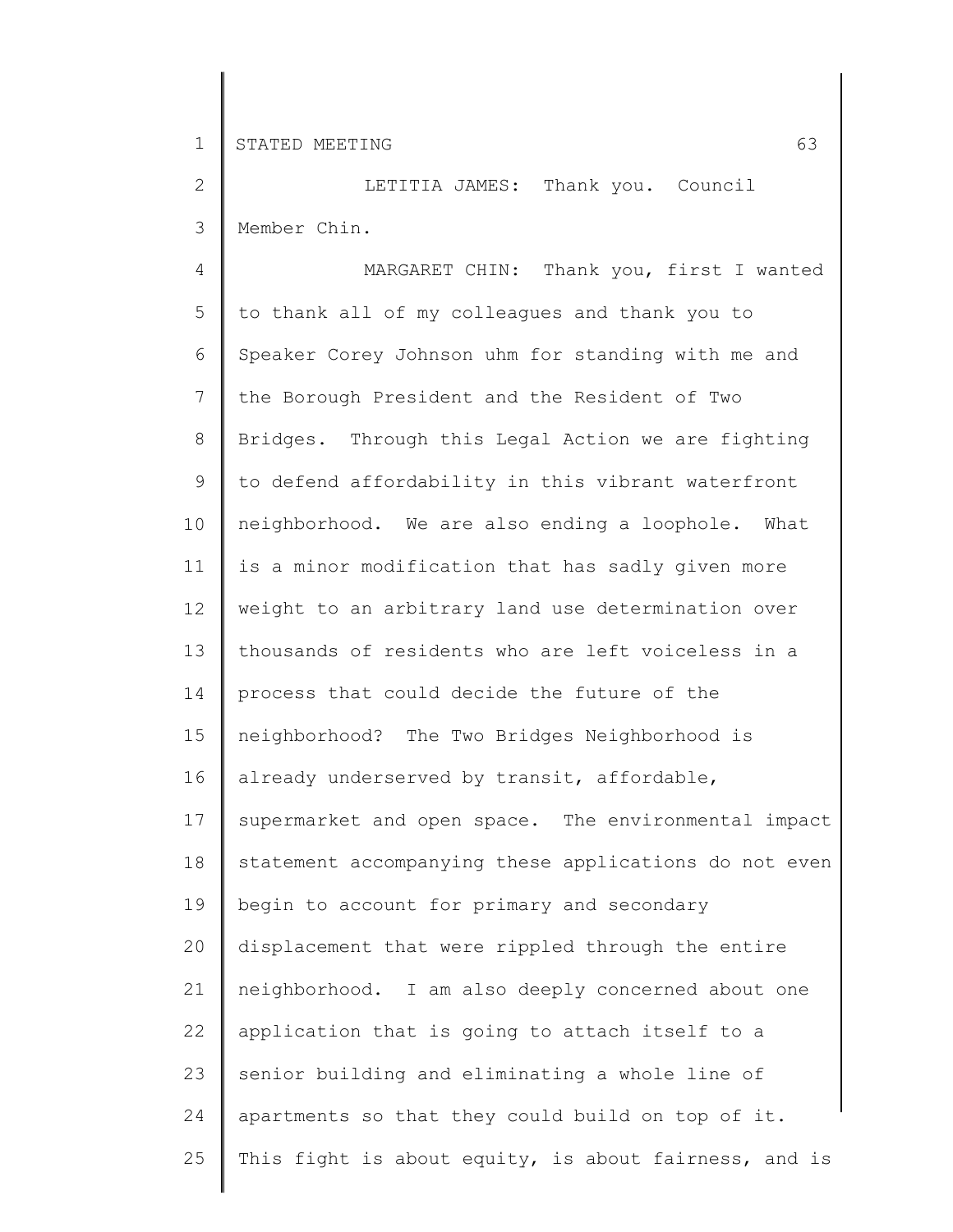2 3 4 5 6 7 8 9 10 11 12 13 14 15 16 17 18 19 about turning the tie of luxury over-development that has displays innocent tenants and destroy community. From the beginning I have made my stand clear to the Administration, four towers that are more than 60 stories high creating thousands of luxury units in an area the size of a City block. They do not belong in this long to mid-rise neighborhood, especially not without a full public review process and that's why I really am so appreciative of our Land Use Team and of the General Council's Office and our speaker for standing with us and with the resident of Two Bridges to fight back to that their voices will be heard and they get the protection they deserve. Thank you. LETITIA JAMES: Thank you. Council Member Levin. STEPHEN LEVIN: Thank you Ma'am Public Advocate, uhm I just wanted to say very briefly regarding the situation with Jazmin Headley at the

20 21 22 23 24 25 HRA Office that in addition to examining what happened in this particular instance where every step of the way uhm leading up to what we all saw on this terrible video and the terrible circumstances and the absolutely awful way that Jazmin and her child were treated, every step of the way uhm in the process a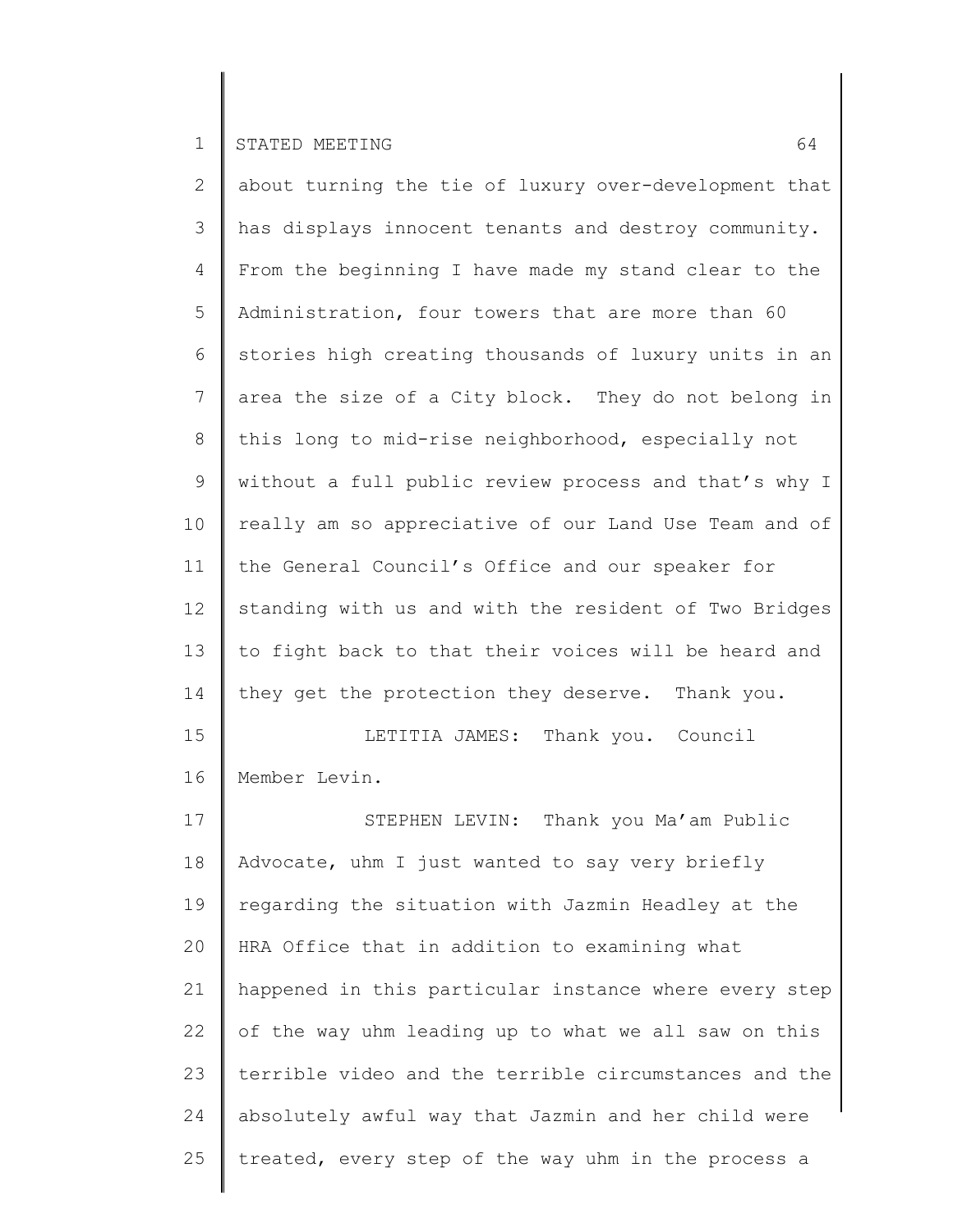2 3 4 5 6 7 8 9 10 11 12 13 14 15 16 17 18 19 20 21 22 23 24 25 bad decision was made. A bad decision from an HRA Case Manager perspective, a bad decision from Security Personnel in the HRA Office, uhm and how they were interacting with her as a Client and as a person, has a human being and a mother, a bad decision that was made to call 9-1-1, a bad decision made by police department when they came in to immediately try to arrest her and now sit down and talk to her like a normal person, and like a person that is deserving of respect, and so we need to examine every single one of those bad decisions that was made, make sure that that never happens again. We also have to examine what is happening at our HRA Centers, make sure that we are getting clear data on the wait times at HRA Offices, the role of peace officers as they, as they interact with clients, uhm the accommodations for people with small children. If somebody is waiting there for two, three, four, five hours, what accommodations are we doing for, for women with one or two or three or four children and how we are accommodating that. So, this needs to be looked at from a bigger picture and I think that this Council stands able to do that in the coming months, make sure that we are allowing people are receiving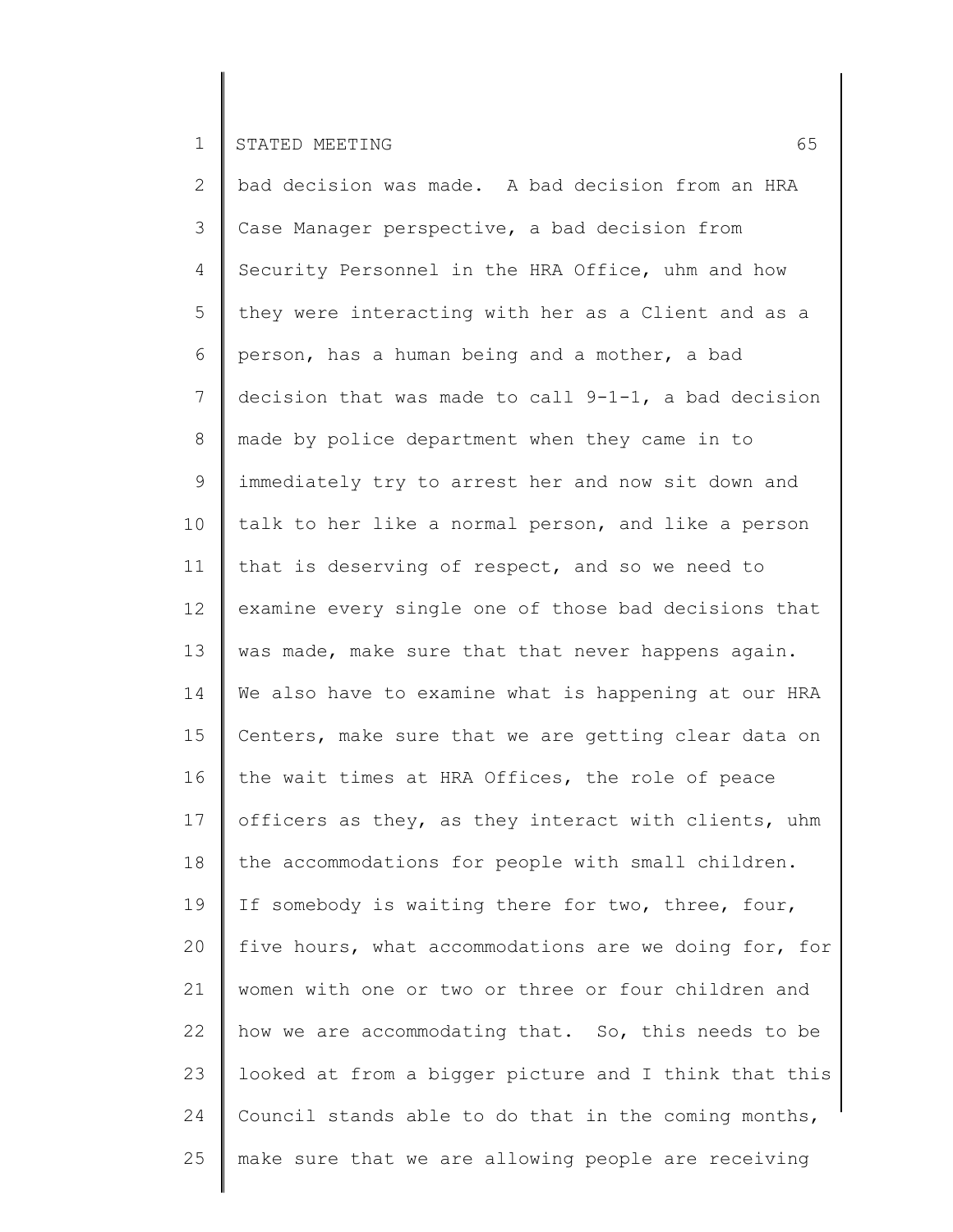2 3 4 5 6 7 8 benefits that they are entitled to. That they are entitled to. Uhm that we are treating them with just a basic level of decency and like human beings and those that are deserving of respect from our City Governments, I want to thank our Speaker for his, his really incredible moral leadership here and attention to this. Thank you.

9 10 11 12 13 14 15 16 17 18 19 20 21 22 23 24 25 LETITIA JAMES: Thank you Mr. Chair and I share the sentiments in the hearing for Jazmin has just begun. All items on today's General Order Calendar are adopted by a vote of 50 in the affirmative, 0 in the negative and 0 abstentions with the exception of Intro 752A, 755A and 756A which was adopted by a revised vote on 46 in the affirmative, 4 negative, and 0 abstentions, and LU 239 and Resolution 662 which was adopted by a revised vote of 47 in the affirmative, 3 negative and 0 abstentions and LU 257 and Resolution 663 which is adopted by a revised vote of 48 in the affirmative, 0 negative and 2 abstentions, Pre-considered LU 286 and Resolution 660, uhm which was adopted by a revised vote of 48 in the affirmative, 2 negative, and 1 abstention and LU 279 and Resolution 670 which was adopted by a revised vote of 49 in the affirmative, 0 negative and 1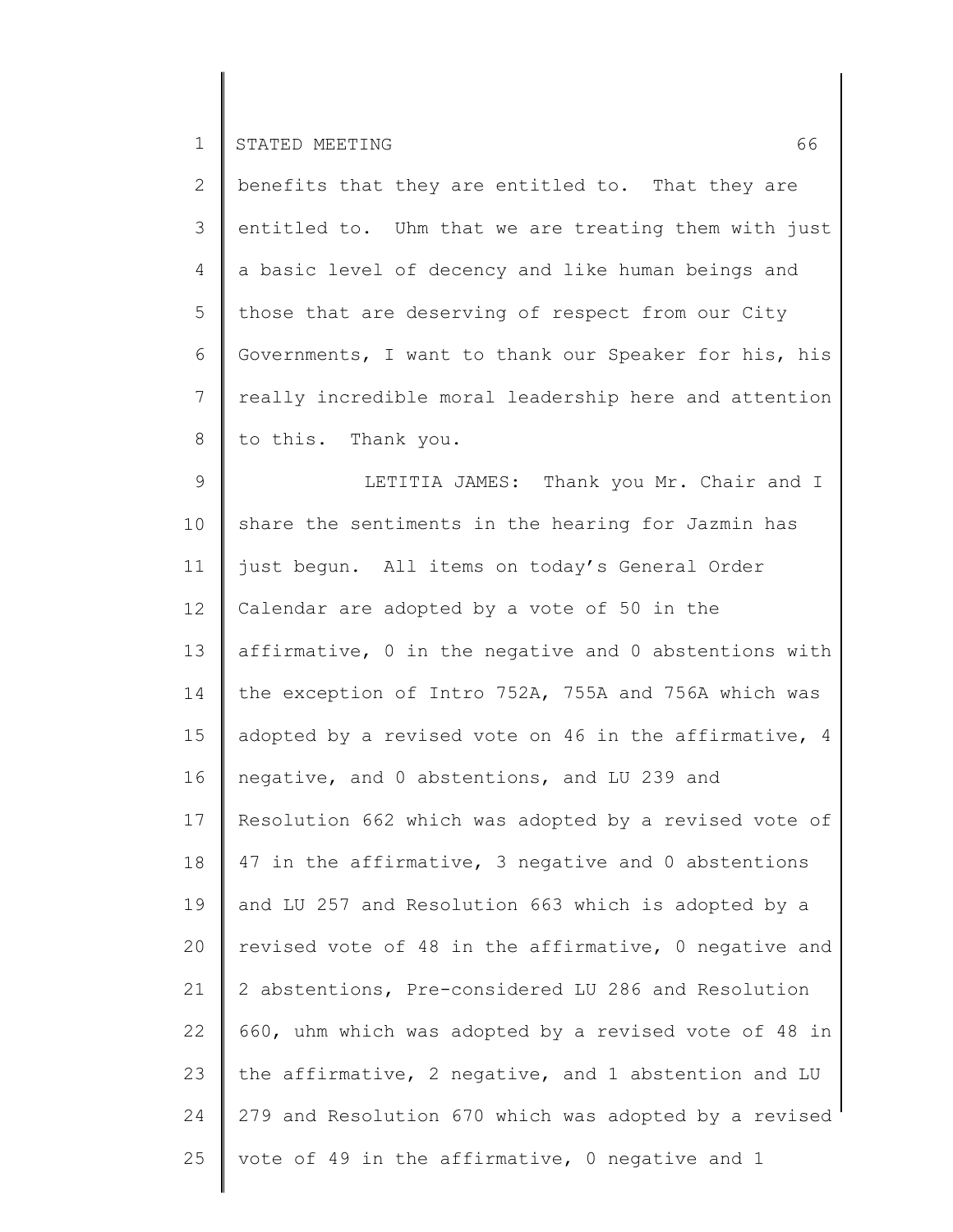| $1\,$            | 67<br>STATED MEETING                                    |
|------------------|---------------------------------------------------------|
| $\mathbf{2}$     | abstention and the revised Land Use Call Up vote is     |
| 3                | 50 in the affirmative, 0 negative. Jenny Low we wish    |
| $\overline{4}$   | you well wishes and we hope that you get better soon.   |
| 5                | I now turn it over to the Speaker to close.             |
| 6                | SPEAKER COREY JOHNSON: Thank you Madam                  |
| $\boldsymbol{7}$ | Public Advocate, today's Stated Meeting of January      |
| $\,8\,$          | $11^{th}$ , 2018 is hereby adjourned. (gavel pounding). |
| $\mathsf 9$      |                                                         |
| 10               |                                                         |
| 11               |                                                         |
| 12               |                                                         |
| 13               |                                                         |
| 14               |                                                         |
| 15               |                                                         |
| 16               |                                                         |
| $17$             |                                                         |
| $1\,8$           |                                                         |
| 19               |                                                         |
| 20               |                                                         |
| $21\,$           |                                                         |
| 22               |                                                         |
| 23               |                                                         |
| 24               |                                                         |
| 25               |                                                         |

║